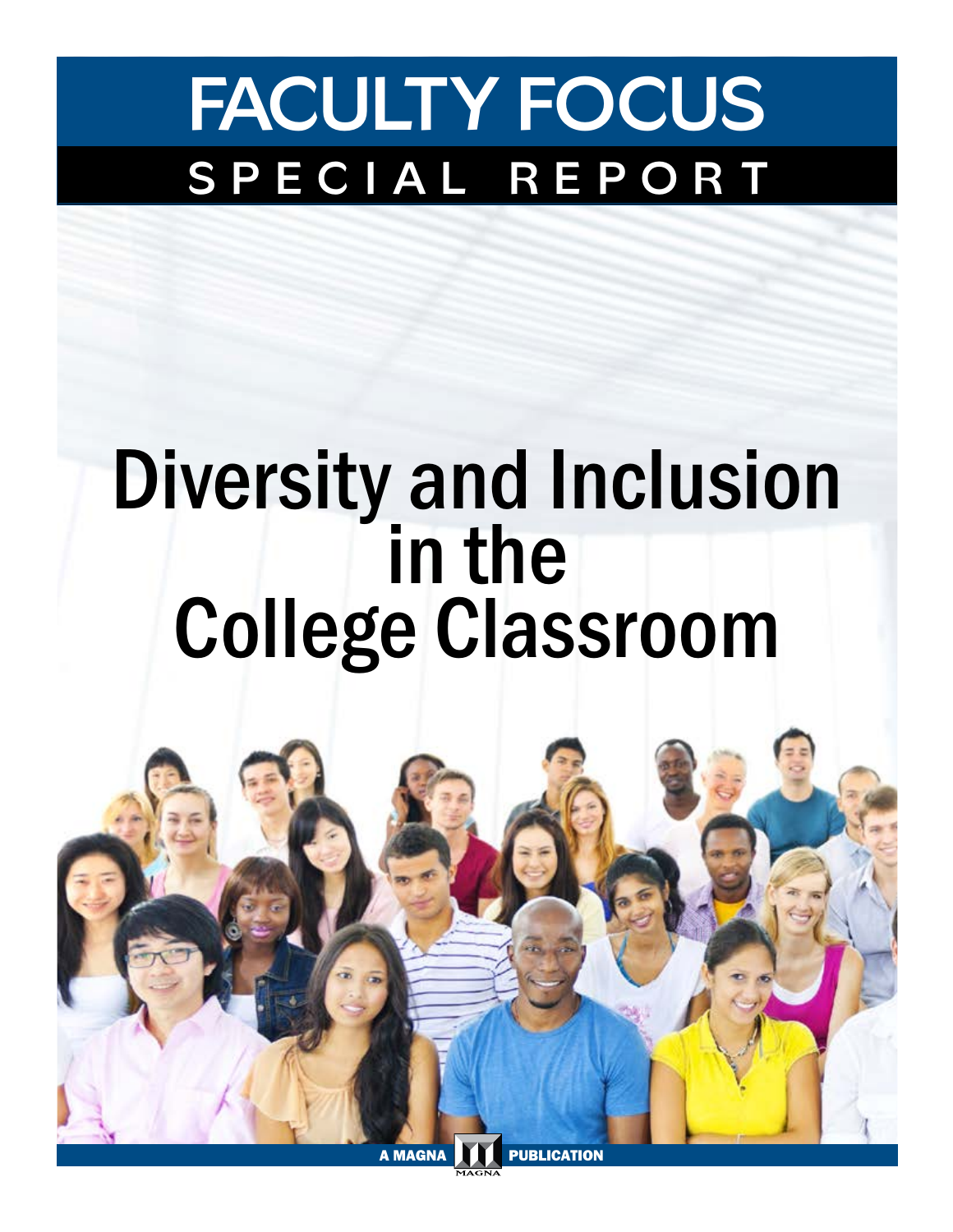### Diversity and Inclusion in the College Classroom

### Introduction

fraternity member from the University of Oklahoma is videotaped chanting a racist song. At the University of Missouri, a slow response to racial slurs and graffiti fueled protests and led to the resignation of top administrators. At Bowie State University, a swastika was spray-painted on the Martin Luther King Jr. Communications Art Center. Other incidents on campuses ranging from Yale University and Ithaca College on the east coast to Claremont McKenna College in California, led to campus protests and calls for change.

All of this and more occurred in 2015, leading the *Washington Post'*s Michael E. Miller to conclude "Whatever you call it, what's clear is that unrest is spreading across American universities. One by one, campuses are lighting up with protests, demonstrations  $and$  — in a handful of cases — death threats, plunging the country into a broader debate about lingering racism more than half a century after the Civil Rights Act."

To be sure, today's college students are helping to shine a spotlight on race, cultural differences, and the need for more inclusive, respectful campuses. It's no surprise that faculty play an important role.

*Diversity and Inclusion in the College Classroom*  features 20 articles from faculty teaching at a wide range of institutions throughout the United States and Canada. The articles tackle some of the trickiest challenges in creating an inclusive and respectful learning environment for a community of learners that is growing increasingly diverse.

Oftentimes, in order to truly embrace diversity and inclusion, instructors need to push themselves and their students outside their comfort zones. In *Overcoming Racial Tension: Using Student Voices to Create Safe Spaces in the Classroom,* Kyesha Jennings encourages readers to stop walking on eggshells and start stomping on them.

"The first step in supporting a more inclusive teaching and learning environment is embracing uncomfortable conversations and challenging the status quo... Walking on [eggshells] fails to provide students with the necessary tools to confront controversial issues, whereas stomping on them will directly address the issues going on with and around our students and help them navigate successfully."

Likewise, in *Using Punk Rock to Invite Dialogues on Diversity and Inclusion*, Carlos P. Hipolito-Delgado writes, "[M]any undergraduate and graduate students [are] afraid or incapable of engaging in discussion about difference. Before engaging in dialogue about diversity and inclusion in the college classroom, one must create the appropriate space."

To create a classroom culture that values diversity, Kentina R. Smith implements inclusive practices that model respect. In *Teaching and Learning "Respect" and "Acceptance" in the Classroom*, she outlines her D.E.E.P. model, which stands for developing appropriate language use, encouraging open and honest dialogue, empowering students to share without ridicule, and processing information shared by reconnecting it to course content.

Whether you need help managing difficult conversations and responding to "hot moments" or creating a more inclusive curriculum and incorporating culturally responsive teaching and learning practices, this 38-page special report is loaded with practical assignments and hard-hitting advice.

Mary Bart Managing Editor *Faculty Focus*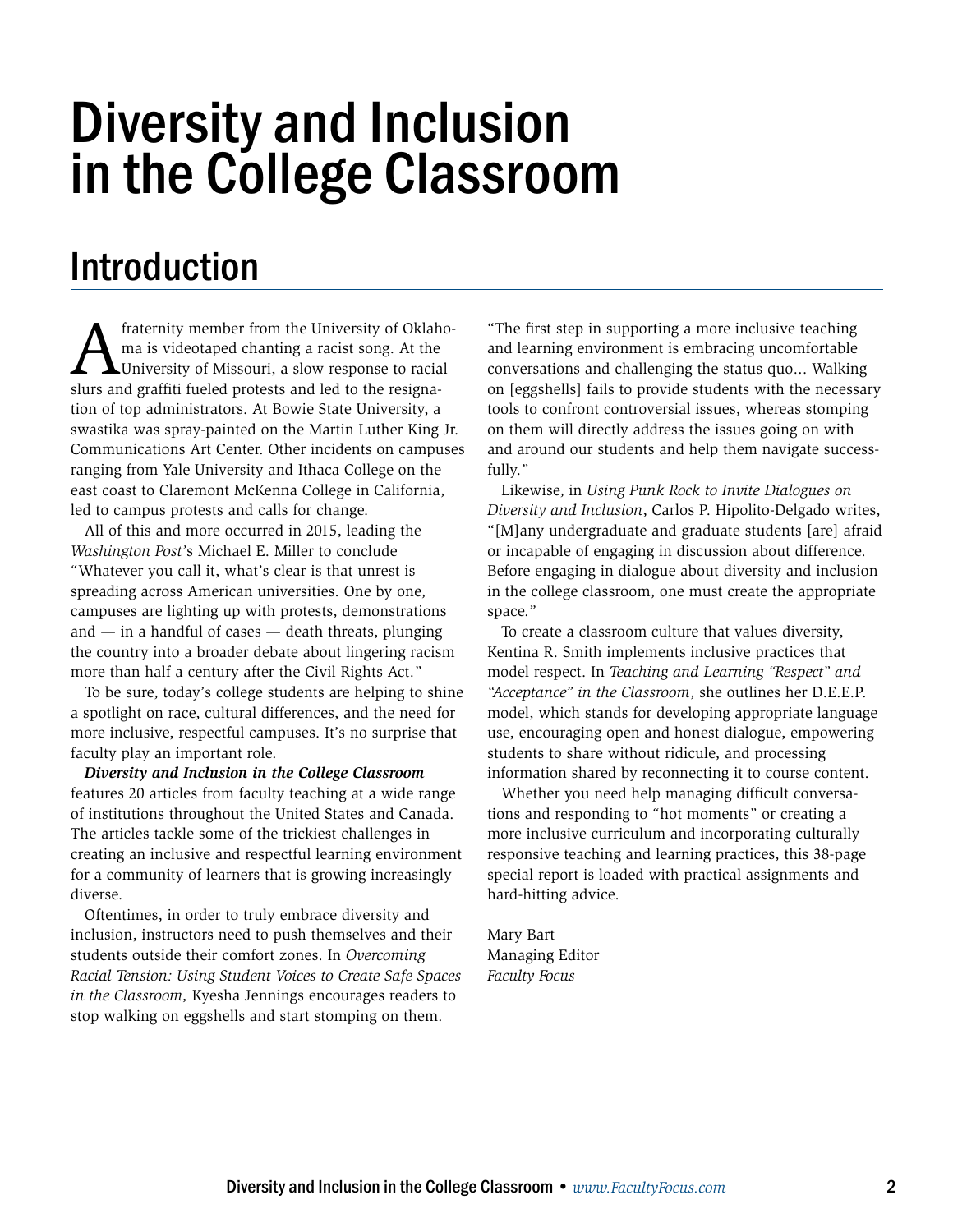### Table of Contents

| Managing Hot Moments in the Classroom: Concrete Strategies for Cooling Down Tension  4       |
|----------------------------------------------------------------------------------------------|
|                                                                                              |
|                                                                                              |
| Overcoming Racial Tension: Using Student Voices to Create Safe Spaces in the Classroom  9    |
|                                                                                              |
|                                                                                              |
| #CharlestonStrong: Continuing the Diversity Conversation and Healing Process14               |
| Microaggressions and Microresistance: Supporting and Empowering Students 15                  |
|                                                                                              |
|                                                                                              |
|                                                                                              |
|                                                                                              |
|                                                                                              |
|                                                                                              |
|                                                                                              |
| Introducing Computer Science Majors to (the Lack of) Diversity and Inclusivity 29            |
|                                                                                              |
|                                                                                              |
|                                                                                              |
| Establishing a Classroom Culture of Diversity and Inclusivity: One Instructor's Viewpoint 35 |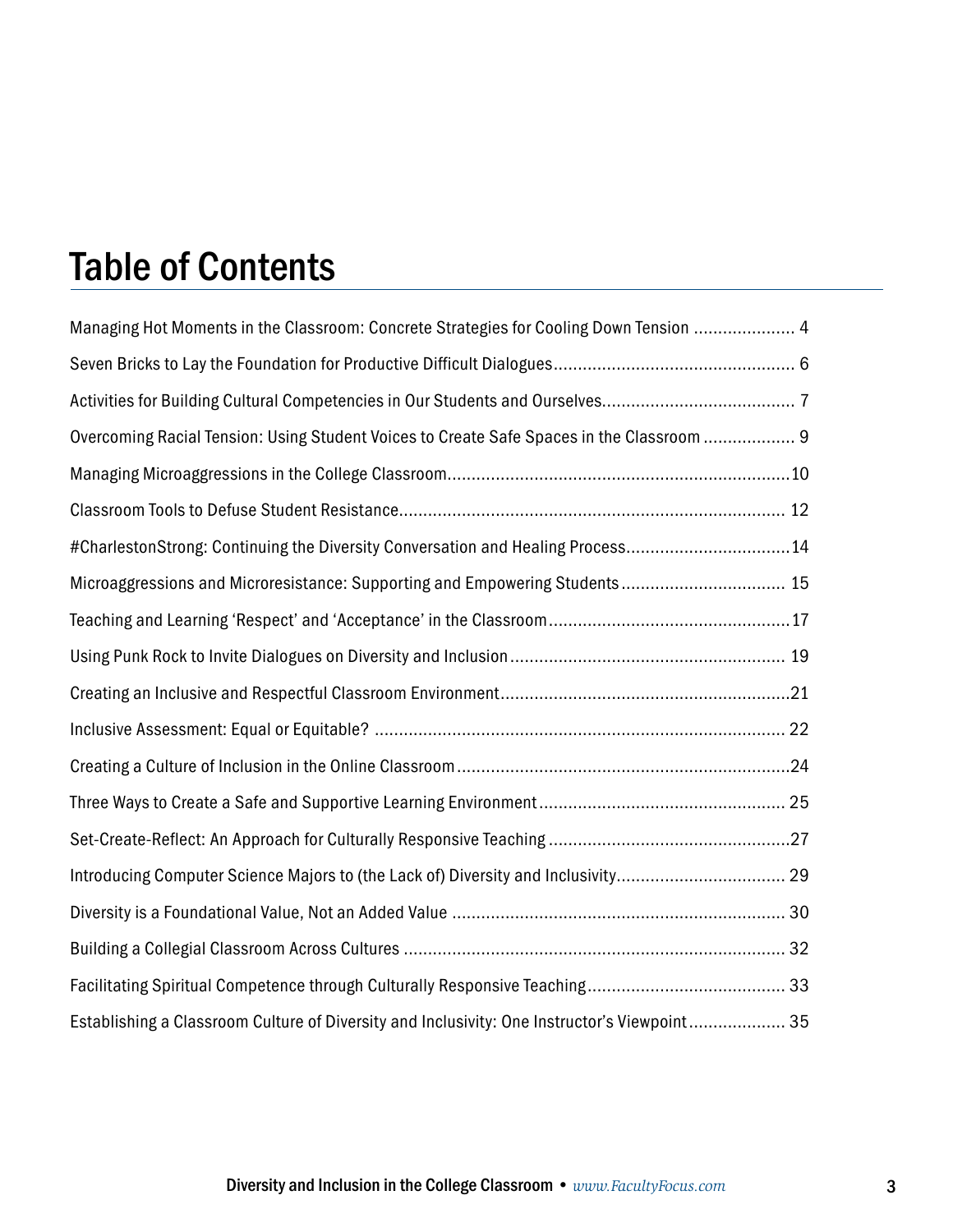### Managing Hot Moments in the Classroom: Concrete Strategies for Cooling Down Tension

By Tasha Souza, PhD

 $\sum_{\text{classroom}}$  when the tensions run high and the air feels as if you could cut it with a How we respond can shift the communication clim classroom when the tensions run high and the air feels as if you could cut it with a knife. How we respond can shift the communication climate from supportive to defensive, which can have an adverse effect on student learning and comfort (Dallimore, et al., 2005; Souza, et al., 2010). Despite the feelings of paralysis that tend to come during hot moments in the classroom, certain practices can be implemented to increase the likelihood of maintaining a supportive climate. The following strategies are not exhaustive, nor will they be appropriate for all faculty or all courses. The strategies offered are meant to be reflected upon, modified, utilized, and evaluated so that faculty can be better equipped to effectively respond to hot moments and, as a result, move out of paralysis.

What are some strategies faculty can use when a comment has been made that causes a negative reaction? Regardless of whether you or a student were the source of the comment, it is important to view the challenge as a teachable moment and an opportunity for you, and others, to learn. Allow silent time for reflecting and for collecting your thoughts; silence can have a cooling-off effect. Asking everyone to take a couple of minutes to write down their thoughts may be appropriate as well.

Be aware of your nonverbals as well as those of students. Even though you may be surprised or shocked, express curiosity instead of judgment. Inquire about students' nonverbals that could be harmful to the communication climate (e.g., loud exhalation, clinched fists). Acknowledge emotions, as neglecting to do so can make it difficult for students to listen and understand others (Sue, 2005; Sue, 2015).

#### Communication framework

When someone is clearly offended by a comment, inquire about what led to the offense. "What does that comment bring up for you?" "Please help me understand where you are coming from." If it's a discussion-based course in which students feel comfortable with one another and the offended student seems like he/ she would be responsive, this can be done during the discussion as a group. Consider using a communication framework, such as Open The Front Door to Communication (OTFD).

The OTFD steps (adapted from The Excellence Experience, 2015) are:

| Observe: | Concrete, factual observations of situation |
|----------|---------------------------------------------|
| Think:   | Thoughts based on observation               |
|          | (yours and/or theirs)                       |
| Feel:    | Emotions using "I statements"               |
| Desire:  | Specific request for desired outcome        |
|          |                                             |

*Example:* "I noticed (Observe) the volume of some people's voices rising. I think (Think) there were some strong reactions to what was said. I feel uncomfortable (Feeling) moving forward with the discussion until we explore this. I am hoping some of you can share (Desire) what you are thinking/feeling right now so we can have a conversation and learn from each other."

If students make blatantly inappropriate remarks, consider the following steps below (adapted from Obear, 2010):

- 1.Clarify what you heard. "I want to make sure I heard you correctly. Did you say…"
- 2.If they disagree with your paraphrase, you could move on. If you suspect they are trying to "cover their tracks," consider making a statement about the initial comment. "I'm glad I misunderstood you, because such comments can be…"
- 3.If they agree with your paraphrase, explore their intent behind making the comment. "Can you please help me understand what you meant by that?"
- 4.Explore the impact of the comment. "What impact do you think that comment could have on…"
- 5.Share your perspective on the probable impact of comments of this nature. "When I hear your comment, I think/feel…" "That comment perpetuates negative stereotypes and assumptions about…"
- 6.Ask them to rethink their position or change their behavior. "I encourage you to revisit your view on X as we discuss these issues more in class." "Our class is a learning community, and such comments make it difficult for us to focus on learning because people feel offended. So I'd like you to please refrain from such comments in the future. Can you do that please?"

#### CONTINUED ON PAGE 5  $\rightarrow$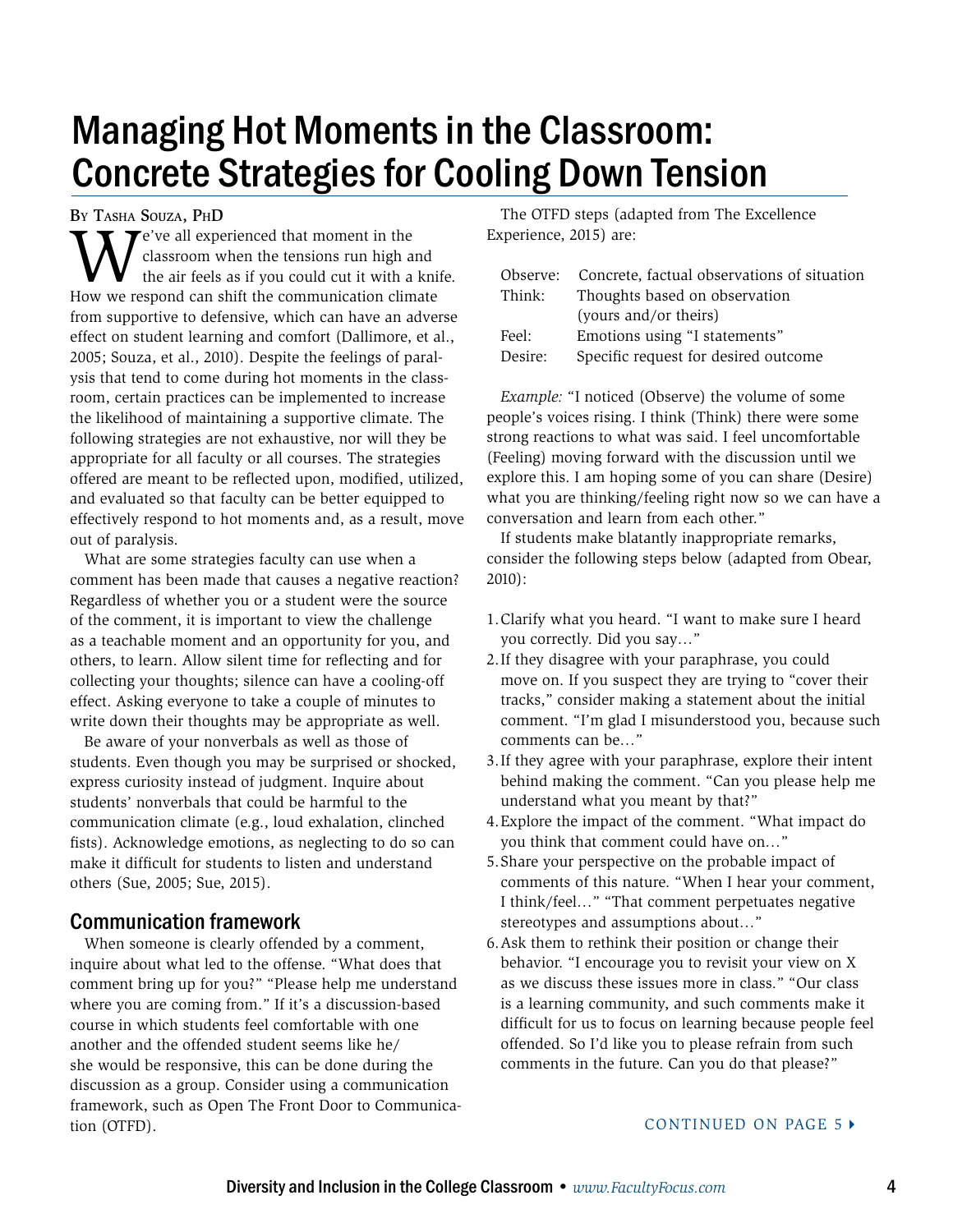#### Common ground

If a student is hostile toward you, you have options. Ask yourself if you've done anything to contribute to the hostility, and own it. Try not to take attacks personally or become defensive, and keep the focus on learning (yours and students). It's useful to find common ground ("I know we both care deeply about…") without changing the nature of the issue. Consider using OTFD. Acknowledge student emotions (e.g., "I understand you're upset"), and convey your interest and concern to the student. Recognize that students are coming into the classroom with their own histories and issues (Warren, 2011). If appropriate, ask the other students to do some writing on the topic while you check in with the student who is upset.

If the situation escalates, remain calm and seek to regain control of the setting by requesting compliance from the student in concrete terms (e.g., "Please sit in your chair"). If the student refuses to comply, remind him/her of ground rules and the student code of conduct. If the student continues to refuse to comply, leave the academic setting to call for assistance. If a student is violent or threatening, remove yourself and instruct others to remove themselves from the situation, and summon campus police.

When hot moments ignite in the classroom, it is important to engage thoughtfully and purposively in strategies that maintain a supportive communication climate. Managing hot moments is a complex endeavor, and it is our responsibility to maintain a climate that is conducive to learning by not adding fuel to the fire.

#### References:

Dallimore, Elise J., Julie H. Hertenstein, and Marjory B. Platt. "Faculty-Generated Strategies for "Cold Calling" Use: A Comparative Analysis with Student Recommendations." *Journal on Excellence in College Teaching* 16, no. 1 (2005): 23-62.

Obear, Kathy. "How to Facilitate Triggering Situations." November 14, 2010. Accessed August 12, 2012. *[http://2010-2012slflc.bgsu.wikispaces.net/file/view/Obear.](http://www.facultyfocus.com/articles/teaching-professor-blog/creating-respectful-classroom-environment/) [How](http://www.facultyfocus.com/articles/teaching-professor-blog/creating-respectful-classroom-environment/)+to+facilitate+triggering+situations.pdf*

Souza, Tasha J., Elise Dallimore, Brian Pilling, and Eric Aoki. "Communication Climate, Comfort, and Cold-Calling: An Analysis of Discussion-Based Courses at Multiple Universities." In *To Improve the Academy: Resources for Faculty, Instructional, and Organizational Development,* edited by Linda B. Nilsen and Judith E. Miller, 227-40. Vol. 28. San Francisco, CA: Jossey-Bass, 2010.

Sue, Derald W. "Racism and the Conspiracy of Silence: Presidential Address." *The Counseling Psychologist* 33, no. 1 (2005): 100-14. doi:10.1177/0011000004270686.

Sue, Derald Wing. *Race Talk and the Conspiracy of Silence: Understanding and Facilitating Difficult Dialogues on Race.* Hoboken, NJ: John Wiley & Sons, 2015.

"THE EXCELLENCE EXPERIENCE." Learning Forum SuperCamp. Accessed February 27, 2015. *[http://www.](http://www.supercamp.com/OTFD.aspx) [supercamp.com/OTFD.aspx](http://www.supercamp.com/OTFD.aspx).*

Warren, John T. "Reflexive Teaching: Toward Critical Autoethnographic Practices of/in/on Pedagogy." *Cultural Studies Critical Methodologies* 11, no. 2 (2011): 139-44. doi:10.1177/1532708611401332.

*Tasha Souza is the associate director of the Center for Teaching and Learning and a professor of communication at Boise State University.* n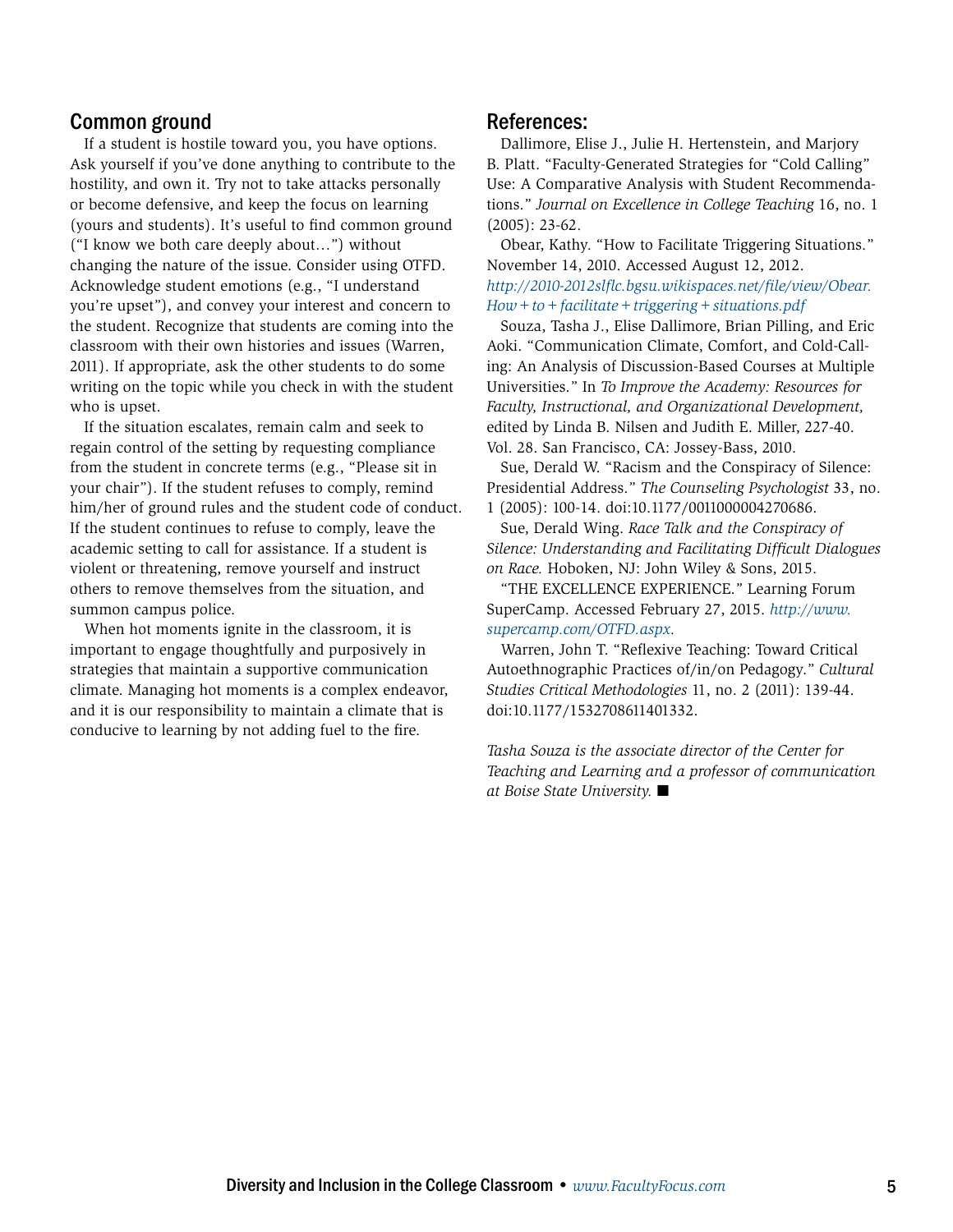### Seven Bricks to Lay the Foundation for Productive Difficult Dialogues

#### By Annie Soisson, EdD

There are three basic ways that I hear faculty talk<br>about difficult dialogues—in-class dialogues that<br>were planned but did not go particularly well;<br>in-class bot moments that were not anticipated and that about difficult dialogues—in-class dialogues that were planned but did not go particularly well; in-class hot moments that were not anticipated and that the faculty member did not feel equipped to handle; and difficult dialogues that happen during office hours or outside of class.

In all three instances, faculty are challenged to use skills they may not have learned at any point in their disciplinary training. That lack of skill can actually cause them great angst, and in the most extreme situations, cause them to avoid addressing important issues directly. This is not to anyone's advantage, and many learning opportunities can be lost. In this article, I will focus on the first of these three instances. If challenging dialogues are to be an important part of a course, it is essential to develop, beginning the first day of class, the environment and skills that will allow you to capitalize on difficult dialogues as effective learning opportunities.

- 1.Think ahead about what topics you are teaching and whether hot moments might be triggered. If it is a course you have taught before, chances are you know when these moments might happen. Plan for structuring those moments intentionally. Are there readings that honor multiple perspectives on the issue? Are there opportunities to have students adopt perspectives that may not be their own? What skills do students need to be able to successfully engage in the discussion?
- 2.Know and communicate the learning goals and the connection to the course overall for each potentially hot topic. Keeping the focus clear for the conversation affords the opportunity for you or students to redirect if the conversation strays, and to embed the learning in the structure of the course. There are many ways to structure conversations that are not a free-for-all or win-lose scenario. What kinds of questions could you pose that would most effectively help students meet the learning goals? What conversational structure would best help you meet those goals? You will find many concrete suggestions for a variety of ways to conduct conversations in Brookfield and Preskill (2005).
- 3.Build community, trust, and a supportive climate. Often overlooked is the understanding that the relationships students have in the classroom with each other and

with you need to be created intentionally and nurtured. On the first day, introductions can be shaped to be a little more personal than just names and majors while not being intrusive. Depending on the size of the class, you may choose to have students talk in small groups, or as a whole group. Scaffold activities to foster relationships among students each week. Model the kinds of behaviors you would like to see.

- 4.Have a [statement on your syllabus](http://www.facultyfocus.com/articles/teaching-professor-blog/creating-respectful-classroom-environment/) about the environment you hope to create together. Describe your expectations and how you would like students to approach the class. For example: "I want to take a moment to clarify how I want you to approach the readings. The first rule is: Don't take the readings as gospel. Just because something is printed doesn't make it absolute truth. Be critical of what you are reading. I have chosen many readings precisely because they are provocative. If you find yourself strongly disagreeing with a reading, that's fine. I encourage strong disagreement. However, if you disagree, you must clarify in your mind the reasons and evidence upon which you are basing your disagreement. At the same time, keep an open mind. Listen to what the readings have to say. Think about what other experiences you have had and readings you have done that might corroborate the course readings. Give yourself time to reflect on the information, insights, and perspectives offered in the readings" (Sulk and Keys, 2014).
- 5.Create shared goals and guidelines for dialogue and post them. You may have a few of your own to add at the end, but let students generate their own list first. This gives them ownership, and the collective generation lets them discover shared values. One of my favorites to add is "look for the truth in what you oppose and the error in what you espouse" (Nash, 2008).
- 6.Help students develop skills for productive conversation as part of the learning. Use active listening and perspective-taking exercises. In Western society, argument is often the mode of conversation. We frequently expect that students will be able to address challenging issues devoid of passion (and if you go to faculty meetings, you know that even we are not always good at this). Skills like paraphrasing, summarizing, and building on

#### CONTINUED ON PAGE 7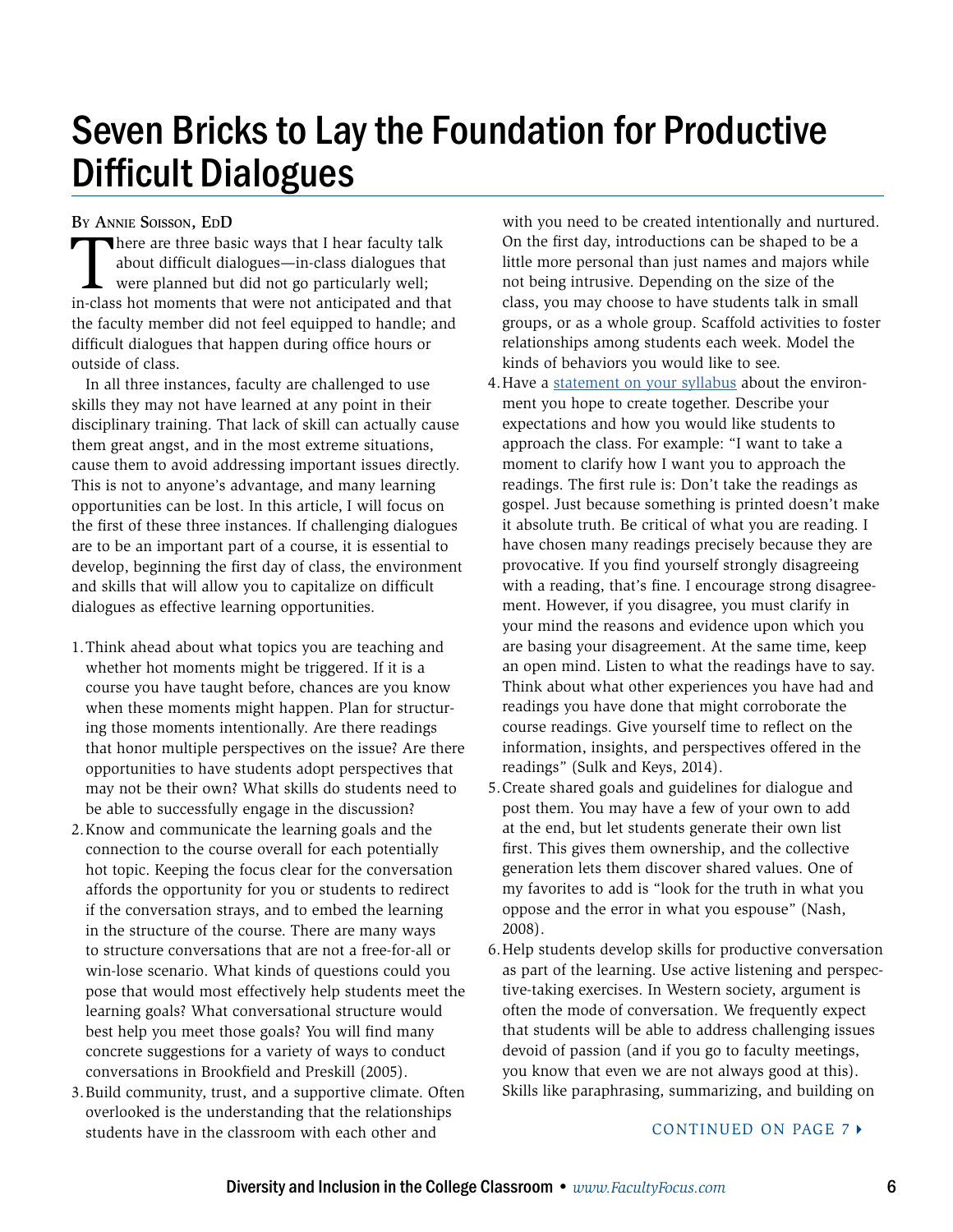each other's thoughts need to be consciously taught, modeled, and practiced in the classroom in order to support successful difficult dialogues.

7.Start early in the course with lower-stakes conversations, and build to more difficult ones. This gives students the opportunity to build trust, and gives you time to help them develop their skills. Vary the types of questions—perhaps use some hypothetical questions like, "What would happen if…" "In a perfect world…" Or experience-based questions such as, "In your experience…?" Or opinion-based questions like, "What do you think about…?

#### References:

Online book: Start Talking: A Handbook for Engaging Difficult Dialogues in Higher Education

#### *[http://www.uaa.alaska.edu/cafe/difficultdialogues/](http://www.uaa.alaska.edu/cafe/difficultdialogues/upload/Start-Talking-Handbookcomplete-version.pdf) [upload/Start-Talking-Handbookcomplete-version.pdf](http://www.uaa.alaska.edu/cafe/difficultdialogues/upload/Start-Talking-Handbookcomplete-version.pdf)*

Brookfield, S.D., & Preskill, S. (2005). *Discussion as a way of teaching: Tools and techniques for democratic classrooms.* San Francisco, CA: Jossey-Bass.

Nash, R.J. (2008). *How to Talk About Hot Topics on Campus*. San Francisco, CA: Jossey-Bass.

Sulk, G. and Keys, J. (2014). "Many students really don't know how to behave!": The syllabus as a tool for socialization. *Teaching Sociology*, 42 (2), 151-160.

*Annie Soisson is associate director of the Center for the Enhancement of Learning & Teaching (CELT) at Tufts University.* ■

### Activities for Building Cultural Competencies in Our Students and Ourselves

By Melissa Gomez, EdD

 $\mathbf{C} \mathbf{C} \mathbf{Y} \mathbf{X}$  Tho am I to speak about diversity and inclusion? I am a middle-aged white woman from an upper-middle-class family. I have been afforded numerous opportunities many of my students never have been, and possibly never will be, afforded. I am the picture of privilege." This is what I told myself at times when the topics of diversity and inclusion came up. However, when you look at the racial/cultural makeup of most college campuses, if faculty "like me" do not broach the sensitive topics of diversity and inclusion, who will?

Therefore, when I was presented with the opportunity to creatively approach diversity and inclusion via a health disparities course, I saw this as an amazing, if not somewhat frightening, opportunity. The result has been both humbling and empowering for me personally. Health, inherently, is a very complex, dynamic, and enigmatic topic to begin with. When you then ask students to look at not only differences in health outcomes for various populations, but why those differences exist and are so pervasive, it becomes even more complicated. Why do some racial groups experience significantly poorer birth outcomes compared to other groups, particularly when there are no clear genetic/ biological explanations? Why are rural residents at significantly higher risk of dying from a heart attack than urban residents? Why is the relationship between income and health so tight? These are just some questions we address in our health disparities course, and underlying these important questions is the need for a foundational appreciation and understanding of our individual strengths, challenges, and historical perspectives. Here are a few guiding principles I have learned along the way to help students, and myself, get somewhat closer to bridging some significant gaps related to diversity and inclusion.

**Be a brave yet humble example.** In my class I ask students to investigate, question, and reflect on their own biases from a place of nonjudgment. Therefore, I must be willing to do the same and share the results of my personal inquiries. I must be brave enough to admit I may not fully understand and appreciate the challenges of many of the populations we discuss in this class. I must be brave enough to admit and investigate my own biases. I must be humble enough to recognize I will always have much to learn. I must set the example for approaching topics and situations that I am uncomfortable with from a place of compassion, a genuine desire to improve my own understanding, and an acceptance that I may not always get it right. What's more, with the right intentions, I must not let the fear of getting it wrong keep me from trying.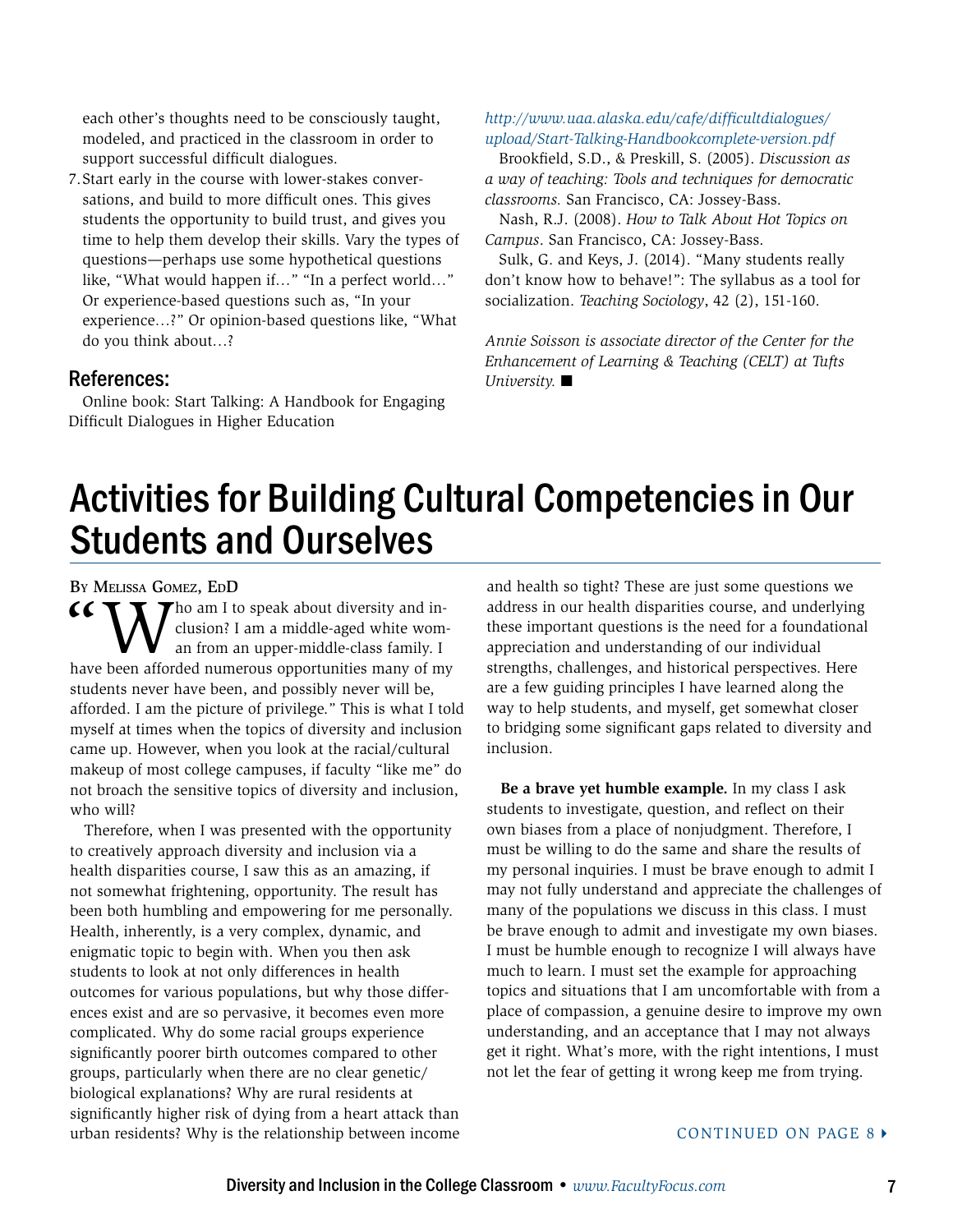**Provide students the opportunity to investigate their own biases and/or cultural experiences from a place of nonjudgment.** Several times a semester I provide in-class opportunities for students to sit quietly, reflect, and respond in a private journal to some leading questions about the population, topic, or disparity we will discuss. I encourage them to approach the exercise as a witness, not a judge. They should not feel the need to be punished for acknowledging their own biases. Instead I encourage students to investigate their biases and look at them as opportunities to learn more about themselves and ways they may interact with their environment and fellow humans. Once ground rules have been established, as well as an environment of mutual respect, we often move on to discussing and sharing our biases and typical stereotypes. This includes breaking down those stereotypes that appear on the surface as well-intentioned, such as Asians are good at math, Mexicans are hard workers, Native Americans are very spiritual, and African-Americans are good athletes. This often leads to great discussions regarding the danger of lumping people together even with seemingly positive attributes. It is also interesting that rarely, when I lead this discussion, can a class come up with any positive stereotypes for white people.

**Emphasize that a collective response may not be appropriate for everyone identified with a particular "group."** When discussing diversity/inclusion issues, I have found it is critical to introduce the concept of intersectionality, and how different aspects of identity and discrimination can intersect or overlap. There is an activity from the Australian Attorney General's Department that I have incorporated into my courses. It introduces, via an interactive activity, the concept of intersectionality (which originated during the women's rights era, highlighting the fact that many of the voices of the women's rights movement were white and were not representative of black women and their experiences with discrimination and disadvantage).

To begin the activity, students are first provided a new "identity." Examples include: refugee woman, 35, recently arrived from the Congo through the women-atrisk program; male, doctor, with two children; young boy, 14, who recently left home after confrontation with a physically abusive step-father. Once the students have assumed their new identities, they are asked to stand even in a line while statements are read aloud. Based

on the statements read and their identities, students can decide if the statement applies to their identity in a negative (step back), positive (step forward), or neutral (stay in place) way. It is interesting for students to see how quickly some parts of an individual's social identity can lead to advantage or disadvantage. In just several statements, students visibly see the gaps between themselves and their classmates' new identities—very rarely do they ever meet again in the middle. I view our job as faculty, in part, as one to help students become responsible citizens who will somehow find ways to bridge these gaps.

**Approach it from a competency perspective rather than a deficit perspective.** Introduce students to opportunities and tools that will help them continuously build cultural competency. In my field there is an excellent, free online course on developing cultural competencies in the health professions. This online course, developed and delivered by the Department of Health and Human Services, provides the groundwork for us to discuss what cultural competency "looks like" in our field of health care. Students engage in the course online, which includes a pre- and post-test. There are scenarios, video vignettes, discussion questions, and reflections. I also point out to students that just because they earned a certificate indicating they completed a cultural competency course, it does not mean they have suddenly arrived at this magic place of being culturally competent. There is no such place; it is a journey, not a destination, and one we are on together.

#### References:

Australian Attorney-General Department, (2010), AVERT family violence: Collaborative responses in the family law system. *Intersectionality Exercise.* Retrieved from: *[http://](http://www.avertfamilyviolence.com.au/wp-content/uploads/sites/4/2013/06/Intersectionality.pdf) [www.avertfamilyviolence.com.au/wp-content/uploads/](http://www.avertfamilyviolence.com.au/wp-content/uploads/sites/4/2013/06/Intersectionality.pdf) [sites/4/2013/06/Intersectionality.pdf](http://www.avertfamilyviolence.com.au/wp-content/uploads/sites/4/2013/06/Intersectionality.pdf)* 

Department of Health and Human Services, Office of Minority Health, (2016), *Think cultural health: Culturally competent nursing care: A cornerstone of caring*. Retrieved from: *<https://ccnm.thinkculturalhealth.hhs.gov>/*

*Melissa Gomez is an associate professor in the Department of Health and Human Performance at Austin Peay State University.* ■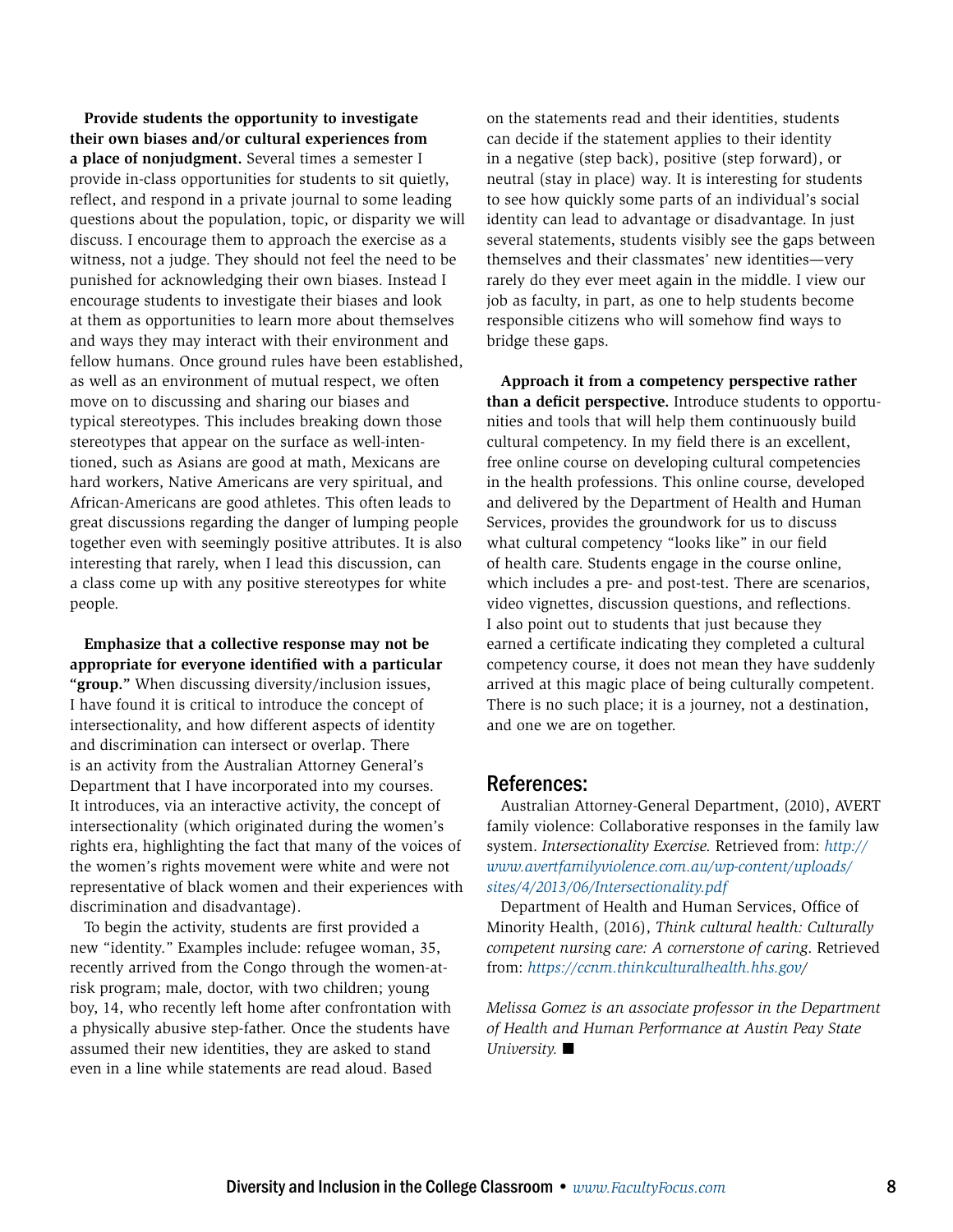### Overcoming Racial Tension: Using Student Voices to Create Safe Spaces in the Classroom

By Kyesha Jennings

Since the election of President Barack Obama, Americal can has been pushing a false narrative of a post-racial society. The continued killings of black and brown youth and heightened racial tension on college campuses ince the election of President Barack Obama, America has been pushing a false narrative of a post-racial society. The continued killings of black and brown prove this narrative is a myth. Race still matters. An academic setting, such as a college classroom, should create opportunities for students to engage with these topics in productive ways. The first step in supporting a more inclusive teaching and learning environment is embracing uncomfortable conversations and challenging the status quo. I refer to this as stomping on eggshells rather than walking on eggshells. Walking on them fails to provide students with the necessary tools to confront controversial issues, whereas stomping on them will directly address the issues going on with and around our students and help them navigate successfully. Michelle Alexander (2015) speaks to this point when she writes, "Today [students] receive little meaningful education about race and its continuing role in our society. Too often students feel discouraged from discussing race in the classroom . . . If we are ever going to overcome racial inequality in the United States, we first have to be able to talk about it, describe it and know what it is."

In order to have comfortable and productive conversations around race and racism, students must feel supported *and* safe. In my classroom, I do not assume I know what "safe" in an academic setting means for my students; therefore, I facilitate a process that allows my students to collectively define what a safe space is to them. This process is particularly important before topics and units that touch on race-related topics, like our social justice unit on police brutality. As an African-American female instructor who teaches to a predominantly white audience, I find that in order for the conversation to be both effective and impactful, it is important the environment is safe for my students and me. Discussing race-related topics is often uncomfortable for students, and doing so in the presence of a black person often increases that discomfort. My emphasis in creating safe spaces is not simply to make students feel comfortable but to create inclusiveness so that both the instructor and students of all ethnicities can offer thought-provoking commentary.

#### Using student voices

In order to create a safe space with my students, I typically proceed through the following steps. Students are provided the following directions to complete independently:

*Define the word safe. In your own words, what does it mean to be safe? Define the word space. What is it? What does it look like?*

Next, I ask my students to engage with their peers to discuss and document their individual responses. I then prompt them to develop a collaborative definition for "safe space." Below I have included the directions verbatim:

*Have a conversation with your surrounding peers about your definitions (place on chart paper). After you have actively engaged in conversation, together, develop a definition for safe space. (What does a safe space look like? What does it feel like? What are the requirements for you to feel safe in a particular space? What are the rules in this space?)* 

I provide each group with chart paper, which they can then hang around the room. Using chart paper allows the students to display their answers on the board as well as visually identify any overlapping ideas/definitions. More importantly, thinking about the two terms separately emphasizes both the denotative meaning and the connotative power of each word. The following words or phrases often recur: *reassured, comfortable, free from harm, physical or mental protection,* and *secure.*

With my students' group responses displayed on the board, I then facilitate an open discussion. The conversation is based directly on their responses. We unpack what it means to have mental protection in a classroom and explore various ways to feel secure. My primary intent is to encourage my students to think about the importance of being positioned in an environment where ideas can be exchanged and shared freely. Next, I pass out Post-it notes along with the following directions:

*Identify when you have felt comfortable sharing your ideas and questions in a class. What* 

#### CONTINUED ON PAGE 10  $\rightarrow$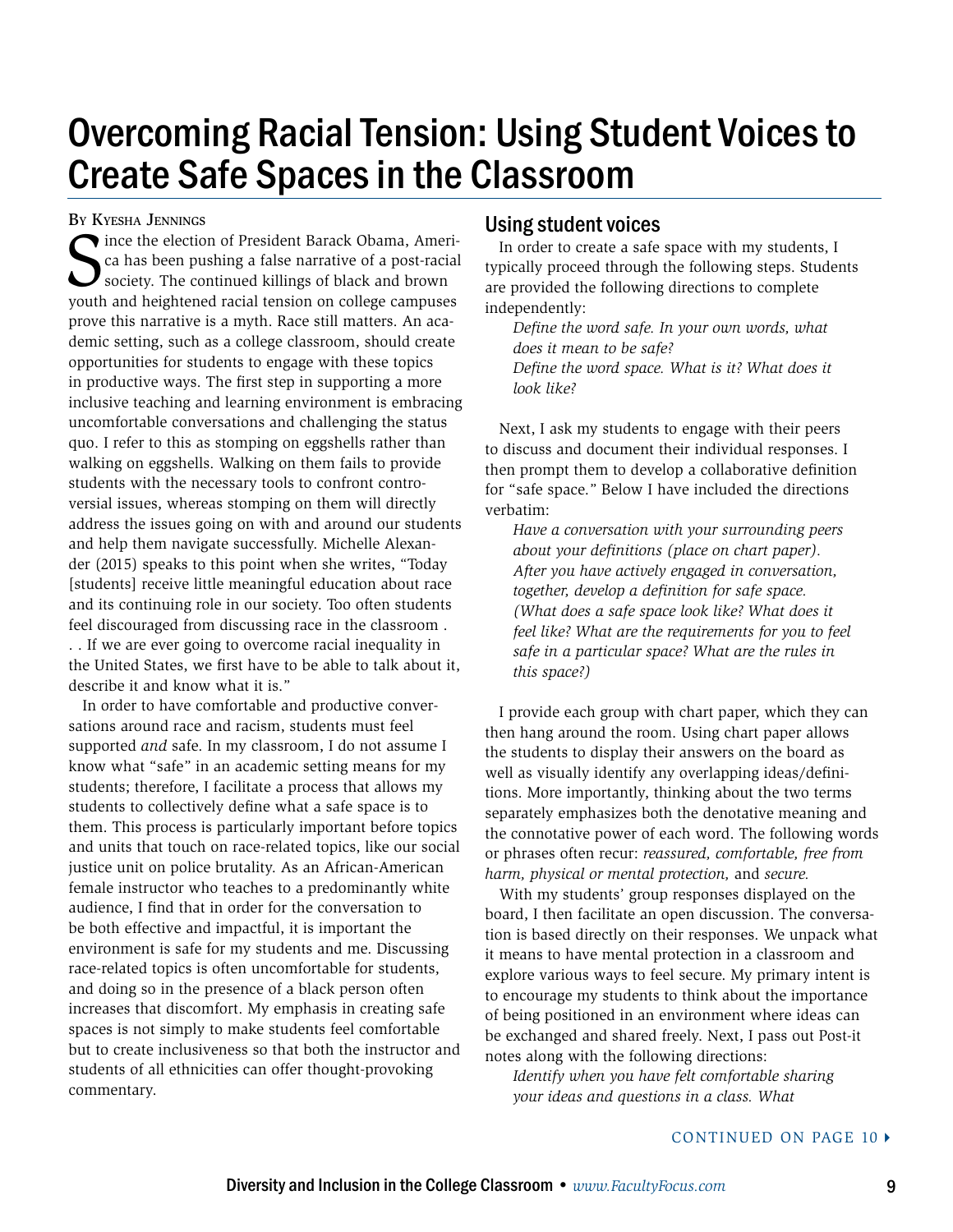*happened in those moments to help you feel comfortable? (Facing History, 2015) Identify when you have had ideas or questions but have not shared them. Why not? What was happening at those moments? (Facing History, 2015)*

The questions above were adopted from Facing History and Ourselves (2015), a nonprofit organization that provides resources for educators worldwide to address controversial topics, specifically in history courses. I then divide the board into two categories—Safe and Not Safe. The students then place their Post-it note responses accordingly. They are instructed to omit their names from the Post-it. This permits anonymous sharing of ideas. I then proceed to read aloud various responses, and each response serves as the foundation for discussion. Ultimately, we are creating safe spaces through our exploration of defining what a safe space is.

#### Safe for students and instructors

The "Creating a Safe Space" activity cultivates a climate where all opinions are respected and students can demonstrate the ability not only to think critically, but also to connect the content discussed to a broader context. More importantly, the sense of community in

the classroom is strengthened through the process. My commitment to creating safe spaces has decreased tension in my classrooms, improving discussions and making the overall learning experience more enjoyable—even if my students don't always agree with each other. Creating safe spaces directly supports and engages various pedagogies. For me specifically this includes social justice pedagogy, hip-hop pedagogy, and popular culture pedagogy. When entering an academic setting, the identities and experiences brought by students and instructor alike should not be ignored. Embracing such differences and seeking to learn from the uniqueness we offer enhances the learning experience for everyone (instructor included) and allows progressive, respectful dialogue to occur.

#### References:

Alexander, M. (2015) Teaching Tolerance. Retrieved from *[http://www.tolerance.org/supplement/introduction](http://www.tolerance.org/supplement/introduction-teacher-s-guide)teacher-s-guide* 

Facing History and Ourselves (2015). Teaching Strategies: Contracting. Retrieved from *[https://www.](https://www.facinghistory.org/for-educators/educator-resources/teaching-strategy/contracting) [facinghistory.org/for-educators/educator-resources/](https://www.facinghistory.org/for-educators/educator-resources/teaching-strategy/contracting) [teaching-strategy/contracting](https://www.facinghistory.org/for-educators/educator-resources/teaching-strategy/contracting)*

*Kyesha Jennings is an English and literature instructor at Danville Community College.* ■

### Managing Microaggressions in the College Classroom

#### By Gayle Mallinger, PhD, Jay Gabbard, PhD, and Saundra Starks, EdD

Ollege students are increasingly diverse in terms<br>of race, ethnicity, gender, gender identity, sexual<br>orientation, age, ability, religious/spiritual beliefs<br>immigration status, social and economic class, veterans of race, ethnicity, gender, gender identity, sexual orientation, age, ability, religious/spiritual beliefs, immigration status, social and economic class, veterans' status, and the intersections therein. However, microaggressions—subtle forms of prejudice and discrimination—continue to occur inside our classrooms. Although most faculty members are mindful of overt biases in the classroom setting, the recognition and management of microaggressions present more of a challenge. This article adds to the nascent literature on microaggressions in higher education by defining the multifaceted nature of microaggressions, discussing the damaging consequences of microaggressions for faculty and students, and examining various methods of effectively managing microaggressions in college classrooms.

Unlike overt prejudice and discrimination, microaggressions are defined as subtle verbal or nonverbal communications, intentional or not, resulting in harmful consequences to members of marginalized groups (Solorzano, Ceja, & Yosso, 2000). Sue and colleagues (2007) discuss three specific types of microaggressions. Microassaults are considered explicit derogatory attacks consciously meant to harm the intended target, such as a student's use of the word "gay" as a pejorative. Microinsults are more covert and demean a person's identity through rudeness and insensitivity. A microinsult, for example, would occur if a professor did not take the time to properly pronounce the first name of a student whose ethnicity differs from her/his own. Microinvalidations are messages that exclude or deny the individual's statements, feelings, and/or experiences, such as a white

#### CONTINUED ON PAGE 11  $\rightarrow$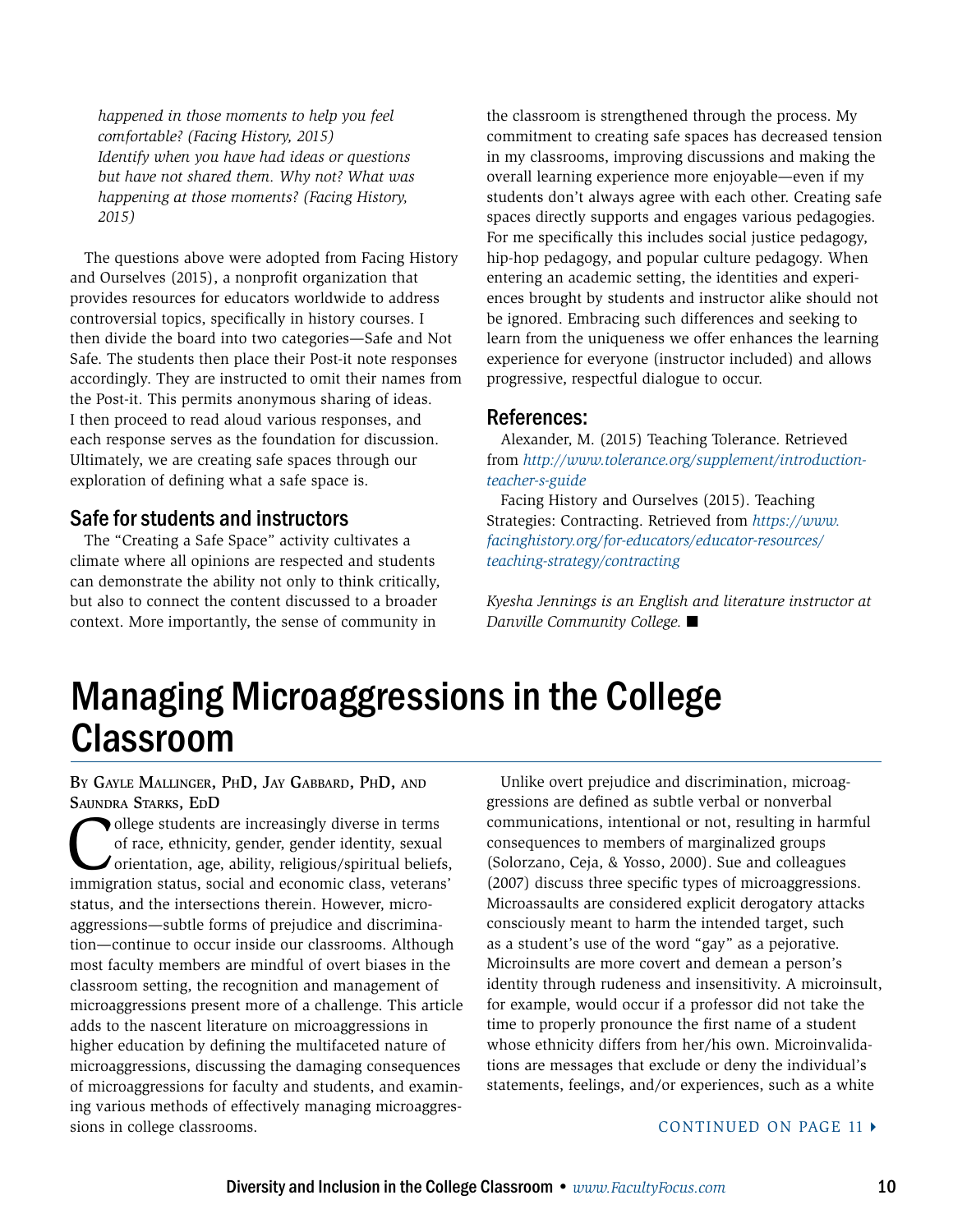professor's pronouncement about living in a "post-racial America" or claiming "color-blindness."

Although or perhaps because microaggressions are elusive, this vague form of prejudice has damaging effects on students. Nearly one-third of college students have experienced microaggressions (Boysen, 2012). Peers and professors can be perpetrators of these covert attacks. Smith and associates (2011) suggest that microaggressions create a hostile and stressful environment for college students. Due to the subtleties of microaggressions, recipients often doubt their own perceptions. Student victims of an unwelcoming classroom climate are at risk for psychological stress, decreased self-esteem, reduced participation, diminished academic performance, and decreased persistence (Hotchkins & Dancy, 2015).

Overall, the literature addressing overt and covert biases in college classrooms discusses student coping mechanisms. Although support from faculty and institutions is considered essential in buffering these negative effects, there is a dearth of literature regarding the effective management of microaggressions within the classroom environment. While professors may be tempted to ignore instances of bias, identification of microaggressions presents an opportunity to address difficult issues. Research suggests class discussions are effective in ameliorating the negative effects of microaggressions (Boysen, 2012; Sue, et al., 2011). Faculty can set the stage for facilitating difficult dialogues through the creation of a supportive culture. At the outset, educators must question assumptions they may hold about those different from themselves. Biases that affect perceptions and treatment of students should be challenged. For example, instructors might ask themselves, "Do I assume Asian-Americans are 'good students?'" "Do I tend to ask a lesbian-identified student to be the spokeswoman for all LGBTQ students?"

Statements defining respectful communication within the classroom setting should be included in syllabi. For example, educators could include the following statement: "Classroom discussions are designed for the expression of divergent viewpoints in a safe, nonjudgmental environment. Thus, all communication will be civil and respectful of diverse perspectives." Syllabi should also include definitions of prejudice, stereotyping, discrimination, and microaggressions. When designing course content, professors have a duty to vet the resources with regard to bias and to ensure the inclusion of multiple perspectives for each course topic. Are authors of multiple backgrounds represented in the selection of materials? Do the videos appropriately address the experiences of marginalized groups?

classroom community where students feel safe to express their views and are comfortable identifying and confronting subtle biases. One such way to facilitate student comfort is to initiate a "word watch"—identifying various terms used in common conversation that are considered microaggressions. Students and the instructor are charged with keeping a list of pejorative terms used within the classroom (Gabbard, Starks, Mallinger, & Luckett, 2013). The instructor first writes "Word Watch" on the board and begins listing, with the class, words that should be mindfully avoided. Students then analyze these expressions and present alternatives.

Recognition of microaggressions related to issues of power may also be enhanced through a class exercise teaching about the Oppression Olympics—the tendency of members of oppressed groups to compete with those in other oppressed groups (Martinez, 1994). The instructor writes "isms" on separate sheets of paper and adheres each to the wall. Students are asked to stand under the paper they believe has the most negative impact on members of each disenfranchised group. Students are then asked to discuss why they chose that particular "ism" and select a spokesperson to argue why that "ism" has the most negative influence. If no students stand under a particular "ism," the instructor should explain why this failure to acknowledge the "ism" has the most potential to harm. Students are then given an option to change where they stand. Once this is complete, the instructor discusses the concept of competition among individuals who are marginalized (Gabbard, et al., 2013) and how this rivalry among oppressed groups has the unintended consequence of helping those with privilege maintain their power.

Simple acknowledgement of biases is key, as lack of response may indicate tacit support of microaggressions. However, instructors should also assess the efficacy of responses. This may be accomplished through soliciting feedback from students (Boysen, 2012). Equally important, educators should continue to self-assess their understanding and awareness. A faculty consciousness-raising group can also be effective in providing support and sharing strategies to manage microaggressions.

#### References:

Boysen, G. A. (2012). Teacher and student perceptions of microaggressions in college classrooms. *College Teaching,* 60(3), 122-129. doi:10.1080/87567555.2012.654 831

Professors are also charged with creating an inclusive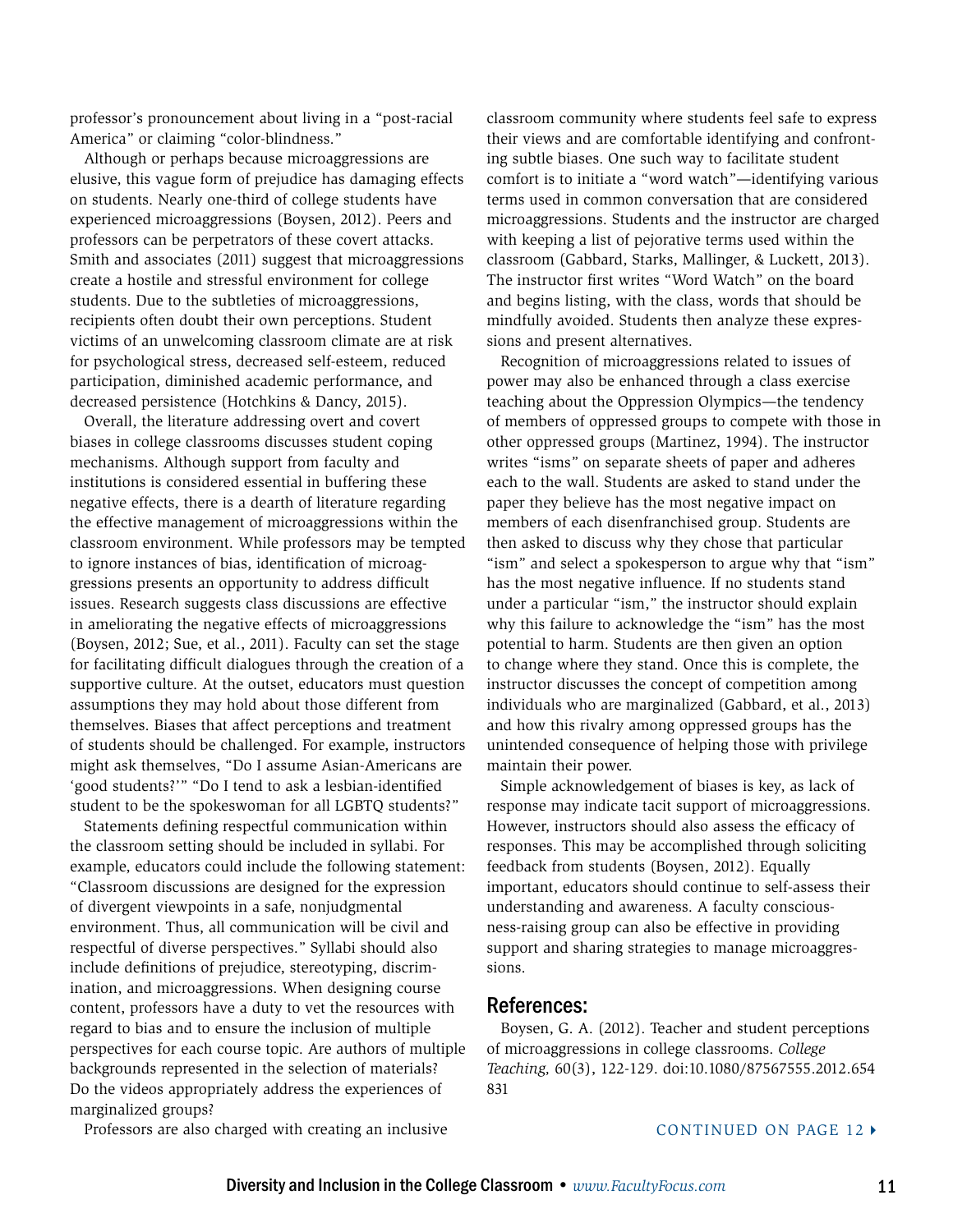Gabbard, W. J., Starks, S., Mallinger, G., & Luckett, R. (2013). Effective strategies for teaching diversity and cultural competency. Workshop presentation at the 10th Annual Teaching Professor Conference June 1, 2013 in New Orleans, LA.

Hotchkins, B. K., & Dancy, T. E. (2015). Black male student leaders in predominantly white universities: Stories of power, preservation, and persistence. *Western Journal of Black Studies*, 39(1), 30-44.

Martinez, E. (1994). Beyond Black/White: The racisms of our times. *Social Justice,* 20(1/2), 22-34.

Smith, W. A., Hung, M., & Franklin, J. D. (2011). Racial battle fatigue and the mis-education of Black men: Racial microaggressions, societal problems, and environmental stress. *Journal of Negro Education*, 80(1), 63-82.

Solorzano, D., Ceja, M., & Yosso, T. (2000). Critical race theory, racial microaggressions, and campus racial

climate: The experiences of African American college students. *Journal of Negro Education*, 60-73.

Sue, D.W., Capodilupo, C.M., Torino, G.C., Bucceri, J.M. Holder, A., Nadal, K., & Esquilin, M. (2007). Racial microaggressions in everyday life: Implications for clinical practice. *American Psychologist,* 62, (4), 271-286. doi: 10.1037/0735-7028.39.3.329.

Sue, D. W., Rivera, D. P., Watkins, N. L., Kim, R. H., Kim, S., & Williams, C. D. (2011). Racial dialogues: Challenges faculty of color face in the classroom. *Cultural Diversity & Ethnic Minority Psychology*, 17(3), 331-340. doi:10.1037/a0024190

*Gayle Mallinger is an assistant professor of social work at Western Kentucky University (WKU). Jay Gabbard is an associate professor of social work at WKU. Saundra Starks is a full professor of social work at WKU.*  $\blacksquare$ 

### Classroom Tools to Defuse Student Resistance

BY CAROLYN IVES

Thile we instructors have good intentions when trying to integrate understanding of cultural diversity into our classrooms, many of our efforts can have the opposite effect of the one we desire. As a result, guilt and resistance can overshadow the goal of increased student awareness and understanding. Many of the negative student reactions can be lessened, however, with an increased emphasis on awareness of one's own identity and social location and a decreased focus on those of the other (those that are different from one's own or the dominant culture in one or more ways, such as race, ethnicity, religion, sexual orientation, ability, etc.). As Kowal, Franklin, & Paradies (2013) explain, focusing on the other through cultural awareness training can actually lead to a false sense of mastery of another culture, which not only reinforces problematic power relationships, but can also grossly oversimplify the culture such training seeks to reveal.

#### Power flower

In order to shift the emphasis from the other to the self, I like to use a number of different tools and strategies. One such tool is the power flower. For the purposes of this article, I will be referring to the version outlined on the University of Toronto Educational Activism site (*[http://www.oise.utoronto.ca/edactivism/Activist\\_](http://www.oise.utoronto.ca/edactivism/Activist_Resources/The_Power_Flower.html) [Resources/The\\_Power\\_Flower.html](http://www.oise.utoronto.ca/edactivism/Activist_Resources/The_Power_Flower.html)*). Through the use of this tool, instructors can help students unpack their own

social locations, placing emphasis on the self rather than the other.

Although most websites that share power flowers offer slightly different flower graphics and instructions, they all serve a similar purpose: they allow the group to identify prominent features of the dominant culture, often focusing on what some perceive as social ideals; then students can examine those "norms" or "ideals" to see how many elements of the dominant culture figure into their own lives. For example, my classes may identify "white," "Christian," "affluent," "educated," "able-bodied," "heterosexual," and "healthy" as social norms or ideals based on their communities, and they would label each petal of the flower with one of those terms. Students would then individually determine how close they are to each of those norms to see where their social privilege exists—or doesn't, as the case may be. Results may or may not be shared, depending on the class and the purpose of the activity; the goal is to allow students to identify where they are privileged in their societies and where they are disadvantaged. In any case, the best discussion comes not necessarily from asking students to fill in their flowers with their own experiences, but often from the preliminary discussion about what their particular communities perceive as ideal. It's also interesting to see how ideals and norms shift from group to group.

#### CONTINUED ON PAGE 13 $\rightarrow$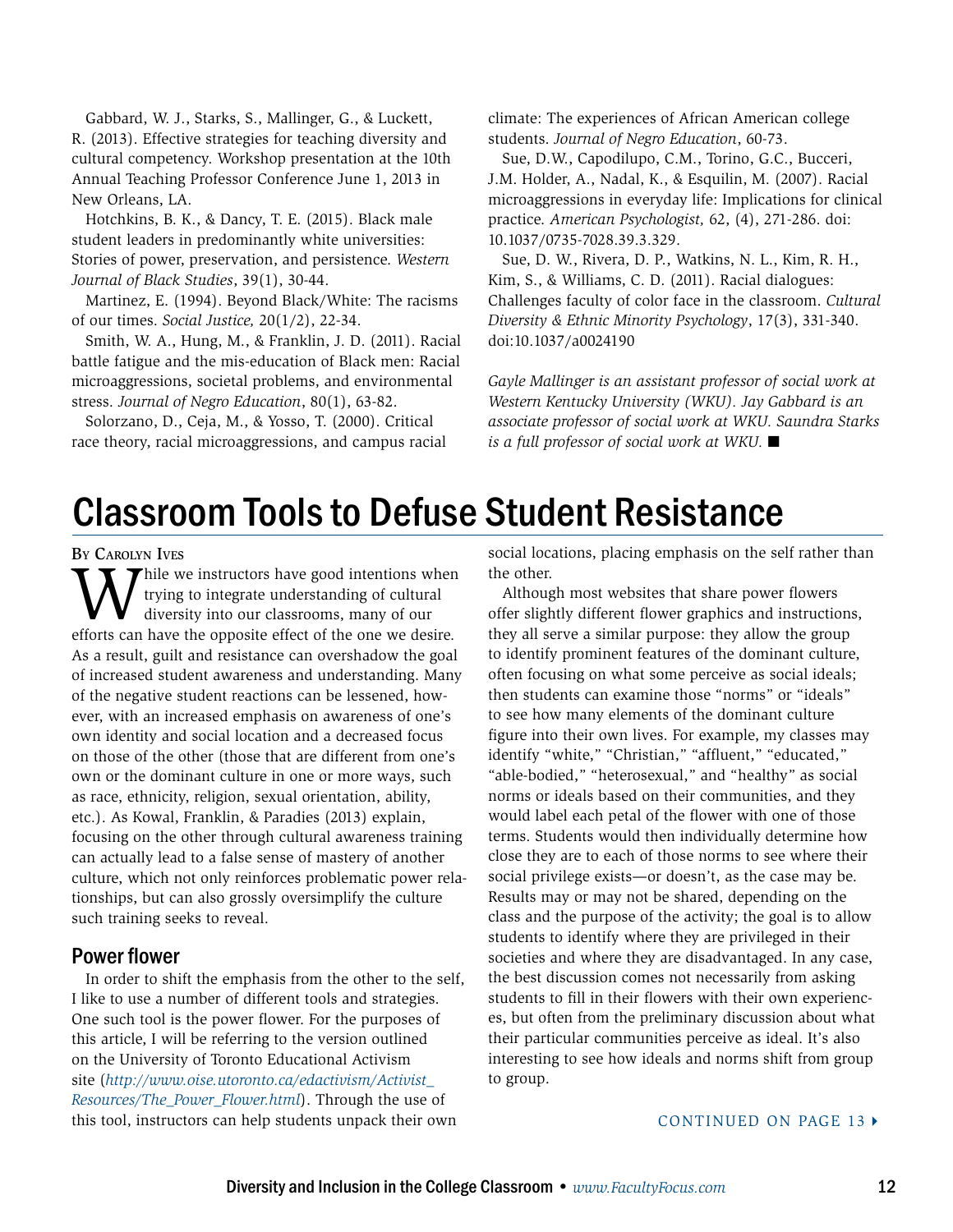#### Triangle tool

After students have focused on their own social locations, they are better positioned to examine and discuss behaviors that may be identified as racist, sexist, homophobic, or discriminatory in another way. The tool I like to use for this purpose is the triangle tool (Lopes & Thomas, 2006). For the purposes of this article, I will be outlining a rather simplistic use of the triangle tool, but in conjunction with Lopes and Thomas's book (2006), the tool can also be used in more sophisticated ways to unpack and address complex issues; it essentially enables instructors to help students examine individual behaviors and discover their underlying systemic roots and causes without placing blame on individual people. The three points of an equilateral triangle each represent different levels of discrimination: the top point represents individual behaviors, that which we see; the two bottom points represent powerful, unspoken beliefs and systemic forces, laws, and structures that keep the beliefs in place. Finally, after exploring the three points of the triangle with students, instructors can guide students through an examination of the impacts of the behaviors and beliefs.

For example, if a student witnesses a homophobic remark, we can use the tool to unpack that remark and its impact:

- Individual behavior (top triangle point): homophobic comment
- Powerful, unspoken beliefs (bottom triangle point 1): homosexuality is wrong
- Systemic forces, laws, and structures that keep the beliefs in place (bottom triangle point 2): certain religious teachings and beliefs, laws that prevent same-sex marriage
- Impact: pain and suffering of homosexual individuals and couples, denial of spousal rights, estrangement from family members, sometimes even physical and emotional abuse

Students may (and often do) come up with many, many more answers for each category. The tool can be used to uncover many different levels of discriminatory behavior, from, for example, mild sexist comments in a meeting all the way to racially directed violence on the street. By asking the students to unpack these points of the triangle, the instructor can allow discussion to happen without judgment or blame, as students can then see that although all they witness is the individual behavior, there are larger social forces at work that perpetuate that behavior. Again, this realization often helps them understand that larger social change is necessary for social justice and equality, and it can be impacted by

individual acts, just as those acts can be influenced by the larger forces. Instead of feeling guilt and shame, students may feel empowered to seek positive change.

If used carefully and sensitively, these two tools may allow students to explore their own perceptions and beliefs in a safe environment that is free from judgment. Encouraging students to focus on their own social identities before approaching the other identities facilitates their realization that their own experiences may be markedly different from those of others, even others within their own communities. Asking them to then look at specific individual behaviors without personalizing them or placing blame solely on an individual can also help them understand some of the larger social forces underlying individual acts—as well as some of the impacts of those forces and behaviors. Through this examination, which can often be enlightening for students, instructors can encourage students to carefully consider their own values, ethics, and actions. This increased self-awareness has the potential to be a first step toward initiating positive social change.

#### References

Kowal, E., Franklin, H., & Paradies, Y. (2013). Reflexive antiracism: A novel approach to diversity training. *Ethnicities*, 13(3), 316-337. doi:10.1177/1468796812472885

Lopes, T., & Thomas, B. (2006). *Dancing on live embers: Challenging racism in organizations*. Toronto, ON: Between the Lines.

University of Toronto OISE Ontario Institute for Studies in Education. (2012). The Power Flower: Reflection on our Social Identities. Retrieved from University of Toronto OISE Educational Activism site: *[http://www.oise.utoronto.](http://www.oise.utoronto.ca/edactivism/Activist_Resources/The_Power_Flower.html) [ca/edactivism/Activist\\_Resources/The\\_Power\\_Flower.html](http://www.oise.utoronto.ca/edactivism/Activist_Resources/The_Power_Flower.html).* 

Special thanks to Evelyn Hamdon from the University of Alberta and Elizabeth White-MacDonald, Margaret Milner, and Alissa Overend from MacEwan University for introducing me to these tools.

*Carolyn Ives is a curriculum planning and development coordinator in the Centre for the Advancement of Faculty Excellence (CAFÉ) at MacEwan University in Edmonton, AB, Canada. Prior to this appointment, she was a full-time faculty member in MacEwan's English Department. She is interested in integration of ethical elements, such as diversity, sustainability, and academic integrity, into curricula.* n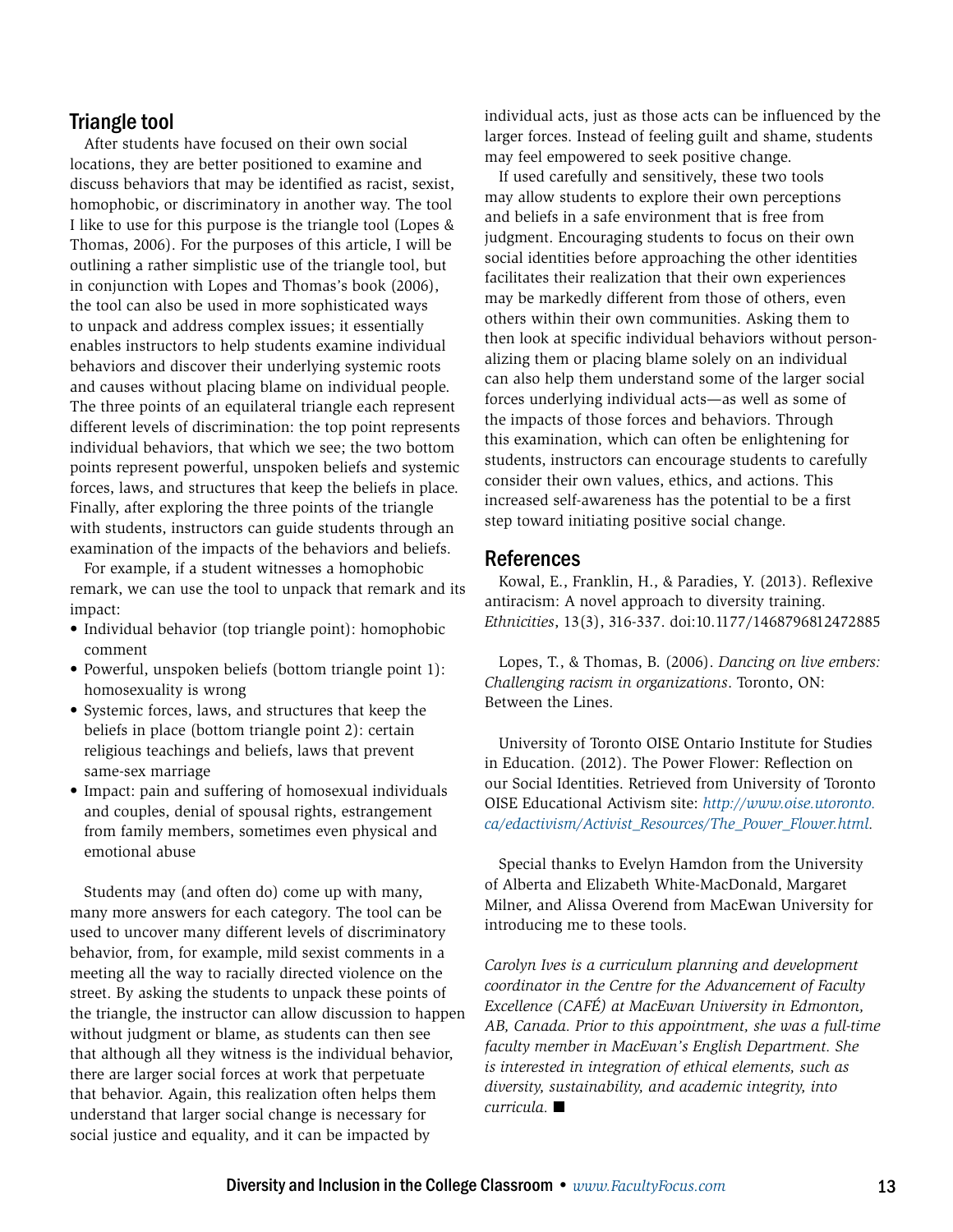### #CharlestonStrong: Continuing the Diversity Conversation and Healing Process

By Jennifer Bradley and Marla Robertson I iversity conversations are essential; however,<br>conducting these conversations is not always<br>Even the most experienced tenured faculty, the<br>who have spent vears in the classroom, have express conducting these conversations is not always easy. Even the most experienced tenured faculty, those who have spent years in the classroom, have expressed anxiety and apprehension when it comes to talking about predominant issues, topics, or events relating to diversity. The sense of unease is intensified by recent traumatic events relating to racial disparity.

So why is it so important, regardless of specific discipline, to be able to have a constructive conversation with our students about diversity? Why take on yet another responsibility outside our immediate discipline? Because these discussions just might lead students to understand perspectives, experiences, and opinions other than their own. Students might walk away from these discussions motivated to help their communities improve race relations and social injustices. Perhaps these discussions will prevent another incident in which lives are lost.

Mother Emanuel AME Church is located two blocks from the College of Charleston campus. The murderous rampage that took place on June 17, 2015, killed nine outstanding citizens who were pillars of the Charleston community. Mother Emanuel AME Church, and specifically Cynthia Hurd, worked closely and influenced multiple areas of study at the College of Charleston; Hurd served as a part-time librarian at the College for many years. As our community continues to heal and move forward, it is our responsibility as faculty, staff, and students at the College of Charleston to continue the diversity conversations and discussions to ensure and enhance understanding, acceptance, and unity among people from different races, cultures, beliefs, and lifestyles.

#### Peer-led discussions

First-Year Experience peer facilitators (PFs) are faculty nominated students who have been trained to conduct weekly seminars for first-year students throughout the semester. These seminars are connected to First-Year Experience courses or Learning Communities taught by a roster of faculty. PFs cover a host of topics commonly associated with students successfully transitioning from high school into higher education, both academically and socially. One of the topics has always been diversity; however, after the Mother Emanuel murders, the Peer Education leadership at the College determined that PFs

need to incorporate diversity discussions (formally and/ or informally) throughout the semester, in addition to the specific lesson.

Numerous faculty, including the director of the First-Year Experience program, Chris Korey, acknowledge the benefit of having trained peer leaders engage in difficult conversations with students. He adds that peer leaders have a unique perspective on current issues associated with race, relative to faculty.

The revised PF training incorporated the Intergroup Dialogue (IGD) model that was developed and refined at the University of Michigan's Program on Intergroup Relations. It's the most effective model for PFs to use in difficult discussions that may challenge ideology and concepts. Their main focus throughout this process is to implement a level of comfort with uncomfortable topics.

The first step for the PFs was to mentally and emotionally prepare to facilitate effective conversations with their students. This meant that they had to do a significant self-evaluation of their own limitations and biases. This type of critical introspection involves "students examining and understanding their own perspective and experiences, and those of other students in the dialogue, through the lens of privilege and inequality" (Maxwell, Nagda, & Thompson, 2011). They not only had to become connected to their personal narratives in a way that allowed them to see the gaps in their experiences when addressing discrimination and prejudices, but they also had to allow their narratives to become teaching tools to help others share and address their own stories and encounters. Oftentimes, this is a place where conflicting ideas arise, and the need to talk through those ideas is essential to the progression of the dialogue. Despite the negative connotation of conflict, PFs were taught that conflicts arising in a conversation are "not [to be] taken as a sign of failed dialogue; rather, they are opportunities for deeper learning" (Nagda & Gurin, 2007).

Once the PFs understood their complex roles in the IGD model, the next step was to create parameters that encouraged candid discussion about the effects of the massacre on students and how that may be amplified on a predominantly white campus. They were trained to explicitly discuss the anticipated conflict and the uncomfortableness that can arise, and encourage their

#### CONTINUED ON PAGE 15  $\blacktriangleright$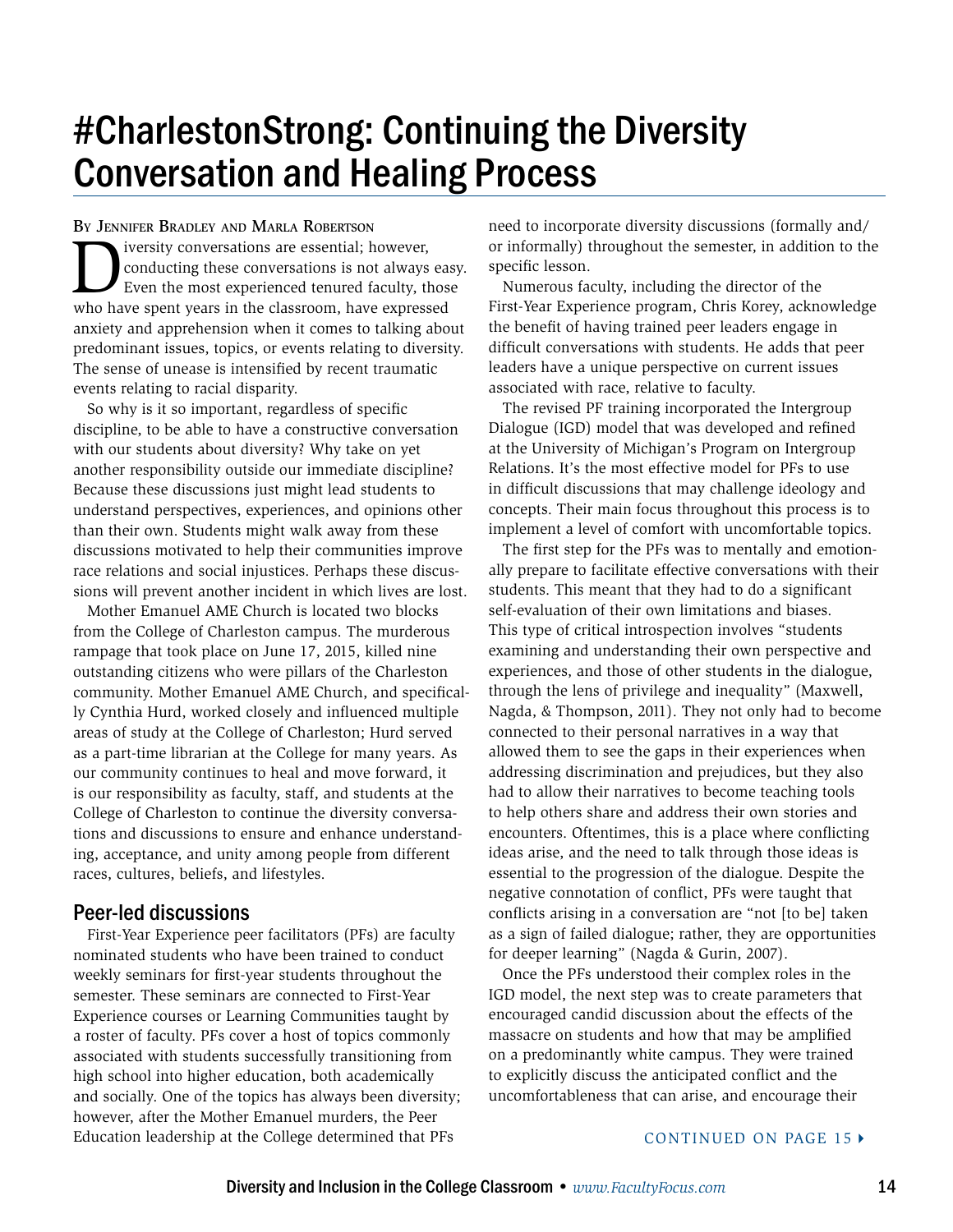students to name what's needed from their peers to help create a safe environment for learning. This task allowed the participants to name what makes them feel liberated enough to make connections with others who have differing perspectives. The PFs would also urge their students to let themselves be pushed out of their comfort zones during conversations in which they felt challenged or uneasy. In that same respect, the PFs understood that they would encounter similar challenges when discussing issues they may not be particularly knowledgeable about or that may carry an emotional charge.

One of the most important benefits of IGD is it creates a "democratic space for mutual learning of all participants. Peers as facilitators actualize this democratic, multicultural arena…[minimizing] hierarchy," making the environment the responsibility of all those who participate (Maxwell, Nagda, & Thompson, 2011).

#### Social justice

What we as educators gain from preparing an environment most conducive to meaningful dialogue are tools and resources to do the work for social change and equality, and that starts with talking to one another. Although the current climates of our nation and on our campuses may not be where we'd like them to be, it is important to discuss tragedies like the Mother Emmanuel massacre in a way that promotes connection and growth instead of driving separation and creating silence.

Our PFs understand that one of the many far-reaching effects of facilitating classroom conversations that

bring us together through our differences is creating a "democratic living not just politically but personally… [empowering] students to know and to learn, to care and to act, and to be and to interact in more socially just ways in the world" (Nagda & Gurin, 2007). This approach significantly complements the ideology of a liberal arts education and makes our students not only more equipped to have the difficult conversations and do the hard work of social justice in their academic careers, but also make substantial changes in the world around them.

#### References:

Maxwell, K., Nagda, B., & Thompson, M. (2011). *Facilitating Intergroup Dialogues: Bridging Differences, Catalyzing Change.* Sterling, VA: Stylus Publishing.

Nagda, B., & Gurin, P. (2007). Intergroup dialogue: A critical-dialogic approach to learning about differences, inequality and social justice. *New Directions for Teaching and Learning*, 111, 35-45.

*Jennifer Bradley is the assistant director of Peer Education, and an instructor for Learning Strategies at the College of Charleston in Charleston, S.C.* 

*Marla Robertson is a staff advisor and diversity liaison at the College of Charleston. She is a founding member of the Transformative Teaching Collective, which is a workerowned cooperative that promotes social justice education in the South Carolina Lowcountry and beyond.*  $\blacksquare$ 

### Microaggressions and Microresistance: Supporting and Empowering Students

#### By Floyd Cheung, PhD, Cynthia Ganote, PhD, and Tasha Souza, PhD

I In 1970, Chester Pierce, a professor of psychiatry at Harvard University, coined the word "microaggression" to describe relatively slight, subtle, and perhaps even unintentional "offensive mechanisms…as opposed to a gross, dramatic, obvious macroaggression such as lynching" (p. 266). Whereas Pierce originally used the term to name offenses relating to race, we now apply it to offenses targeting women, LGBTQ individuals, and others vulnerable on account of their minority or oppressed status. Such microaggressions can contribute to stereotype threat, which Claude Steele and others have shown can negatively affect students' learning and performance in academic

and other settings. Even seemingly small offenses like reminding women of the stereotype that they aren't mathematically inclined or black people of the stereotype that they aren't rational can put a "threat in the air" that leads to their decreased performance on tests and other measures of success (Steele, 2010, p. 5). Omissions can have a negative impact as well. For instance, not including female writers, LGBTQ scientists, and artists of color on a syllabus can signal to students from these groups that they don't belong and reduces their chances to thrive (Steele, 2010, p. 146).

As the diversity of our student populations continues

#### CONTINUED ON PAGE 16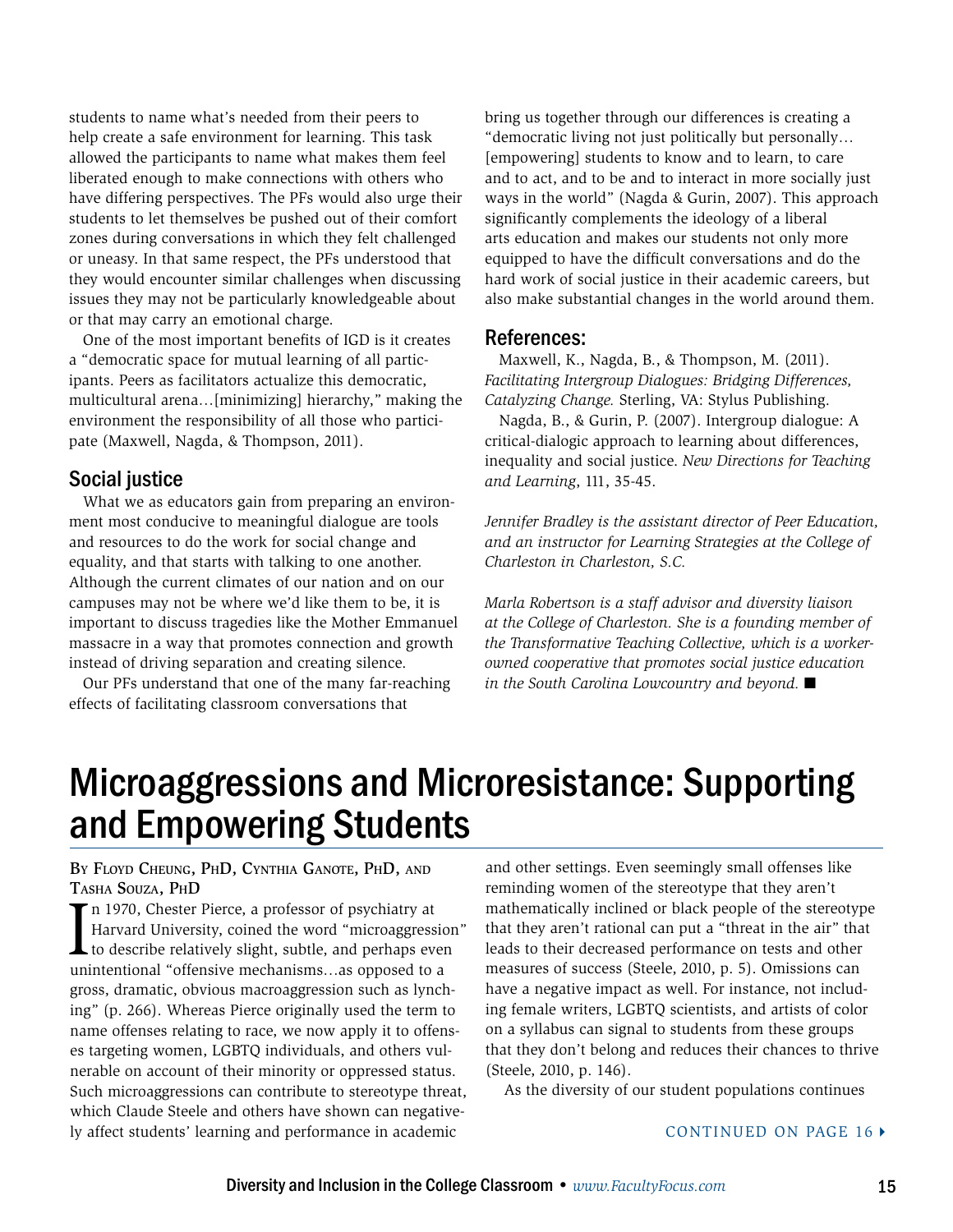to increase, we must work harder to include all learners by raising our own awareness of microaggressions, preventing them whenever we can, and stopping them when they occur. Reading Claude Steele's accessible and erudite *Whistling Vivaldi: How Stereotypes Affect Us and What We Can Do* is an excellent start to raising awareness. Preventing microaggressions can begin with a reexamination of our own syllabi and teaching practices. Have we included a diverse range of scholars on our reading lists? Can we make women more visible by referring to authors not as B. D. Tatum but as Beverly Daniels Tatum? Are we really calling on everyone in class or are we unintentionally preferring some students? What practices might we consider adopting to combat our own unconscious biases, like grading anonymously or putting everyone's ideas on the board (Cook-Sather, et al., 2014)?

#### Practice microresistance

Stopping or addressing microaggressions when they occur in the academic context may be trickier, but as responsible leaders of developing learners, we ought to do something. We can practice and encourage our students to practice microresistances. According to Sayumi Irey, director of the Faculty Commons at Bellevue College, microresistances are "incremental daily efforts to challenge white privilege" as well as other kinds of privilege based on gender, sexuality, class, etc. They help targeted people "cope with microaggressions" (Irey, 2013, p. 36). When we, as teachers, intervene by practicing microresistance on behalf of our students, we do so not to "save" the underprivileged but because it is the right thing to do. This is a matter of social justice. Also, by choosing to practice microresistance, we are decidedly not giving up on macroresistance. It's just that the revolution can be long in coming, and we—our students and ourselves—need to survive one day at a time. Furthermore, we can choose to calibrate a smaller or gentler response to suit a subtler or even unintentional offense.

 How can we serve as allies to students experiencing microaggressions? What do we do when we witness students who are the targets of microaggressions? To some degree we can shield ourselves and our students by practicing forms of microresistance and ally behaviors when we see, or hear of, students targeted. We can give students tools to respond as well. Space limits our description of the many ways that microresistance can be practiced, but here are a few actions we can take ourselves and/or can encourage from our students.

#### **Increase personal and emotional strength by**

- reminding yourself what you value (Steele, 2010, pp. 174-75);
- practicing self-care; as Audre Lorde wrote, "Caring for myself is not self-indulgence, it is self-preservation, and that is an act of political warfare" (Lorde, 1988, p. 131);
- taking power poses, especially before potentially stressful situations (Cuddy, 2012); and
- thinking about the "bigger fish you have to fry" (Madden & Gillespie, 2014, pp. 147-48).

#### **Increase social resources by**

- building your network of mentors (Rockquemore, 2014)
- practicing gratitude (Wood, et al., 2008).

#### Take A.C.T.I.O.N.

Speak up when microaggressions occur; doing nothing can do more damage than a less-than-perfect response. The steps below provide a guide on how to take A.C.T.I.O.N. when you witness a microaggression.

- Ask clarifying questions to help you understand intentions. "I want to make sure that I understand what you were saying. Were you saying that…?"
- Carefully listen.
- Tell others what you observed as a microaggression in a factual manner. "I noticed that..."
- Impact exploration: ask for, or state, the potential impact of such a statement or action on others without putting the target of the microaggression, if someone else, on the spot. "What do you think people think when they hear that type of comment?"
- Own your own thoughts and feelings around the microaggression's impact. "When I hear your comment, I think/feel…"
- Next steps: Request appropriate action be taken. "Our class is a learning community, and such comments make it difficult for us to focus on learning because people feel offended. So I am going to ask you to refrain from such comments in the future. Can you do that please?"

In this article we examined the ways we can practice forms of microresistance and ally behaviors when we see, or hear of, students targeted, and give them tools to respond as well. This focus on empowerment allows us to take action in our local academic environments, thereby lessening the impact on students when microaggressions occur.

#### CONTINUED ON PAGE 17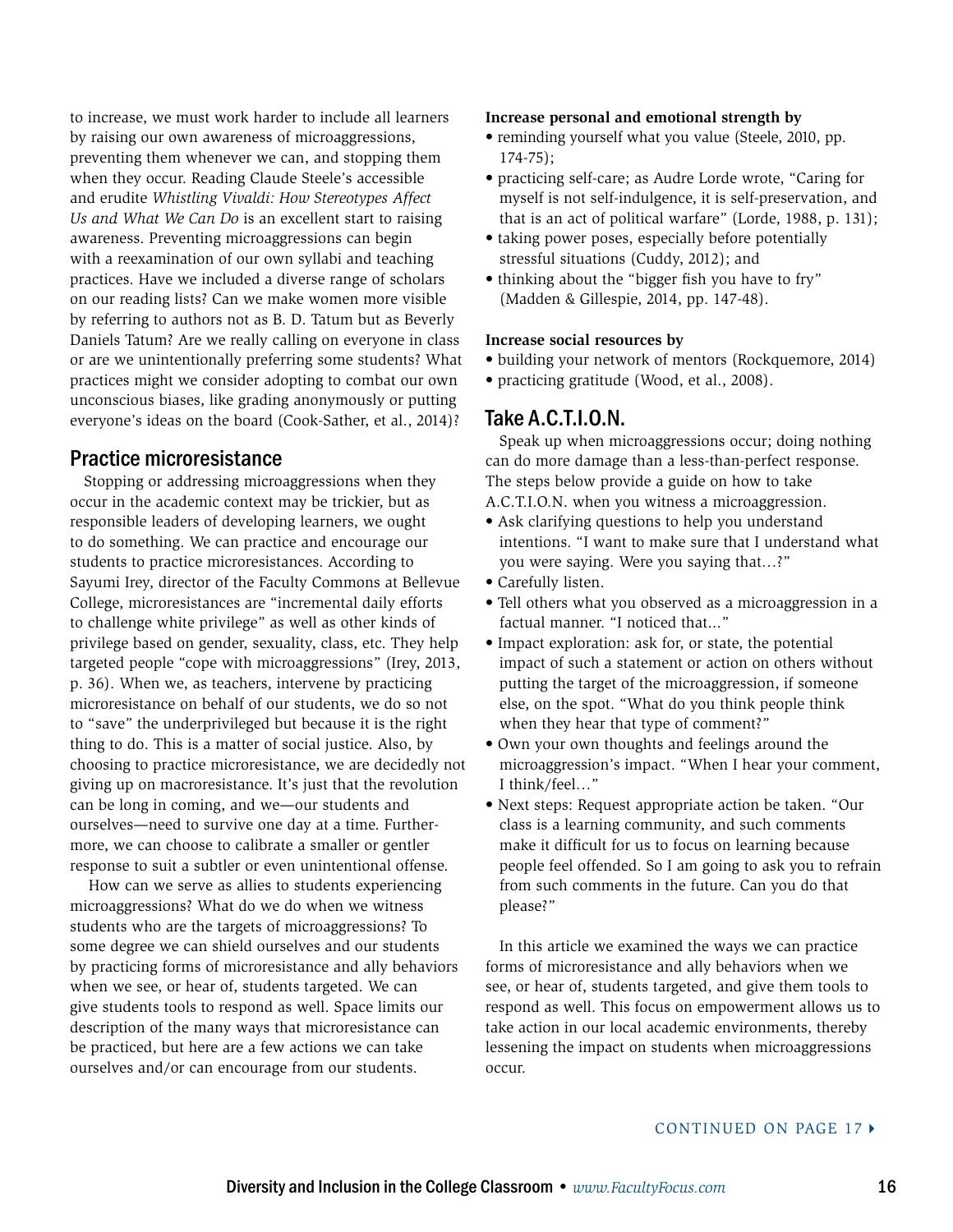#### References:

Cook-Sather, Alison, Bovill, Catherine & Felten, Peter (2014). *Engaging students as partners in learning and teaching: a guide for faculty.* Hoboken: Jossey-Bass.

Cuddy, Amy (Jun. 2012). Your body language shapes who you are, TED, *[https://www.ted.com/talks/amy\\_](https://www.ted.com/talks/amy_cuddy_your_body_language_shapes_who_you_are?language=en.) [cuddy\\_your\\_body\\_language\\_shapes\\_who\\_you\\_are?lan](https://www.ted.com/talks/amy_cuddy_your_body_language_shapes_who_you_are?language=en.)[guage=en.](https://www.ted.com/talks/amy_cuddy_your_body_language_shapes_who_you_are?language=en.)*

Irey, Sayumi (2013). *How Asian American women perceive and move toward leadership roles in community colleges: a study of insider counter narratives*, PhD Diss., University of Washington.

Lorde, Audre (1988). *A Burst of Light: Essays.* New York: Firebrand.

Madsen, William & Gillespie, Kevin (2014). *Collaborative helping*. Hoboken: Wiley.

Pierce, Chester (1970). Offensive mechanisms in *Black Seventies*, ed. Floyd Barbour, Boston: Porter Sargent.

Rockquemore, Kerry Ann (10 Feb. 2014). When it comes to mentoring, the more the merrier," Chronicle of Higher Education, *[https://chroniclevitae.com/news/326](https://chroniclevitae.com/news/326-when-it-comes-to-mentoring-the-more-the-merrier)-when-itcomes-to-mentoring-the-more-the-merrier.*

Steele, Claude (2010). *Whistling Vivaldi: how stereotypes affect us and what we can do* New York: Norton.

Wood, Alex M. et al. (2008). The role of gratitude in the development of social support, stress, and depression. *Journal of Research in Personality* 42, 854-871.

*Floyd Cheung is an associate professor and director of the Sherrerd Center for Teaching and Learning at Smith College. Cynthia Ganote is an associate professor and the director of faculty development at St. Mary's College of California. Tasha Souza is a professor and the associate director of the Center for Teaching and Learning at Boise State University.* n

### Teaching and Learning 'Respect' and 'Acceptance' in the Classroom

By Kentina R. Smith, PhD

*"I've learned that people will forget what you said, people will forget what you did, but people will never forget how you made them feel." —Maya Angelou*

I n today's classroom, some students are very expressive and outspoken. In some cases, they're respectful and informative; in other cases, offensive or disparaging. When I apply the Maya Angelou quote to student perceptions, I consider that every interaction, discussion, debate, and collaboration has the potential to impact how someone in the class feels. Each person brings to the class his or her own beliefs, experiences, and ways of behaving and interacting.

Diversity in the classrooms could include differences in:

- race;
- ethnicity;
- cultural norms;
- experience;
- age;
- language, dialect;
- socioeconomic status;
- family dynamics;
- educational/career aspirations, backgrounds;
- religious, political affiliations;
- sexual orientation;
- gender;
- physical appearance, attire; and
- physical abilities.

It is important that I reflect on and monitor my own behavior and how I might best model respect and acceptance of others in the classroom. It is also important that students learn how to monitor their actions and words.

#### Build rapport

Develop rapport with students and use positive communication to help them connect and understand the ideas of others. In an article titled Creating Positive Emotional Contexts for Enhancing Teaching and Learning, William Buskist and Bryan Saville found that developing rapport in the classroom involves a combination of behaviors consistently implemented. To name a few, some of the strategies that I have used are to address students by their names, learn background information about the students and use relevant examples they can relate to, acknowledge student comments and questions with praise, and be respectful.

#### CONTINUED ON PAGE 18  $\rightarrow$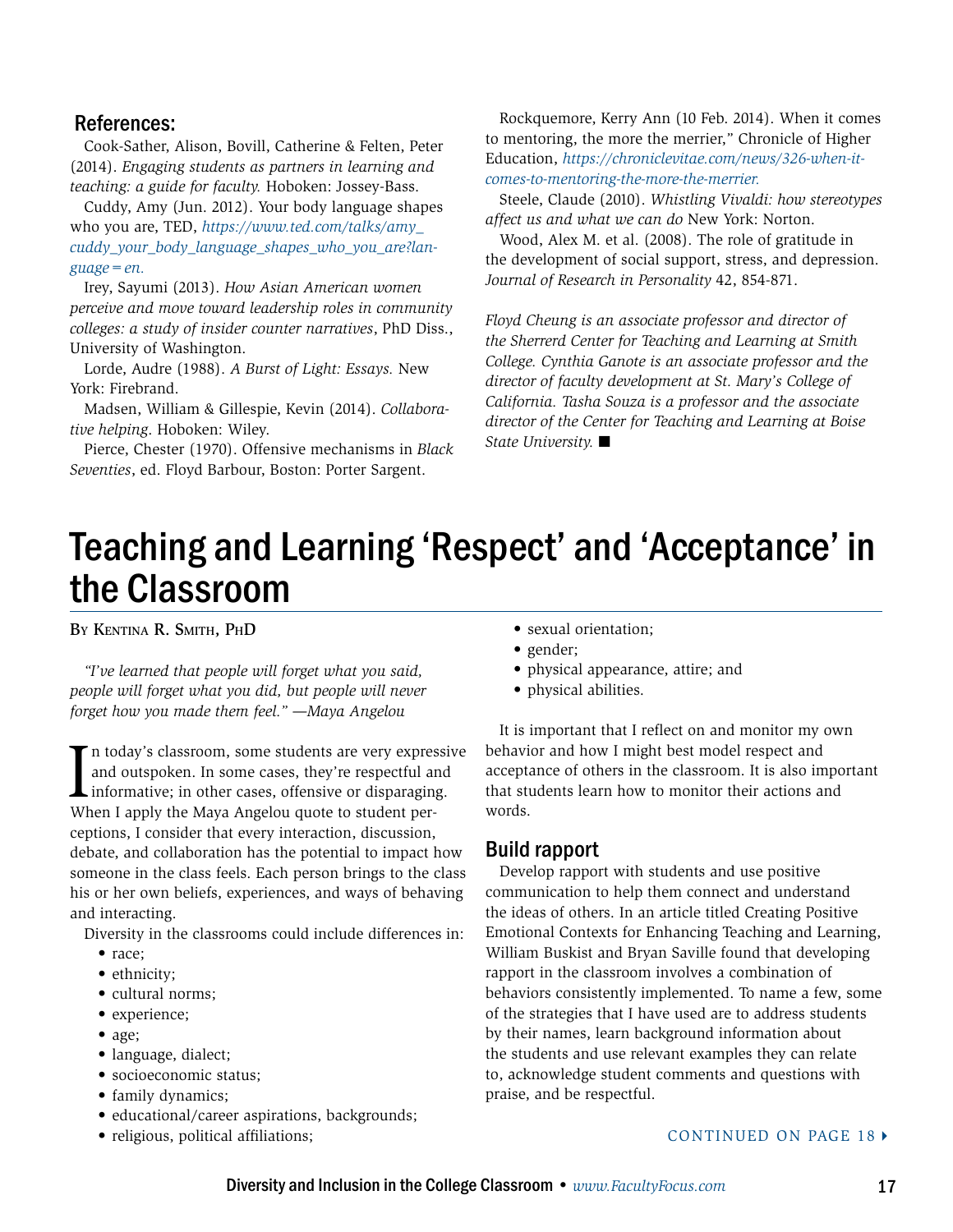Teaching involves much more than the dissemination of course content; it involves interaction. There is always a chance that some topic or comment might spark debate as people share information, personal differences, insights, beliefs, or unique experiences. To encourage awareness and respect of others' viewpoints in the class, I incorporate strategies that I refer to as D.E.E.P. I establish communication expectations and a learning environment that enable students to feel included and valued.



- $E$  encourage open and honest dialogue
- $E$  empower students to share without ridicule
- P-process information shared by reconnecting it to course content

#### Think D.E.E.P.

**1. Developing appropriate language use** in the classroom means establishing clear communication expectations and modeling the standards I expect to observe between students.

*Inform* students that the class is a "judge-free zone" by avoiding statements that appear to judge or offend others such as "that's dumb," "you're crazy," or "you're stupid if you believe…"

*Instruct* students to refer to others by name, not by labels or physical characteristics, by avoiding statements such as "that person," "those people," "the dude with the…" If educators have either a class size that is too large or a bad memory for names, have students take a sheet of paper and create their own name plate to sit on their desk.

*Collaborate* with students in the beginning of the semester to solicit feedback on a list of classroom

communication "dos and don'ts" or words and phrases they find personally offensive. Individuals know themselves better than anyone when it comes to what will offend them or make them feel excluded.

*Model* good listening techniques by not interrupting the speaker, and demonstrate appropriate ways of responding. Statements that help are "what I heard you say was...," "I interpret that to mean…," "in my experiences…," "I hear your point of view, and this is my experience/understanding…"

**2. Encouraging open and honest dialogue** allows students to experience both similarities and differences between one another.

*Plan* opportunities for students to share their viewpoints and experiences using "think-pair-share" moments sharing in pairs, small groups, or large groups. When students have the chance to think independently, then run their ideas and views by a small group of peers first, they may be more likely to dialogue. This is also a good way to help shy students feel more comfortable and have a voice in the classroom.

For sensitive or controversial topics, you can offer opportunities for in-class responses to whole-group questions to be made anonymously. For example, hand out index cards or ask students to tear a sheet of paper in half (they can share the other half with a nearby classmate), and write down their response to your question. Collect, shuffle, and read the anonymous responses to the class.

#### **3. Empowering students to share without ridicule** means acknowledging that there will be differences in the classroom and that individuals are unique in varying ways.

*Intervene* immediately when students violate respectful communication expectations. Be direct and reiterate institutional expectations, student code of conduct, course policies, and the student self-reports on what they perceive as offensive or disparaging.

**4. Processing information shared by reconnecting it to course content** means making sure student discussions, viewpoints, and ideas are both valued and summarized in the context of a learning outcome or course objective.

*Acknowledge* the value of student contributions, even

CONTINUED ON PAGE 19  $\rightarrow$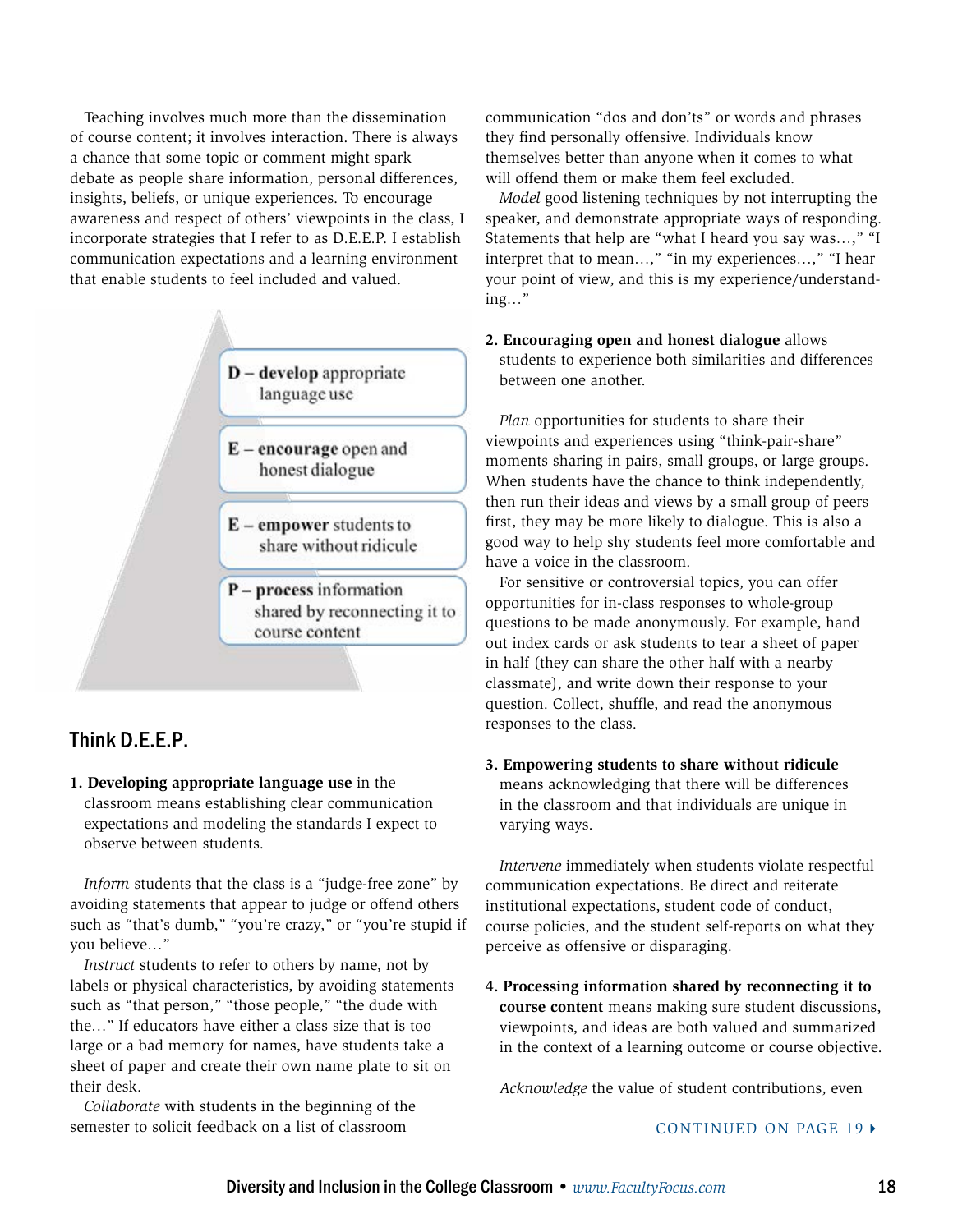when there is disagreement. Provide research-based information that supports or validates student opinions and refutes misconceptions. Challenge students to reflect on how their beliefs or experiences and the experience of others are relevant to key ideas, themes, or topics in the course. Redirect discussions that veer off topic.

#### Model respect

*"An individual has not started living until he can rise above the narrow confines of his individualistic concerns to the broader concerns of all humanity." —Martin Luther King, Jr.*

According to Hart Research Associates' 2015 report detailing employer expectations of college graduates' skills, 96% of the employers agreed that students from all fields of study "should have experiences in college that teach them how to solve problems with people whose views are different from their own" (p. 4) and gain intercultural skills.

There are challenges in the classroom. I try to anticipate potential challenges to create a classroom culture that values diversity, and implement inclusive practices to build a community of learners that models respect and acceptance of differences.

Bottom line: Develop rapport and think D.E.E.P.

#### References and suggested reading:

Buskist, W. & Saville, B. K. (2001). Creating positive emotional contexts for enhancing teaching and learning. *Association for Psychological Science Observer,* 14(3). Retrieved from *[http://www.psychologicalscience.org/index.](http://www.psychologicalscience.org/index.php/publications/observer/2001/march-01/rapport-building-creating-positive-emotional-contexts-for-enhancing-teaching-and-learning.html) [php/publications/observer/2001/march-01/rapport-build](http://www.psychologicalscience.org/index.php/publications/observer/2001/march-01/rapport-building-creating-positive-emotional-contexts-for-enhancing-teaching-and-learning.html)[ing-creating-positive-emotional-contexts-for-enhanc](http://www.psychologicalscience.org/index.php/publications/observer/2001/march-01/rapport-building-creating-positive-emotional-contexts-for-enhancing-teaching-and-learning.html)[ing-teaching-and-learning.html](http://www.psychologicalscience.org/index.php/publications/observer/2001/march-01/rapport-building-creating-positive-emotional-contexts-for-enhancing-teaching-and-learning.html)*

Hart Research Associates (2015). *Falling short? College learning and career success.* Washington, D.C.

Metropolitan Center for Urban Education (2008). Culturally responsive classroom management strategies. New York University: New York, NY. Retrieved from *[http://steinhardt.nyu.edu/scmsAdmin/uploads/005/121/](http://steinhardt.nyu.edu/scmsAdmin/uploads/005/121/Culturally%20Responsive%20Classroom%20Mgmt%20Strat2.pdf) [Culturally%](http://steinhardt.nyu.edu/scmsAdmin/uploads/005/121/Culturally%20Responsive%20Classroom%20Mgmt%20Strat2.pdf)20Responsive%20Classroom%20Mgmt%[20](http://steinhardt.nyu.edu/scmsAdmin/uploads/005/121/Culturally%20Responsive%20Classroom%20Mgmt%20Strat2.pdf) [Strat2.pdf](http://steinhardt.nyu.edu/scmsAdmin/uploads/005/121/Culturally%20Responsive%20Classroom%20Mgmt%20Strat2.pdf)*

Rajagopal, K. (2011). Culturally responsive instruction. *Create success!* Retrieved from *[http://www.ascd.org/](http://www.ascd.org/publications/books/111022/chapters/Culturally-Responsive-Instruction.aspx) [publications/books/111022/chapters/Culturally-Respon](http://www.ascd.org/publications/books/111022/chapters/Culturally-Responsive-Instruction.aspx)[sive-Instruction.aspx](http://www.ascd.org/publications/books/111022/chapters/Culturally-Responsive-Instruction.aspx)*

*Kentina R. Smith is an assistant professor of psychology at Anne Arundel Community College.* n

### Using Punk Rock to Invite Dialogues on Diversity and Inclusion

#### By Carlos P. Hipolito-Delgado, PhD

**Conversations on diversity and inclusion are not**<br>naturally occurring phenomena in higher educa<br>classrooms. Unfortunately, the American obsess naturally occurring phenomena in higher education classrooms. Unfortunately, the American obsession with political correctness and the Eurocentric, depoliticized K-12 American educational system has left many undergraduate and graduate students afraid or incapable of engaging in discussion about difference. Before engaging in dialogue about diversity and inclusion in the college classroom, one must create the appropriate space.

Much has been written lately about the coddling of American undergraduates and their expectations of safety in the college classroom. But there is a big difference between safety and comfort. All students deserve safety in higher education—that is, freedom from being physically or emotionally accosted. No one deserves to be attacked because of their identity or beliefs. Comfort should not be guaranteed though. As we know from various learning and identity development theories, growth comes from

dissonance or times when your beliefs do not match lived experience. To ensure comfort in the classroom is to maintain the status quo. I tell my students that if over the course of the semester I do not make them furious at me or cause them to cry, I have not helped them grow.

The idea of creating space for dialogue around difference cannot be so intimidating that it causes folks to retreat. From the outset of the class, you want to create an environment that welcomes discourse and provides some challenge to the students.

#### Deepening the conversation

My teaching style is heavily influenced by the Brazilian educator Paolo Freire. Freire advocated for elimination of the traditional classroom where the teacher is the "banker" or possessor of knowledge and deposits funds of information into the empty minds of students. It is

#### CONTINUED ON PAGE 20  $\rightarrow$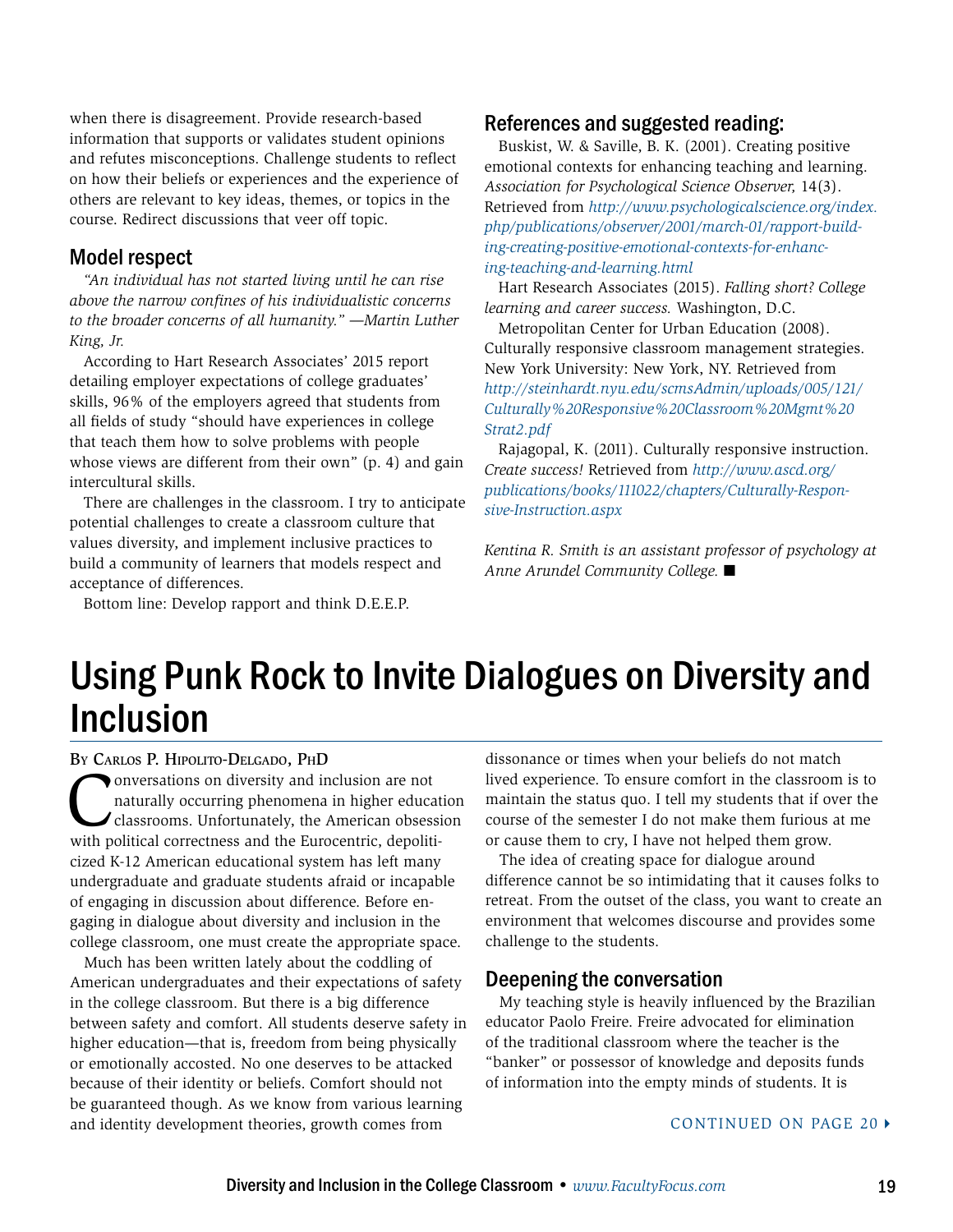hard to break from "the banking method of education" in a lecture hall or when students are stuck in fixed rows. Though these setups may be convenient for viewing a blackboard, they privilege the professor—making the "banker" the sole focus and leading to the expectation that the professor will deposit knowledge. To invite dialogue, try to find a way to ditch the rows and move into a circle or a "U" where students can more easily engage each other.

Further, Freire advocated for dialogue and inspiring critical consciousness in students—particularly those from oppressed groups. To invite dialogue and inspire critical thought, you must resist lecturing—especially on the first day. Once you start students down the path of PowerPoint presentations, it will be tough to engage them in any meaningful discussion. I have found what many might believe to be an unlikely ally in helping to set the tone for difficult conversations around diversity and inclusion: punk rock.

On the first day of class, I will ask students to close their eyes—I might even dim the lights in the classroom. I ask them to relax and listen to the words of the song that will be the metaphor for our class. Then I play "Room Without a Window" by Operation Ivy, the late '80s punk/ ska band from Northern California. Usually, the students are shocked: the song is fast, the lyrics are yelled, and the music is loud. Further, they don't expect that a Chicano professor would listen to punk.

I ask students for their impression of the song and typically get blank stares. I then lead the class through a line-by-line analysis of the song. You will need to ask questions to guide the conversation and ask follow-up questions for rationale for or implications of students' interpretations. This sets the tone for the class, the expectation of dialogue, and the importance of critical thought. Students might want to critique entire sections of the song at a time, but it is important to resist this until the line-by-line analysis is complete.

The line-by-line analysis is like a conversation around diversity and inclusion. Too often people become uncomfortable in these types of conversations and look for the quick solution, not taking time to understand the

complexity of thoughts and emotions being put forth. Without some discomfort, students will remain at a surface level in polite conversation, not uncovering the hidden systemic notions or the raw feelings, and not trying to detangle conflicting or seemingly unrelated notions. For dialogue around diversity and inclusion to be meaningful, students require extended time with these topics, insider perspectives into marginalization, understanding of systems of oppression, and time to process their feelings.

"Room Without a Window" is my disclaimer—that students will need to dig beneath the surface to practice critical thinking skills and that discussion is important for understanding diversity and inclusion. The song uses the metaphor of the mind as a "Room Without a Window," closed to the opinions of others and entrenched in its own beliefs. Operation Ivy calls listeners to break out of their room without a view and to develop a more open and critical perspective. This last piece is particularly important to me, since only by being willing to listen and interact with others will students have successful dialogue on diversity and inclusion.

Numerous students have shared that they enjoyed this activity, that it made them excited about subsequent discussions and let them know that their voice would be valued in the class, and set a tone for deeper considerations of social systems of inequity. After this activity, I find that students are more willing to engage in the type of deep analysis that is required to understand systemic oppression and other important and difficult topics in our course. Additionally, students will begin to question me and each other—making for more rich and authentic dialogue. A student once shared that the song inspired her to examine her beliefs and find her "Room Without a Window" so that she could become a better ally to marginalized populations.

*Carlos P. Hipolito-Delgado is an associate professor in the counseling program at the School of Education and Human Development at the University of Colorado Denver. He is also the past president of the Association for Multicultural Counseling & Development (2014-15).* ■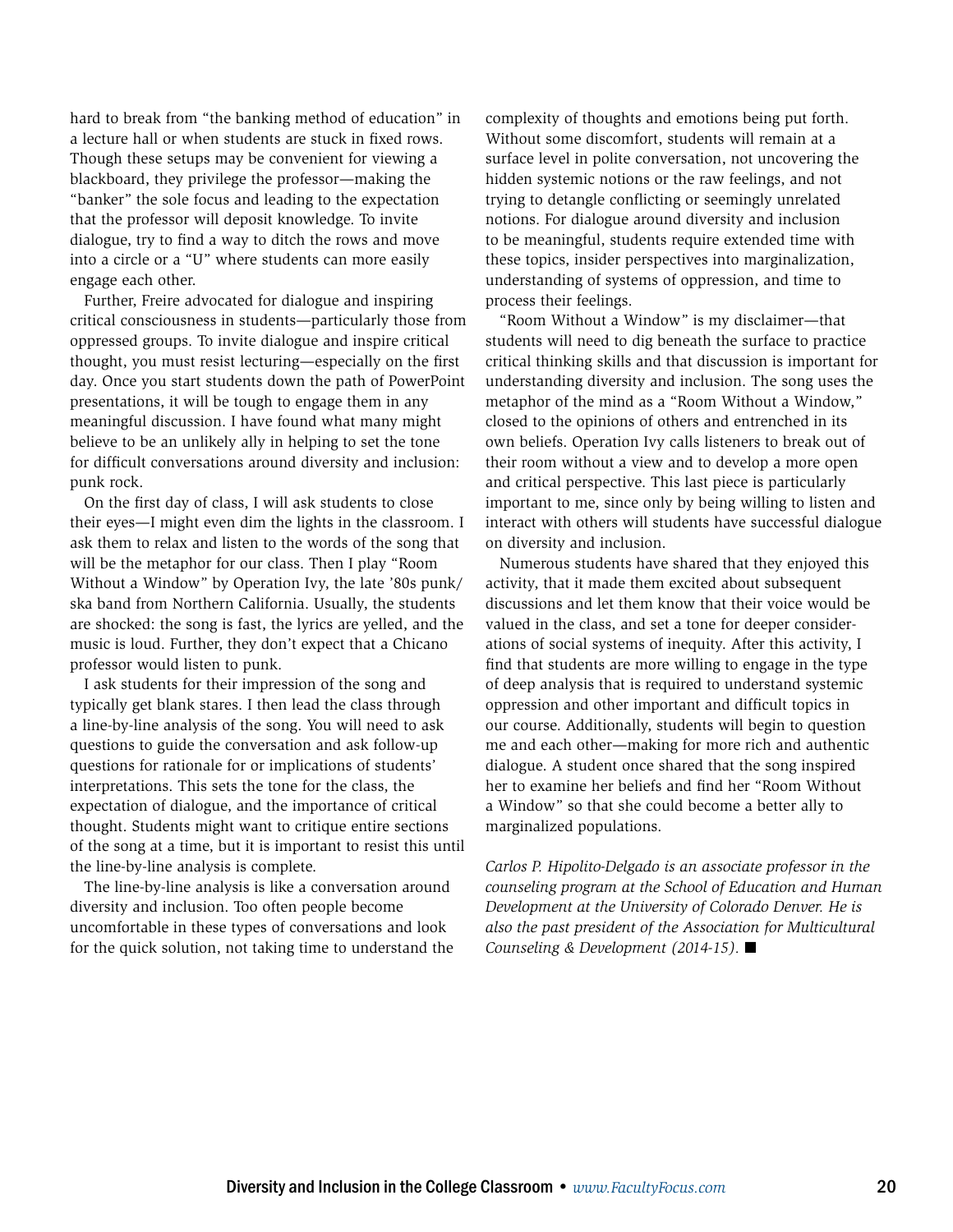### Creating an Inclusive and Respectful Classroom Environment

#### By Angela Provitera McGlynn

**Perhaps Jean Twenge's idea is true (Generation Me, 2006): that Gen Xers and millennials don't care as much about displaying courtesy as their parents and perhaps.** 2006): that Gen Xers and millennials don't care as much about displaying courtesy as their parents and grandparents did when they were young, and perhaps this might increase incivility in the classroom. Or maybe it's the current culture—where prejudices and stereotypes and even overt racist, sexist, and heterosexist language and hate crimes are common—that contributes to lack of respect on many campuses. The causes are undoubtedly complicated and interwoven.

Whatever the causes, many faculty members have seen the rise of incivility on campus and in our college classes—often taking the form of intolerant remarks or culturally ignorant statements that are insensitive to their classmates and instructors at their least, and offensive at their worst. Yes, there are other behaviors that are disruptive to learning, such as student side conversations, use of cellphones in class, and the misuse of laptops, but it is the offensive remark that provides the "hot" moment that challenges us to transfer it into a teachable moment.

What can faculty do to help their students develop more tolerant and culturally sensitive understandings of the world and show respect for their teachers and classmates?

First and foremost, we need to create welcoming and inclusive classroom atmospheres. With diverse, heterogeneous populations of students in our classes, we need to create a sense of belonging and community. A host of studies have shown that a sense of belonging increases student academic success. (See Tinto (1998) and Frost (1999), to name just a couple of the seminal studies that have been followed by further supportive research.)

#### Creating an inclusive classroom

This sense of belonging and community can go a long way toward reducing the chances of hot moments in the classroom.

College faculty can create an inclusive atmosphere by

- building rapport with students by talking with them before and after class, and by finding ways to get students to take advantage of office hours;
- getting students to engage with each other from the first day of class by learning a little about each other through culturally sensitive icebreakers; and • fostering collaborative learning exercises with

small-group interaction of heterogeneous groups of students. (Even large lecture formats can lend themselves to creation of a smaller-group atmosphere with interspersed student-engagement exercises between mini-lectures.)

Some suggested icebreakers include the family name exercise or Penfield's "What's in a Name?" exercise designed to get classmates and teachers to learn names at the start of the course. Research and anecdotal evidence show that students believe it is very important for teachers to know their names. Social psychological research has shown that students who feel "known" are less likely to experience de-individuation, that is, a sense of feeling anonymous. Feelings of anonymity are correlated with increased incivility and aggression.

Other early semester icebreakers include

- having students interview each other and then introduce their partners to the class;
- asking students to work in groups of four to find commonalities and draw what they found they had in common using pictures and/or symbols, and then having each student tell the larger class one thing he or she found in common within the group;
- walking around the room to meet people;
- student self-disclosure exercises; and
- student written inventories that teachers read to get a better sense of who their students are.

When we see disruptive behavior among students, the cause is often anger, frustration, or insecurity. These students may not fully understand what's expected of them as college students, or feel doubtful about their ability to succeed. So in addition to creating a welcoming and inclusive classroom atmosphere where students feel like they belong to a community, teachers should make their course expectations, both academic and behavioral, crystal clear in their syllabi. This should be communicated in a strong yet nonauthoritarian way. We can even create written guidelines for courtesy and respect in the classroom and on campus. Asking for student input empowers students to take responsibility for their role in class, and thus encourages self-regulated learning.

#### CONTINUED ON PAGE 22  $\rightarrow$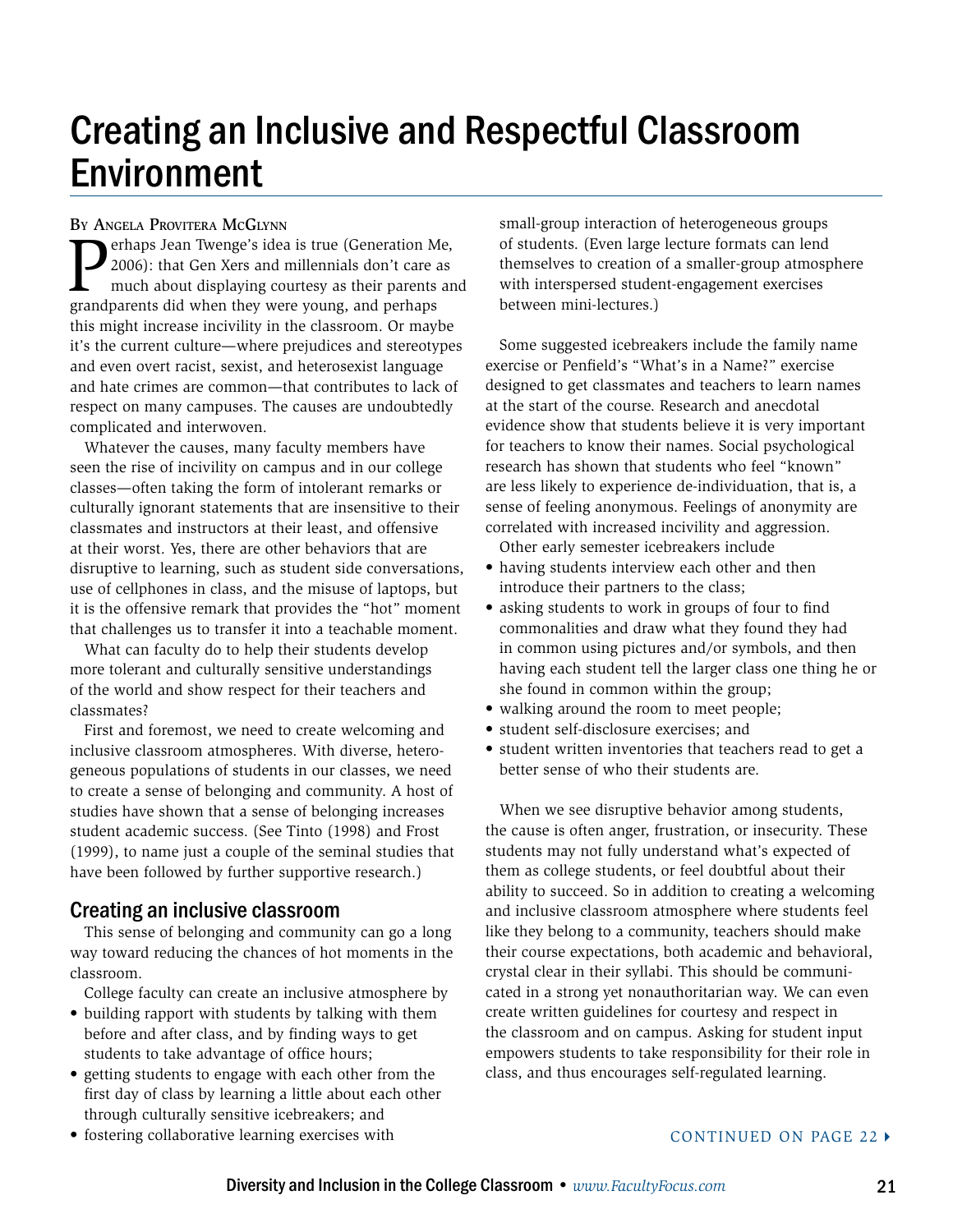#### Managing hot moments

Even with an inclusive classroom climate and clear expectations at the start of the semester with reminders throughout, students may still behave in ways that are insensitive, ignorant, and/or offensive. How should professors respond?

Obviously, how a professor handles a situation depends on what particular behavior is challenging the atmosphere of respect in the classroom. And while there may be many ways to handle classroom incivility, one thing is clear: faculty members cannot simply ignore it. That gives the offender and the rest of the class the impression that the offensive behavior is tolerated. Something must be said or done. However, the tone of response is critical in addressing the issue. It is never appropriate for the teacher, acting as role model, to display disrespect for the offending student. A delicate balancing act is necessary in which the teacher must find ways to address the behavior and have it stop, without the student feeling diminished.

One way to limit the chances of students spouting opinions that are offensive is to model analytical thinking in our teaching and ask students to be aware that when they speak, they should have evidence-based data to support their claims. If we make critical thinking one of the core aspects of our courses, there is less chance of spontaneous offensive remarks.

Despite our best efforts, if a student makes an insensitive or offensive remark, I have found that waiting a

few seconds while I take a deep breath is very helpful in formulating a response, and better still, the time allows other students to step in with their comments in helpful ways. If students' responses are not sufficient to transform the comment, our task is to reframe the statement with sensitivity so as to maintain the openness of class discussion while making it clear that the remark is misguided.

#### References:

Frost, W.L. 1999. It takes a community to retain a student: The Trinity Law School model. *Journal of College and Student Retention: Research, Theory, and Practice*, 1(3), 203-224.

Penfield, J. 1998. *Respecting Diversity, Working for Equity: A Handbook for Trainers.* Arlington, MA: Joyce Penfield Associates.

Tinto, V. 1998. Colleges as communities: Taking research on student persistence seriously. *The Review of Higher Education,* 21(2), 167-177.

Twenge, j. 2006. *Generation Me: Why Today's Young Americans Are More Confidant, Assertive, Entitled – and More Miserable Than Ever Before.* New York: Free Press.

*Professor Emeritus Angela Provitera McGlynn taught psychology for 35 years. She is currently an international consultant on teaching, learning, and diversity issues.*■

### Inclusive Assessment: Equal or Equitable?

#### By Donna M. Qualters, PhD

I nclusive assessment often challenges our notion of fairness by asking us to think in terms of equity rather than equality. Shouldn't we be measuring students in the same manner if we are to be fair? That practice makes the assumption that all students are the same and therefore can be assessed the same way, an assumption we know has never been true. Reframing assessment to be more inclusive takes on greater importance when we hear student voices.

A recent survey of student perceptions conducted by Mark Chesler at the University of Michigan uncovered the following themes:

- **• Faculty have low expectations.** Many students of color reported that faculty did not expect them to perform well in class.
- **• Faculty do not understand that we are different.**  Some students reported that they felt estranged and

even excluded by assumptions made by faculty about students in general that did not apply to them.

**• We are not all alike.** In contrast, some students experience being stereotyped or lumped together when they are not alike.

How can we address these concerns in our assessment practices to feel confident that we have measured all students in an equitable manner, and at the same time have been sensitive to cultural, economic, and social differences?

Here are some general principles to create student-centered inclusive assessment:

**1.Be flexible** by using a range of methods to respond to the diversity in the student body. Inclusive assessment provides opportunities for students to express their

#### CONTINUED ON PAGE 23  $\rightarrow$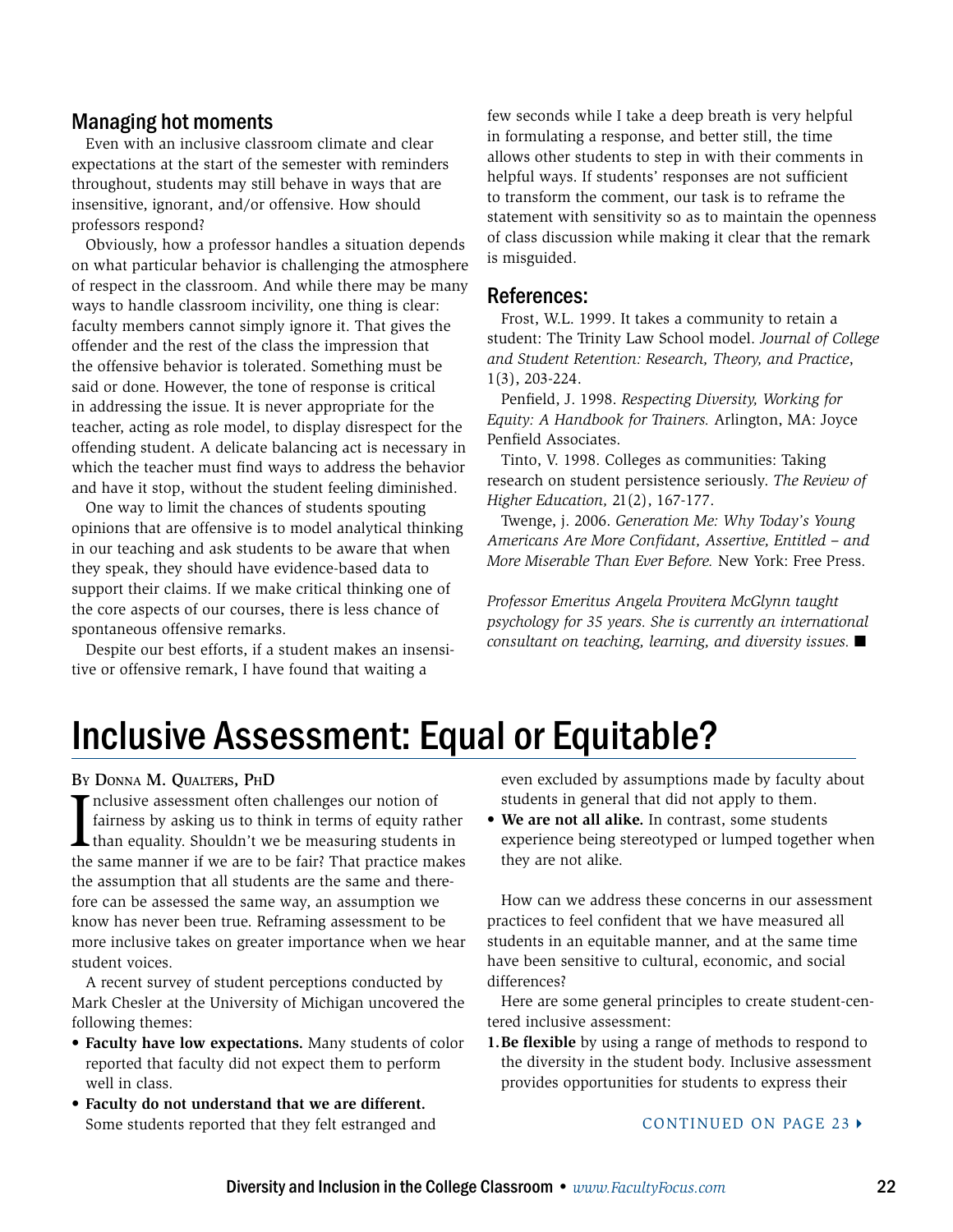learning in different modes and modalities.

- **2.Be clear** about your learning objectives, and ensure that students understand them and understand how the assessment will measure their progress toward those objectives.
- **3.Be creative** and utilize a variety of assessment methods to measure student performance, and where possible use multiple measures.
- **4.Be concerned with the collective** as well as with the individual. Inclusive assessments should measure both independent and group assignments.
- **5.Be holistic** and remember that inclusive assessment occurs before, during, and after learning, the most important element being frequent targeted feedback.

Below are some suggested techniques and ideas that allow assessment to be a learning tool and give all students the opportunity to demonstrate their learning in ways that reflect differences.

#### **Inclusive assessment utilizes multiple and varied methods of student evaluation.**

- Final paper options
	- o Digital story—reflecting the goal of the course
	- o Short play or dialogue—on course topics
	- o Verbal exam—students record their answers
	- o Projects—students can construct a project that reflects the goal of the course
- Testing/quiz options
	- o Student-generated test questions
	- o Double-entry journals (entry 1, the ideas/entry 2, personal significance of the ideas)
	- o Audio protocol—students record talking through the process of solving a problem or answering a question
- Ongoing class assessment
	- o Background probe—short questionnaire at the beginning of a unit/topic to determine the appropriate level of instruction and student experience with the topic
	- o Minute paper—anonymous end–of-the-class question on unclear points
	- o Concept maps—diagrams the mental connections students are making about the course material

**Inclusive assessment holds high expectations for all students.** 

- Distribute anonymous copies of students' written work from previous classes that range in quality, and ask students to rank the work and identify their reason for the ranking.
- Provide students with a checklist of criteria (rubric) that will be used to evaluate the quality of their work in whatever modality they choose to demonstrate learning.

#### **Inclusive assessment requires frequent feedback.**

- After feedback, students should be given the opportunity to practice that feedback in a follow-up assignment or activity.
- Feedback on progress should be given early in the term with multiple sources of data before midterm to help students determine their strengths and areas needing attention
	- o Classroom assessment techniques are invaluable tools for frequent feedback

#### **Inclusive assessment often uses a blend of quantitative and qualitative.**

- In mathematical/science-based courses—ask students to describe how they would solve a problem rather than just write the solution.
- In language arts–based classes—include short, objective test questions to understand student comprehension of the basic information that will influence their writing.

In summary, MacKinnon and Manathunga remind us that "culturally responsive assessment demonstrates that flexibility, choice and relevance…enable all students to choose subjects on the basis of desire to engage intellectually in the teaching and learning process."

#### Adapted from:

Angelo, T and Cross KP (1993), Classroom Assessment Techniques, Jossey-Bass: San Franciso.

Chesler, Mark, Center for the Research on Learning and Teaching, University of Michigan. Occasional Paper #7.

Cuseo, Joe (2012), *Effective Culturally Inclusive Assessment of Student Learning and Academic Performance* in Infusing Diversity and Cultural Competence into Teacher Education. Quincy, MA: Kendall Hunt Publishing.

MacKinnon and C. Manathunga (2003). Going Global with Assessment: What to do when the dominant culture's literacy drives assessment. *Journal of Higher Education and Research*. Downloaded at Tufts, September 2015.

UC San Diego: *[http://vcsa.ucsd.edu/\\_files/assessment/](http://vcsa.ucsd.edu/_files/assessment/resources/50_cats.pdf) [resources/50\\_cats.pdf](http://vcsa.ucsd.edu/_files/assessment/resources/50_cats.pdf)*

Trinity College Dublin: *[https://www.tcd.ie/CAPSL/TIC/](https://www.tcd.ie/CAPSL/TIC/guidelines/assessments) [guidelines/assessments/](https://www.tcd.ie/CAPSL/TIC/guidelines/assessments)* 

*Donna M. Qualters is the director of the Center for the Enhancement of Learning and Teaching and an associate professor of community medicine and public health at*  **Tufts University. ■**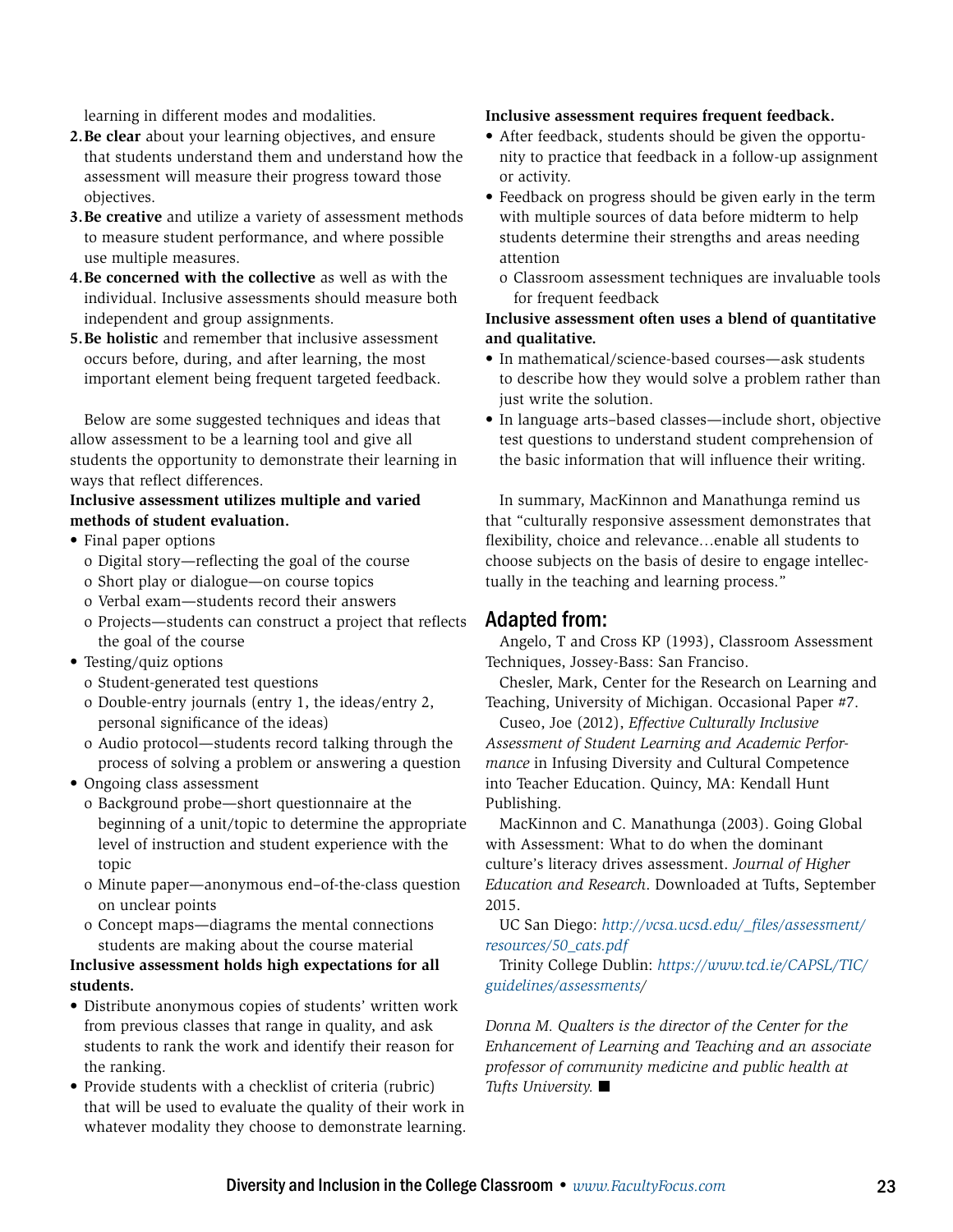### Creating a Culture of Inclusion in the Online Classroom

#### By Angela Velez-Solic, PhD

I f you teach in a face-to-face class, you get the benefit of using your eyes and ears to process differences. That is, you can see the nuances of skin color and eye shape; you can hear accents and linguistic variance when students speak. When you teach online, however, a lot of those stimuli are removed, and your students tend to be both faceless and voiceless.

That can change. It is possible to celebrate differences even in an online class! Before I move forward with the steps you can take, I'd like to mention an important detail to remember.

*Diversity is more than someone's ethnic background—it includes life experiences, disabilities, religion (or lack thereof), sexual orientation, language, and many more aspects.*

So with that clarification out of the way, if you are excited and enthusiastic about celebrating differences in your online class, start with policy. Create a diversity or inclusion policy, and put it in your syllabus. Make sure your students are aware of and accept it (in a syllabus quiz, for example). Here is my policy, which you are welcome to adapt for your courses.

*In this class I want all of my students to feel accepted for who they are, which includes every aspect of their being. I want you to feel comfortable expressing yourself and sharing your experiences. What makes you different is what makes you special. I will not tolerate hatred or abuse of any type in this course. Please be respectful of others at all times. Remember, you do not have to agree with someone's lifestyle, spirituality, or choices, but you can still respect them and interact with kindness always. Thank you!*

This is an excellent first step to opening that door so students feel more comfortable sharing differences.

Another way is by asking students to share as much about themselves as they feel comfortable doing. I do this in course introductions the first week. There are many ways to go about it, including the four I mention below. I do encourage students to share pictures in their introductions, but I do not require it. Putting names with faces is useful. Here are a few suggestions. Ask them to share

- their favorite holiday tradition,
- a picture of one of their favorite places,
- a special childhood memory, or
- three things about them that most people do not know.

Students will not always reveal difference—but that is up to them. Be sure to participate in the introductions, and ask follow-up questions. The more interest you show in your students as individuals, where they come from, and what life has brought to them at that point, the stronger your connection becomes, and thus you nurture a community of learning and caring. Don't forget, you need to share too—after all, you're a part of the community.

When you design your courses, you can also infuse diversity celebration through the types of questions you ask in asynchronous discussions. For example, when you write your discussion questions, always give students a chance to include personal experience. When students talk about their lives (and most students like to do this), they reveal a great deal of themselves, and in those experiences others can find wisdom. You are not the only teacher; your students are your coteachers, and their shared knowledge becomes an integral part of the learning that happens in the class. Part of your job is to facilitate their sharing with each other.

Let me give you a perfect example. In a professional writing course, I have students discuss diversity and share an experience they had in which there was a cultural difference that was memorable (I simplified the question here). Many times I have students who have served in the military share incidents they had overseas. One memorable post was from a male soldier who was in South Korea for a year. He had no idea what he was doing at first, and while the post was very funny, it also highlighted some of the hard lessons he learned. His willingness to share really helped all of us know him better; his post was a fantastic learning experience for others in the course as well.

#### Celebrating differences

Here are a few more ideas on how you can encourage an inclusive classroom that celebrates diversity:

- 1.*Create assignments that focus on global issues.* The more students learn about other places and cultures, the more "normal" difference becomes.
- 2.*Allow students to choose assignment/paper/project topics.* Encourage them to pick topics that are close to their own hearts.

CONTINUED ON PAGE 25  $\rightarrow$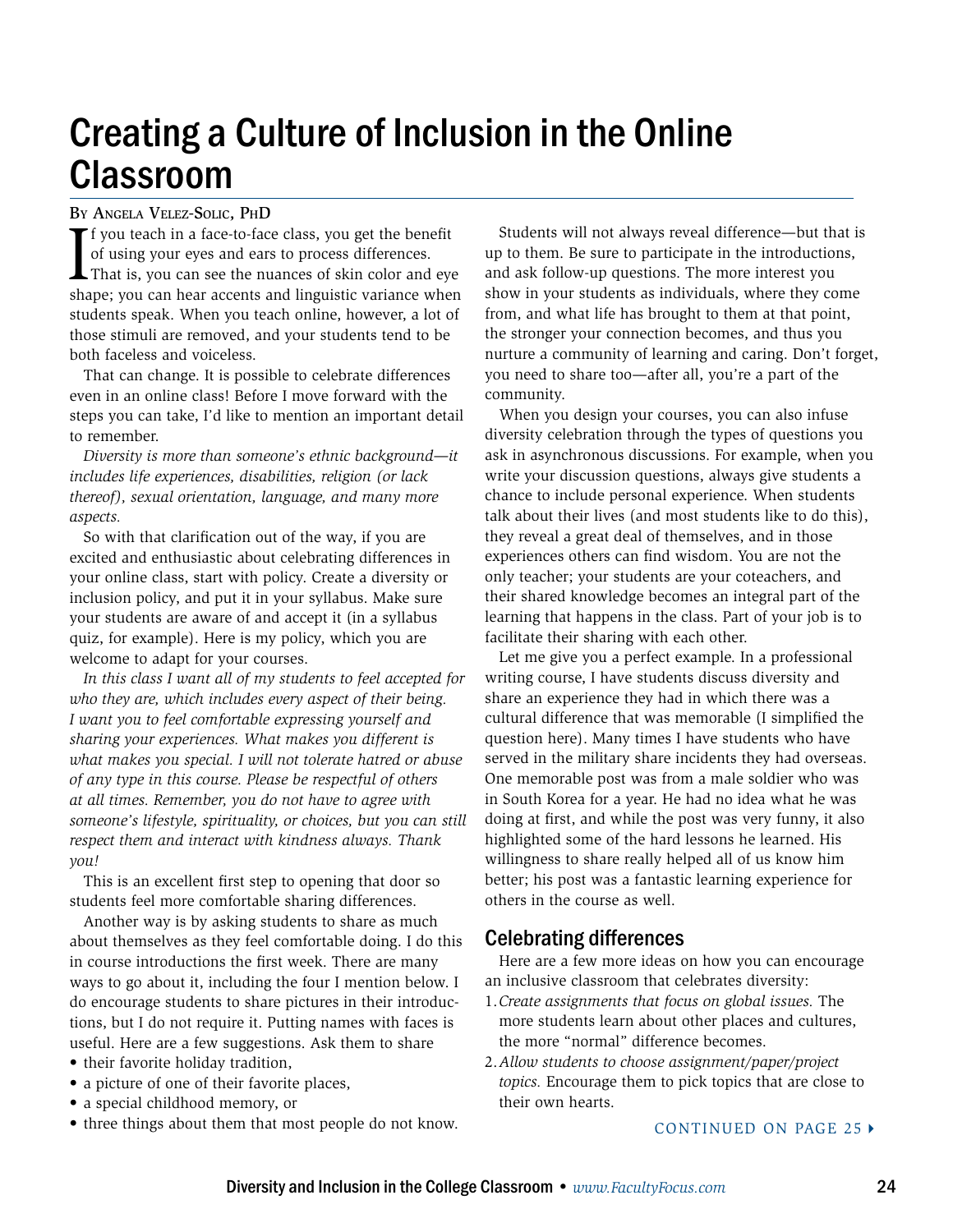- 3.*Give students opportunities to work together.* I am not a fan of large-group projects, but small-group discussions? Absolutely.
- 4.*Utilize technologies* that allow students to see and hear each other. VoiceThread is a fantastic tool to make discussions a bit more interesting. If your LMS has the functionality to enable it, encourage students to create video and/or audio posts for discussions.
- 5.*Give students choices about how to present what they have learned.* Some students might be comfortable with a typical paper, but other students might prefer being creative.

All of these suggestions should help you start off your online class with a good foundation of recognition and

appreciation of diversity. Some of these are easier than others to implement, so give yourself time if you want to do a complete overhaul. Remember, you are the model of tolerance and acceptance, so be keenly aware of your language and tone. Finally, interact with your students! Ask questions; show interest in who they are and what they've done. That type of care goes a long way toward making students feel connected to you and comfortable showing everyone in the class what makes them unique individuals.

*Angela Velez-Solic is the associate director of the Center for Innovation & Scholarship in Teaching and Learning (CISTL) at Indiana University Northwest.* n

### Three Ways to Create a Safe and Supportive Learning Environment

#### By Joanne Tompkins, EdD

S<sub>fout</sub> tudents don't generally learn well, if at all, in stressful situations. Neuroscience tells us that the cortisol released during stress makes learning extremely difficult. Setting up a safe and positive learning environment is therefore essential if we are to create classrooms where all students feel like they belong and can take the risks inherent in learning. In this article I share three strategies that have served me well as a public school educator and teacher educator.

#### Connecting with the class

A wise colleague taught me that we cannot create a safe learning space until we address students' fears. During the first class, I ask students to anonymously write on Post-it notes their fears or concerns about the course. One idea per Post-it note. Students then stick their notes on chart paper set up around the room. I quickly sort the notes, clumping the expressed fears and worries into themes. We go over these themes together. Some students have been out of school for several years and are worried about not knowing how to navigate new technologies. Others are working part-time jobs and tell me they would really appreciate clear course expectations and deadlines. Some ELLs say they worry about writing papers in English. Some commute from a distance or are parents who wonder about juggling parental responsibilities with school work.

I share the themes publicly with the class, which helps students see they are not alone in their fears. Work/life/ school balance emerges as a resounding theme. Once it's identified, we can talk about it openly. This activity lowers students' anxiety levels and makes me more aware as an instructor who is in my class. We talk together about strategies for living well with these multiple responsibilities. It reassures them to see that others share their fears. They begin to feel that they could belong to this class, for Jensen (2009) reminds us, every learner needs to feel that s/he belongs and is significant.

#### Connecting with the individuals

The Post-it note activity described above allows me to begin to see the whole class. However, I also need to see who the individuals are in my class; Tomlinson (1999), a scholar in the area of differentiated instruction, says our job as teachers is to become "students of our students" (p. 4). I need to try to know who the individuals are so that I can find ways to make connections between them and the content I am teaching. To do this, I build learner profiles on my students (see below). I invite the students to fill out these cards with as much information as they are willing to share with me. I have found this to be a simple yet highly efficient teaching strategy.

#### CONTINUED ON PAGE 26 $\rightarrow$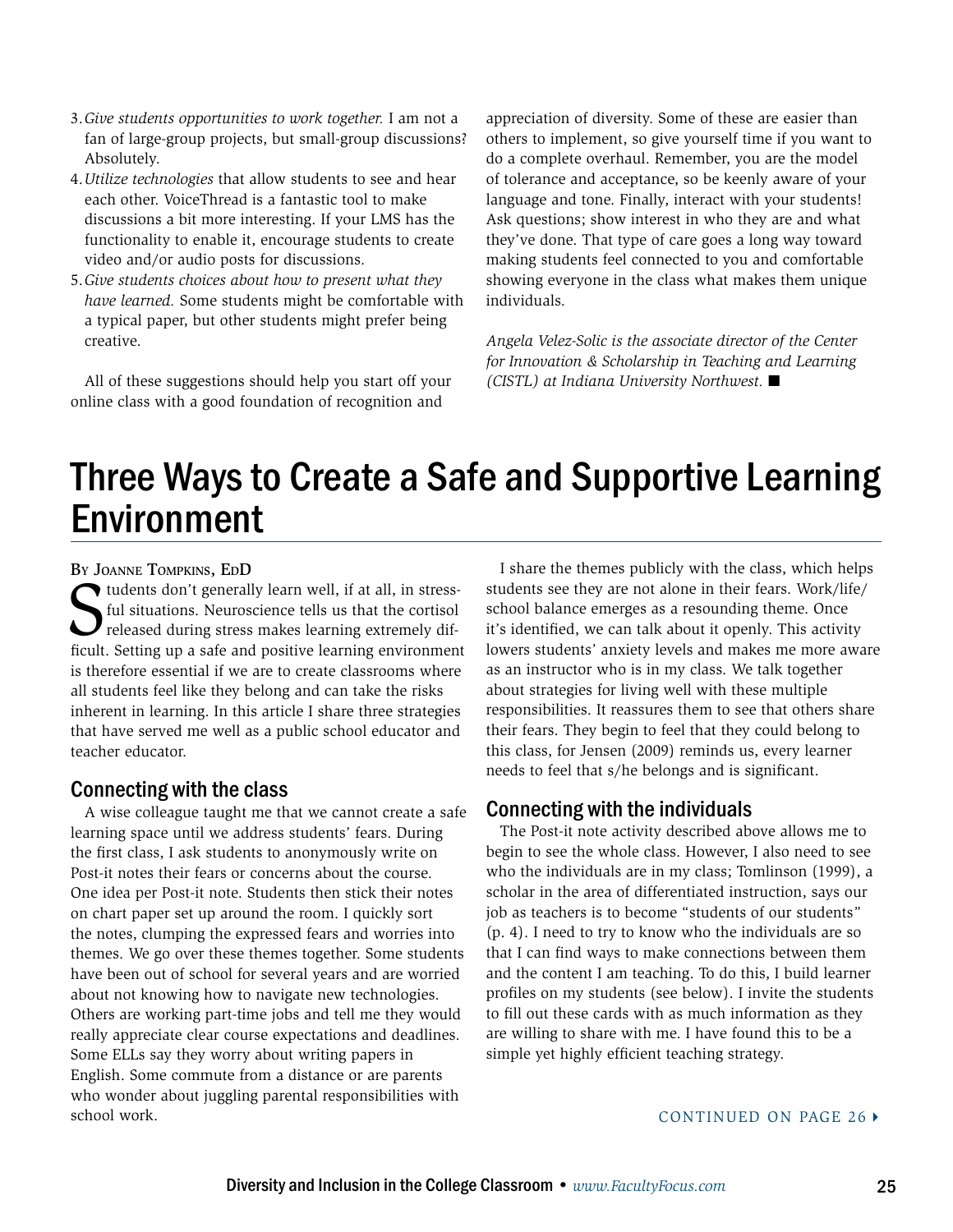#### Learner profile cards

Using learner profile cards is another way I get to know my students. These are simply index cards that I create and distribute to students at the start of the term. On the front and back of the cards are such questions as:

- How do you learn best?
- Your goal for taking this course?
- What are your responsibilities outside of class?
- What are your interests outside of class?
- What prevents you from learning?

The information shared on these cards can be used in many ways to better reach and teach my students. Perhaps the most helpful piece of information I learn comes from how students respond to the question, "Something important you should know about me this term …" This is where I hear the really important information about their lives. I learn that some students are battling illness, working three jobs, have just endured deep loss, have a sick family member, have just come out as LGBTQ, or are commuting to university. I begin to see the diversity that is beneath the surface. I can make adjustments or reach out to students with whom I need to connect.

#### Rules of engagement

Issues of power difference abound in our classrooms (Battiste, 2014; Freire, 1970; Lee, Menkart, & Okazawa-Rey, 2007). Ground rules are a way of explicitly talking about those power differences and setting the guidelines that will create a democratic classroom. Often students are not skilled at having respectful conversations about race, class, gender, sexual orientation, or ability, topics that are typically part of my curriculum. Creating a list of ground rules is one way of trying to level the playing field in the classroom and supporting them in these conversations.

Together we cogenerate guidelines about how we will talk and be with each other. One common guideline is to remind students that when we speak, we do so from our own experiences. Our own experiences are valid, but I remind students that we need to be careful not to universalize our experiences and assume that everyone has experienced what we have. This avoids the problem of statements like "Everyone feels safe on campus." Another ground rule is that we really try to listen attentively in our conversations with each other. Dan Gilfoy, a former graduate student, summed this up well when he asked, "Are you really listening, or are you just waiting to talk?" In each class, we review the ground rules and add our own rules to the chart if we need to. This simple strategy reminds us that when we are mindful of our behavior, we can be more inclusive.

Palmer (2007) reminds us that we need to make our classrooms comfortable places to do the sometimes "uncomfortable work" of learning. I have found these three strategies to be highly effective in creating safe and positive communities where all students can engage in learning.

#### References:

Battiste, M. (2014). *Decolonizing education. Nourishing the learning spirit.* Saskatoon, SK: Purich Publishing.

Freire, P. (1970). *The pedagogy of the oppressed.* New York, NY: Basic Books.

Jensen, E. (2009). *Teaching poverty mind brains school.*  Alexandria, VA: ASCD.

Lee, E., Menkart, D., & Okazawa-Rey, M. (2007). *Beyond Heroes and Holidays: A Practical Guide to K 12 Anti Racist, Multicultural Education and Staff Development.* Washington, DC: Teaching for a Change.

Palmer, P. (2007). *The courage to teach: Exploring the inner landscape of a teacher's life.* San Francisco, CA: Jossey–Bass.

*Joanne Tompkins is a teacher educator at St. Francis Xavier University. She teaches in the areas of equity, diversity, inclusion, and leadership.* n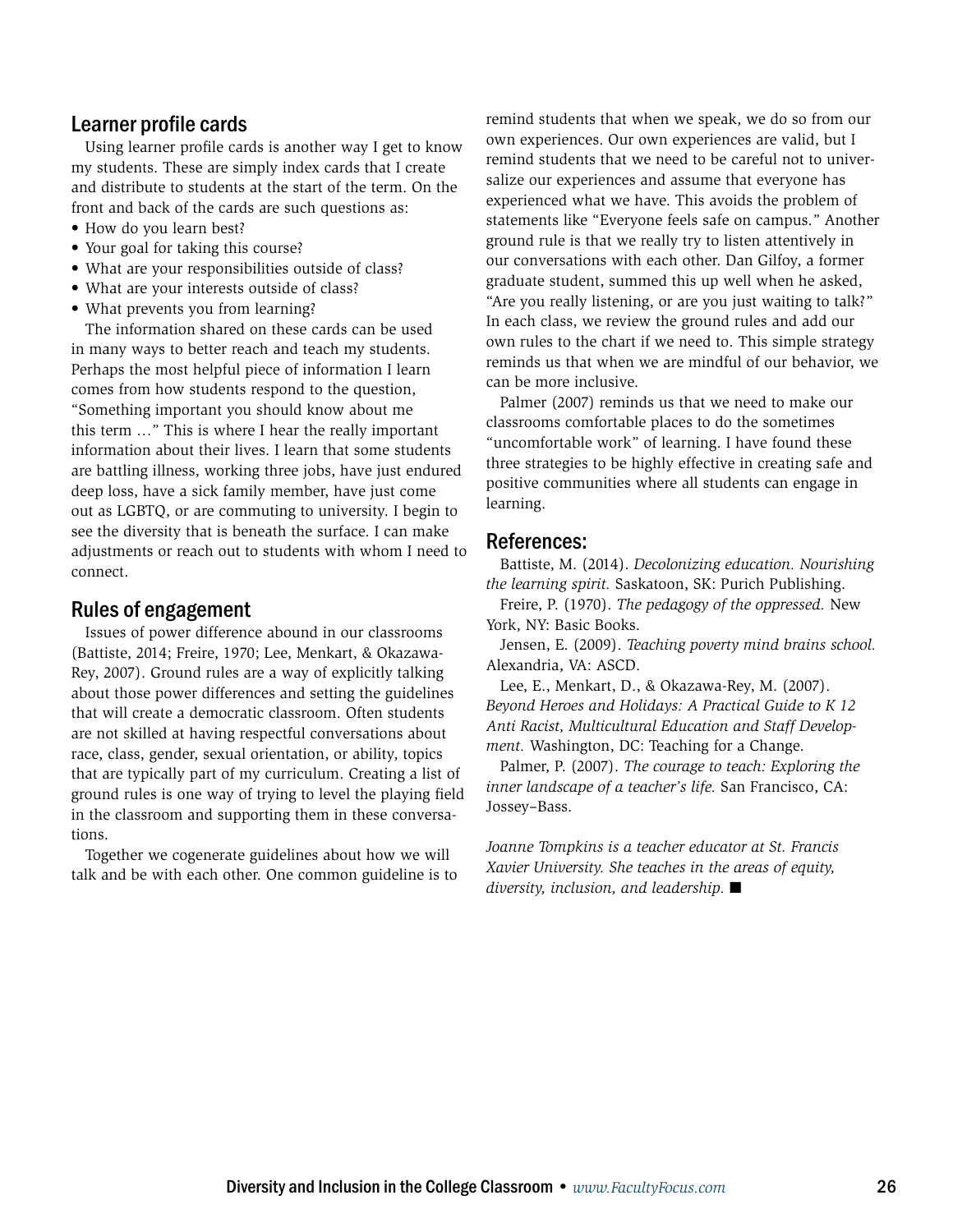### Set-Create-Reflect: An Approach for Culturally Responsive Teaching

BY VIVIAN E. OTT, PHD, RN

Over the years, my teaching philosophy has gradually embraced the belief that students learn best<br>when they clearly understand what is expected<br>of them, when they feel safe to make mistakes, and ally embraced the belief that students learn best when they clearly understand what is expected of them, when they feel safe to make mistakes, and when they have time to process thoughts and feelings associated with a classroom exercise. Integrating student differences (including values, beliefs, disabilities, learning preferences, sexual orientation, and socioeconomic status) into a curricular strategy or intervention reinforced my belief that certain learning principles are universal despite individual and group differences. That is, adults want to contribute, set goals, see the relevancy, and be respected. So my first question is, "How do I structure a learning environment in which all students can, to some extent, participate comfortably?"

As a nurse educator, I also know that these future nurses will soon need to confront patient/client situations outside their comfort zones. They will be required to respectfully manage the diverse needs of all clients in their care. My philosophy is shaped not only by the expectations of area employers, but by the profession's "Code of Ethics" and LEAP's "personal and social responsibility" essential learning outcome for undergraduate learning (AACU, 2008). So my second question is, "What classroom exercises will introduce, confront, and shape students' cultural sensitivity skill sets?"

To answer these questions, I developed what I call my "set-create-reflect" intervention.

#### Set the tone

Excitement mounting, I look across the expectant faces of 50 incoming nursing students. Scanning the classroom, I note that the group again this year is primarily Caucasian and female. Overt differences are primarily those of hair color, body shape, and clothing style. Again I look about the room; here and there, rarely more than 12-14% (PNC, 2011), I see persons of color and/or males.

The eager babble coming at me from all corners of the room jolts my curricular daydream, and I begin the semester with "Welcome ladies and gentlemen. You have a coveted seat in NUR22210, where we will discuss important foundational concepts…"

My supporting a learning milieu begins on the first day of class as I introduce students to course requirements and the questions they can expect to answer at the

semester's end.

"Time for a pop quiz," I announce at the 30-minute mark; they shuffle school supplies to procure paper and pen. I request that they individually define the word "civility" using a personal example. Next, they discuss their definitions with a single classmate, and follow that with small-group discussions. The groups' scribes are asked to write down their agreed-upon definitions.

About 20 minutes later, we regroup and read aloud the University's definition of civility and the expected behaviors:

*Purdue University Calumet places a priority on student learning. We value the inherent worth and dignity of every person, thereby fostering a community of mutual respect. We believe that in order to achieve these ideals, all Purdue University Calumet students are expected, while in the role as student or representative of the university, to exhibit and practice civil behaviors, defined as behaviors that:*

- *• Respect faculty, staff, fellow students, guests, and all university property, policies, rules, and regulations;*
- *• Take responsibility for their choices and actions;*
- *• Accept the consequences of their inappropriate choices and actions; and*
- *• Communicate in a professional and courteous manner in all forms, and at all times, whether verbal, nonverbal or written.*

I ask students to identify elements missing from the University's definition; usually the ensuing discussion touches on the "who-what-when-where-and how" of classroom civility. As the discussion winds down, I ask that they journal about how practicing classroom civility will help them become better employees, and what behaviors they may find most difficult to embrace.

#### Create the difference

A challenge, when a group looks, acts, and thinks in concert, is creating an awareness of differences outside and even within the group. A technique that works well for me is that of using published case studies (ACOG, 2011). These case studies depict clients with diverse

#### CONTINUED ON PAGE 28 $\rightarrow$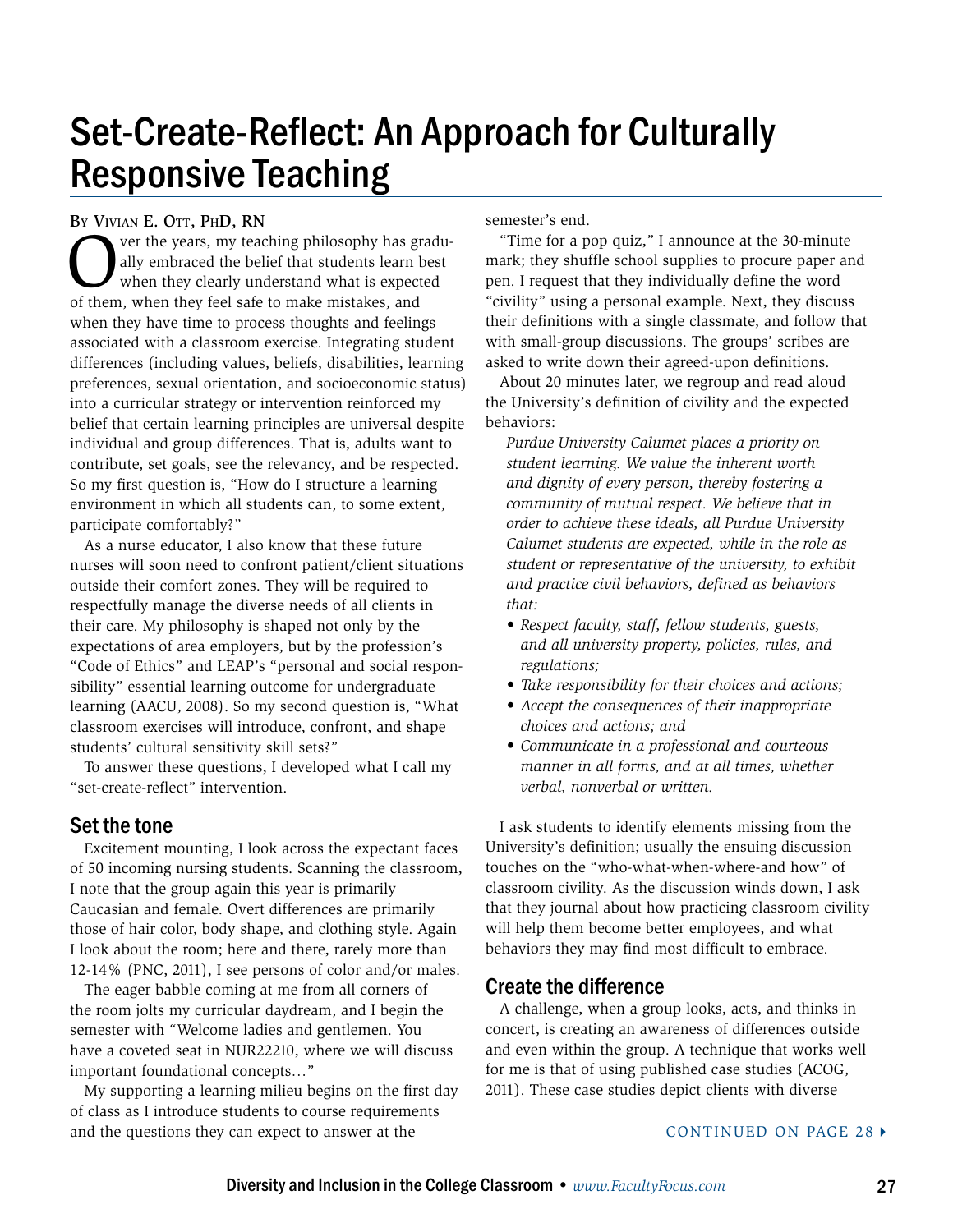values and beliefs that often perplex and frustrate health care providers working in the United States. Difficult exchanges with clients arise because of ethnic, age, nationality, sexual orientation, disability, and socioeconomic status differences.

The students, in small groups, select a case study from the reading and develop a plan of care for the client described in the case study. The assignment requires (a) identifying client differences known to impact health care delivery, (b) selecting a remedy to improve provider-client understanding, and (c) presenting the group's solution to the dilemma in the case study.

Invariably, students self-select case studies depicting clients most unlike themselves. Students actively Google information specific to their client; discussions turn lively, and the classroom din becomes deafening! The Q&A session following group presentations allows for further exploration of how to adhere to professional expectations that every client be treated with dignity and compassion. This session also ends with the instruction to journal about feelings experienced, ways to overcome negative stereotypes, and how to provide client-centered care regardless of how similar or different that client is from us.

Note: curricular interventions include more than case studies; e.g., Swalwell (2012) describes techniques of "bursting the bubble" or "disturbing the comfortable." Guild (2001) provides additional thoughts on how to address diversity in the curriculum.

#### Reflect on the experience

Throughout the semester, students are asked, at the conclusion of a classroom activity, to journal. Journaling allows students to process discomfort encountered during the classroom exercise either as an in-depth exploration of their feelings or as a way to verbalize thoughts they felt unable to communicate to the larger group. Students may also journal regarding their success with a particular classroom activity.

I believe journaling helps students, particularly the more introverted, participate in the discussion. Journaling also provides them with a safe way to make mistakes and gives me those coachable moments to help guide students to new thoughts and behaviors. I use my comments in these journals to help students find resources for further

understanding or to encourage their tentative steps toward deeper self-awareness.

In closing, this culturally responsive teaching and learning intervention is designed to (a) address the individual differences of students in an effort to increase classroom participation, and (b) provide students an opportunity to identify anticipated challenges to providing respectful client care. As I reflect on this classroom intervention, I plan to formally evaluate student outcomes this semester and determine whether I have adequately answered my own questions.

#### References:

AACU (Association of American Colleges and Universities). (2008). *Essential Learning Outcomes.* Retrieved from *<https://www.aacu.org/leap/essential>-learning-outcomes*

ACOG (American College of Obstetricians and Gynecologists). (2011). Cultural sensitivity and awareness in the delivery of health care. Committee Opinion No. 493. *Obstet Gynecol*, 117, 1258-1261.

ANA (American Nurses Association). (2015). *Code of ethics for nurses with interpretive statements.* Silver Spring, MD: Author.

Guild, P. (2001). Diversity, learning style and culture. *New Horizons for Learning. Johns Hopkins University*. Retrieved from *[http://education.jhu.edu/PD/newhorizons/](http://education.jhu.edu/PD/newhorizons/strategies/topics/Learning%20Styles/diversity.html) [strategies/topics/Learning%](http://education.jhu.edu/PD/newhorizons/strategies/topics/Learning%20Styles/diversity.html)20Styles/[diversity.html](http://education.jhu.edu/PD/newhorizons/strategies/topics/Learning%20Styles/diversity.html)*

PNC (Purdue North Central). (2011). *Re-accreditation Self-Study Report for the Higher Learning Commission of the North Central Association of Colleges and Schools.* Retrieved from *[http://www.pnc.edu/accreditation/](http://www.pnc.edu/accreditation/wp-content/uploads/sites/9/2013/05/2011-Self-Study-Report.pdf) [wp-content/uploads/sites/9/2013/05/2011-Self-Study-Report.](http://www.pnc.edu/accreditation/wp-content/uploads/sites/9/2013/05/2011-Self-Study-Report.pdf) [pdf](http://www.pnc.edu/accreditation/wp-content/uploads/sites/9/2013/05/2011-Self-Study-Report.pdf)*

PUC (Purdue University Calumet). (n.d.). Student conduct. Retrieved from *[http://webs.purduecal.edu/](http://webs.purduecal.edu/nursing/2015/05/18/civility) [nursing/2015/05/18/civility-](http://webs.purduecal.edu/nursing/2015/05/18/civility)code/*

Swalwell, K. (2012). Confronting white privilege. *Teaching Tolerance. A Project of the Southern Poverty Law Center*, 42, 23-26. Retrieved from *[http://www.tolerance.](http://www.tolerance.org/magazine/number-42-fall-2012/feature/confronting-white-privilege) [org/magazine/number-42-fall-2012/feature/confront](http://www.tolerance.org/magazine/number-42-fall-2012/feature/confronting-white-privilege)[ing](http://www.tolerance.org/magazine/number-42-fall-2012/feature/confronting-white-privilege)-white-privilege*

*Vivian E. Ott, PhD, RN, NE-BC, is an assistant professor in the Department of Nursing and Health Studies at Purdue University, North Central.* ■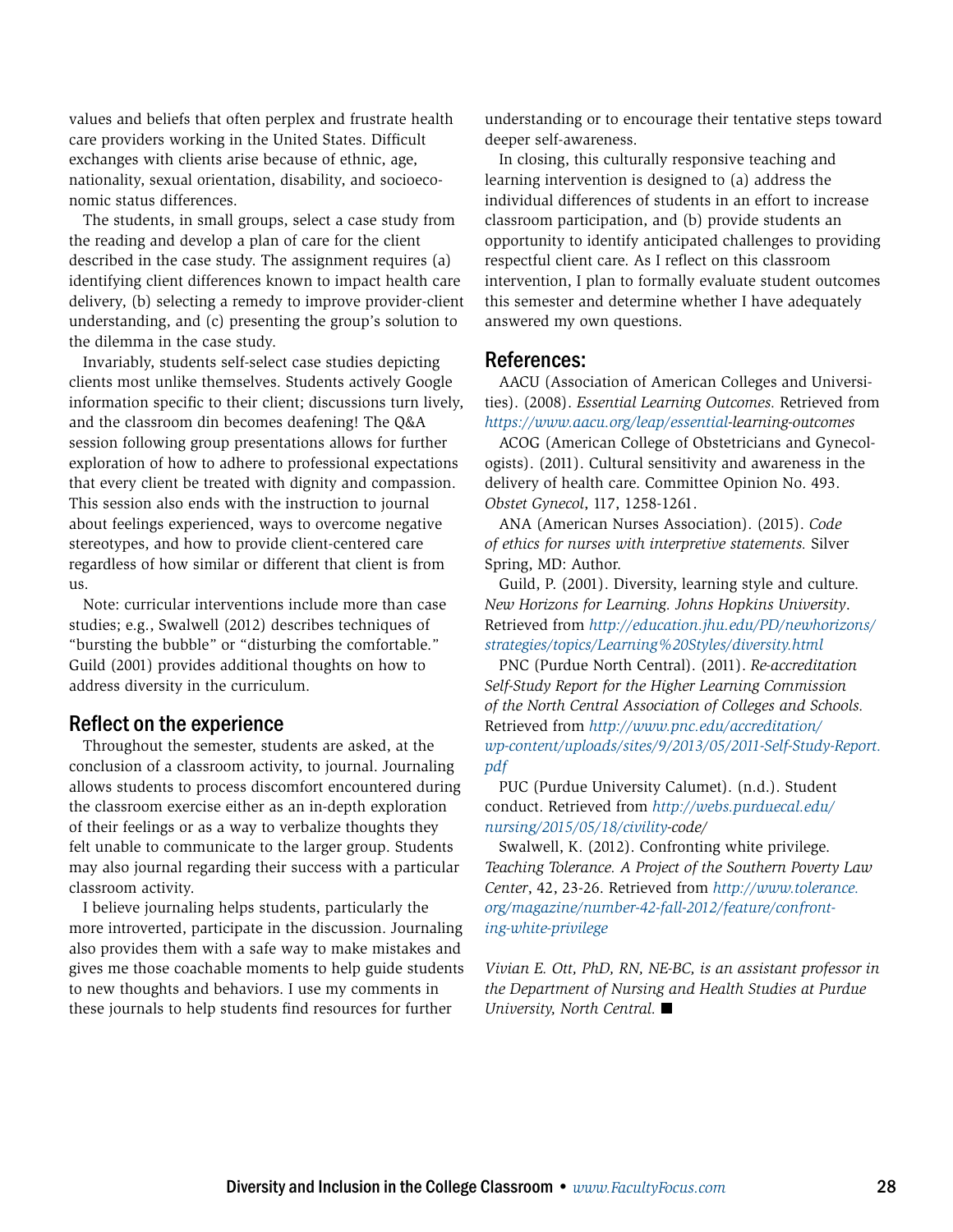### Introducing Computer Science Majors to (the Lack of) Diversity and Inclusivity

#### By David L. Largent

I suspect the computer science (CS) department at Ball<br>State University is like most CS departments; we have<br>few females, few African-Americans, and the non-<br>whites enrolled in the program are primarily international State University is like most CS departments; we have few females, few African-Americans, and the nonwhites enrolled in the program are primarily international students from just a few countries. In response, I recently introduced pedagogical components that have students research the historical reasons for, and develop suggestions to address, this issue. The assignments and activities utilized in this initiative, which are described below, can easily be modified for use in any discipline, with many of them requiring no adaptation before use.

I undertook this initiative to challenge our CS students and faculty with respect to diversity and inclusivity issues. The problem begins long before students arrive at college; changes need to occur so that grade-schoolage children are exposed to CS concepts. But if we are to recruit and retain students as CS majors, we must provide an environment where all students feel welcome and included, especially women and underrepresented minorities (by whatever definition) who often feel they are on the fringe.

I introduced the topics of diversity and inclusivity into a one-credit course where we explore social and professional issues in the context of CS. I added a variety of pedagogical components into the course, with the following goals in mind:

- Students and faculty members will recognize the benefits of a diverse CS student body and profession.
- Students and faculty members will understand our CS student body and profession are not currently diverse.
- Students will identify and develop o potential reasons why our CS student body and profession are not diverse, and
	- o potential actions that can be taken to make our CS student body more diverse.

#### Activities for promoting diversity

I have grouped the various components I added to the course into categories, and discuss each below. More details are available in the resources section at the end of the article. The students themselves researched and presented most of the material. Besides gathering and developing content and the pedagogical approaches, my role was to serve as a coordinator, quality checker, cheerleader, and promoter. I also became an evaluator, as I considered whether the process could be generalizable to, and useful for, others departments and disciplines.

Discussion: I provided some background at the start of the semester by sharing data and thoughts about (the lack of) diversity and inclusivity in CS, leaving the students with unanswered questions to generate more interest in the topic.

*Classroom activities:* I added three simple activities that provide opportunities to recognize issues of diversity and inclusivity. **Likes** (*resource 1*) is an activity in which two participants who do not know each other are matched up and asked to record things they think the other person likes, and why, but without talking with one another first. This highlights how we all make assumptions—often unfounded—about others. In another activity, **What Do You Bring?** (*resource 2*), the students added words to a shared Google document that described themselves. As a class we reviewed the resulting document, "discovering" there are things that make each of us unique and that we also have a lot in common. The third activity, **Paper Toss** (*resource 3*), has each participant attempt to—from his or her desk—throw a piece of paper into a recycle bin placed at the front of the room. Obviously the participants closer to the bin are generally more successful, i.e., they are more privileged because of their position in the room. This then led to a discussion of privilege.

*Research and presentations:* **Diversity Position** is an assignment intended to help students consider what their position on diversity actually is (*resource 4*). They choose one of three scenarios, write about why they chose it, and discuss research they found to support their chosen position. Since a regular class activity is for small groups of students to present topics from the textbook, it was easy to include a requirement of sharing diversity material related to their assigned topic (*resource 5*). Additionally, they were to present information about an organization that strives to increase diversity in CS.

*Reflective writing:* For a reflective writing exercise, the students wrote a short essay describing how they had changed relative to three different course topics during the semester (*resource 6*). They could choose any two topics from the course, plus diversity.

*Department colloquium and report:* The students' finalgroup project was to create a five-minute presentation

#### CONTINUED ON PAGE 30  $\rightarrow$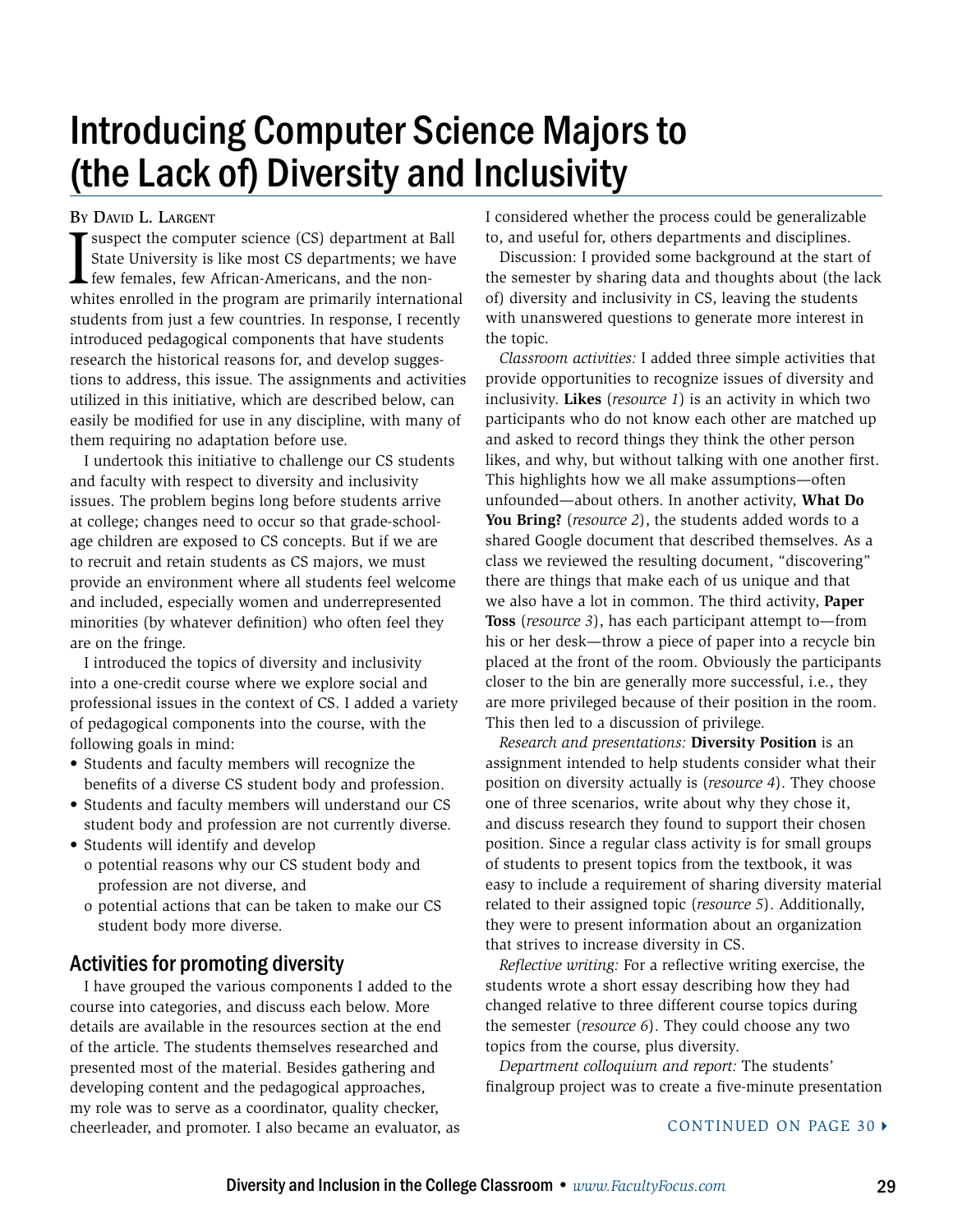(and accompanying report) for an assigned section of a CS department colloquium, which included the following sections (*resource 7*):

- Introduction and attention-getter.
- Discuss benefits of diversity in general, and in CS in particular.
- Present the current and historical state of diversity in CS.
- Present potential reasons why CS is not currently diverse.
- Propose actions that can be taken to make our CS student body more diverse.
- Discuss organizations that promote increased diversity in CS.

Having students prepare and deliver a public presentation was an important piece of the process because it both challenged the students to come up with something worth saying and helped educate the presentation attendees.

**Outcomes:** The addition of these pedagogical components provided a variety of positive outcomes. Among them were working toward solutions to the identified diversity and inclusivity issues, becoming immersed in the search for data and solutions to circumstances similar to those they may experience as they enter the job market, and learning to appreciate diversity of opinions as they work together toward a solution. Most importantly, the students have become (more) aware of

the lack of diversity in CS and, in some cases, to seriously consider what they can do to cause positive change to occur in their classes, the department, the community, and the profession.

**Resources:** More details and example documents for most of the items discussed above can be found at *[http://](http://www.cs.bsu.edu/homepages/dllargen/IntroducingCSDiversity/Resources) [www.cs.bsu.edu/homepages/dllargen/IntroducingCSDiver](http://www.cs.bsu.edu/homepages/dllargen/IntroducingCSDiversity/Resources)[sity/Resources.](http://www.cs.bsu.edu/homepages/dllargen/IntroducingCSDiversity/Resources)* All of the materials can be shared freely and are licensed under a Creative Commons Attribution 4.0 International License.

At the time of this writing, the following items are available.

- *Classroom activities:*
- 1.Things the other person likes
- 2.What do you bring to the discussion?
- 3.Privileged paper toss
- *Research and presentations:*
- 4.Diversity position paper
- 5.Group chapter presentation
- *Reflective writing:*
- 6.How I've changed
- *Department colloquium and report:*
- 7.Diversity group project/colloquium

*David L. Largent is an instructor of computer science at Ball State University.* ■

### Diversity Is a Foundational Value, Not an Added Value

#### By Melissa Vanden Bout, PhD

I It is one thing to adapt an existing syllabus and nudge it toward more diversity by adding a minority voice or two to the required readings. It is a rather different matter to take diversity as a pedagogical goal in itself, and to take as your creed the expectation that reality is diverse, and that this diversity is a positive value. Like many of my colleagues, I took the first tack in a conscientious effort to make my syllabi more representative, less heavily weighted to what some of my students called "old dead white men." Simply making room in the lineup for a woman and a nonwhite author or two felt like progress, but it was still deeply dissatisfying. It seemed important to include underrepresented voices, but it was unclear to me if that ought to make a difference beyond encouraging students by helping them identify with the authors we

studied.

My discipline has helped me escape this tokenism. In philosophy courses such as the ones I teach, we often ask ourselves questions about the basic nature of reality. As I understand it, reality is rich, varied, multivocal. This diversity is a distinct and powerful good (evidence from areas as widely varying as microbiology, economics, and political science readily spring to mind). Teaching philosophy with the expectation that reality is diverse and that diversity is a demonstrable good has begun to allow me to move past treating diversity as a matter of added value—a sort of bonus added to "normal"—by recognizing it as a foundational value already operating in reality. This shift in approach is ongoing but currently

#### CONTINUED ON PAGE 31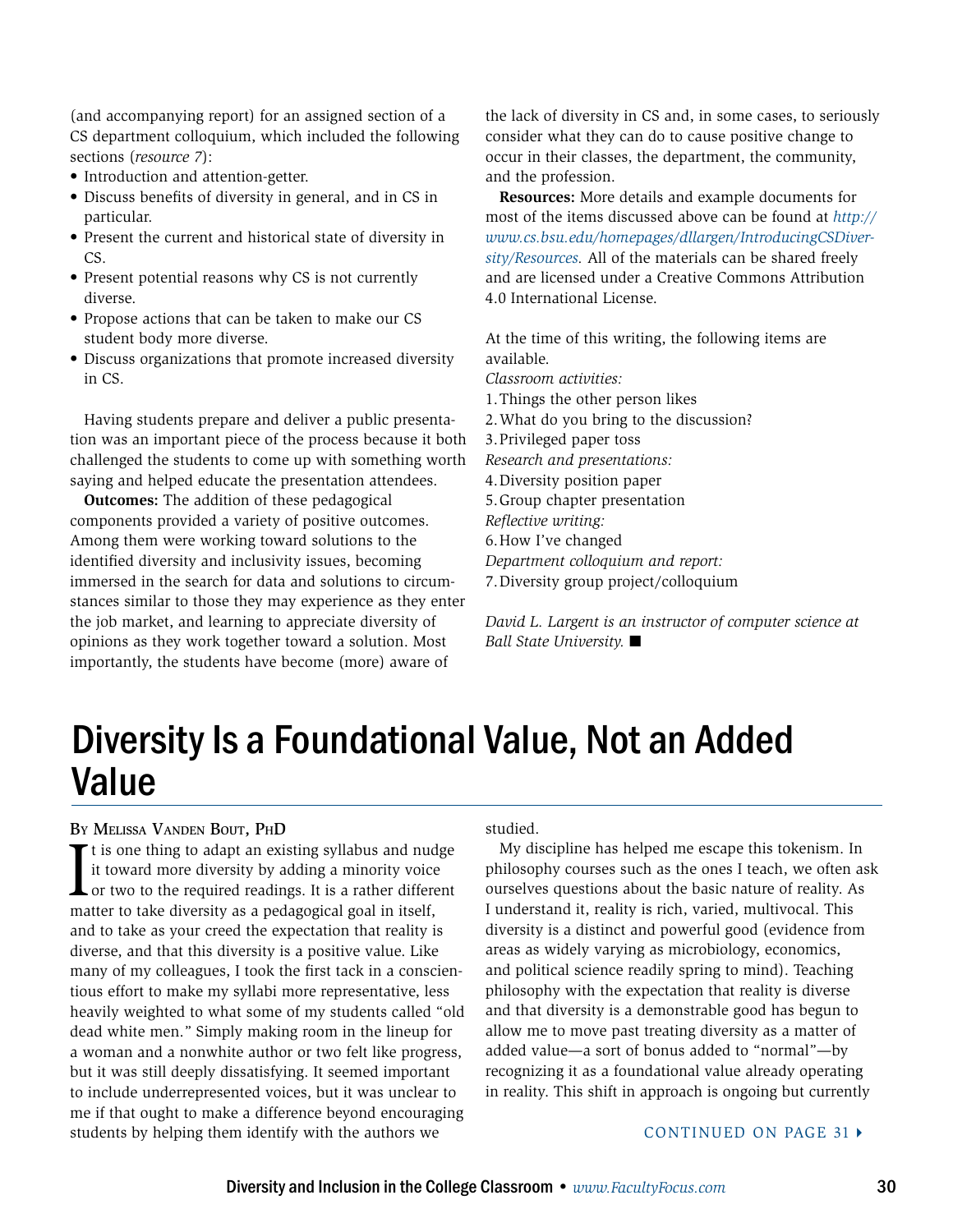most evident in changes in syllabi, in pedagogical habits, and in a new appreciation for the way diverse experiences may become important classroom resources.

To take one introductory class as an example, earlier amendments to the syllabus meant that among the more expected, Western canon choices, students were also reading major texts by a woman, a South African man, and an African-American man. With the realization that my understanding of diversity should shape my pedagogy beyond this straightforward change, I began to understand that one of the most important insights students could gain from our class is the discovery that texts and traditions may artificially exclude certain kinds of diversity. Thus, while that first set of changes was important, more recent alterations to the syllabus have tended to be aimed at helping students notice the artificial absence of diversity in a key text. For example, to complicate the picture of the lone thinker celebrated at the end of Aristotle's *Nicomachean Ethics,* students read a short account of the role support individuals have played in Stephen Hawking's work. Suddenly, the people who are invisible to Aristotle are no longer invisible to students. When you expect reality to be diverse, texts that depict reality as inhabited only by certain kinds of people are revealed as unreal in that respect. More importantly, if students learn to notice such omissions in a text, they are that much closer to recognizing the problem in other contexts outside the classroom.

If my syllabi have seen some changes, so has my pedagogy. Expecting that reality reveals itself to be diverse has not only changed what we read, but how we discuss it. In practical terms, this has demanded attention to opportunities that student questions pose, and more emphasis on facilitating talk between students across the classroom. When a student asks why we are still reading Plato nearly 2,500 years later, that is not merely a complaint but also a hidden question about why certain people are included in the canon and others are not. Thinking of diversity as a foundational rather than an additional value makes it more likely that I can recognize this as an important question rather than a distraction, and seize the opportunity.

This improved attention is supported by ongoing

self-education. As I learn more about classism, sexism, and racism in my discipline and in the world at large, I am better equipped to recognize and respond to such learning opportunities for my students. Alternately, seizing an opportunity can sometimes mean leaving space for students to respond to each other. Though it entails some risk to allow a student to counter a fellow student's offensive or ignorant comment before weighing in myself, when I have taken that risk, students have tended to thoughtfully consider the criticism of their ideas rather than simply shutting down in response to an authority figure. This practice should only be used in the context of a class with established habits of respectful engagement and absent larger concerns, but it can be very effective.

Perhaps the most important difference this perspective shift has made for me is in the way that appropriately valuing diversity renders visible a number of otherwise invisible resources. Early this semester, I found myself concerned by the demographics of a particular class, afraid that I would not be able to unite a group that bridged so many extremes of age and interests around a common project. It occurred to me that, rather than expecting such differences to pose a threat to unity, we could begin by thinking of our distinctive experiences as so many supplies to sustain us on a journey: because we are so different, we each have something to offer that no one else can.

But it is not only students who should value their experiences. As a white woman, I have no immediate experience of racism. Experience of sexism was the door for me to discover racism as a systemic problem. When I share my experience with sexism, and the way thinking about systemic sexism opened my eyes not only to systemic racism but also my own subtle racial bias, students who might otherwise become defensive tend to allow themselves to consider those possibilities for themselves. In general, being transparent about my own learning process makes space for students to make similar discoveries.

*Melissa Vanden Bout is an assistant professor of philosophy at Trinity Christian College.* ■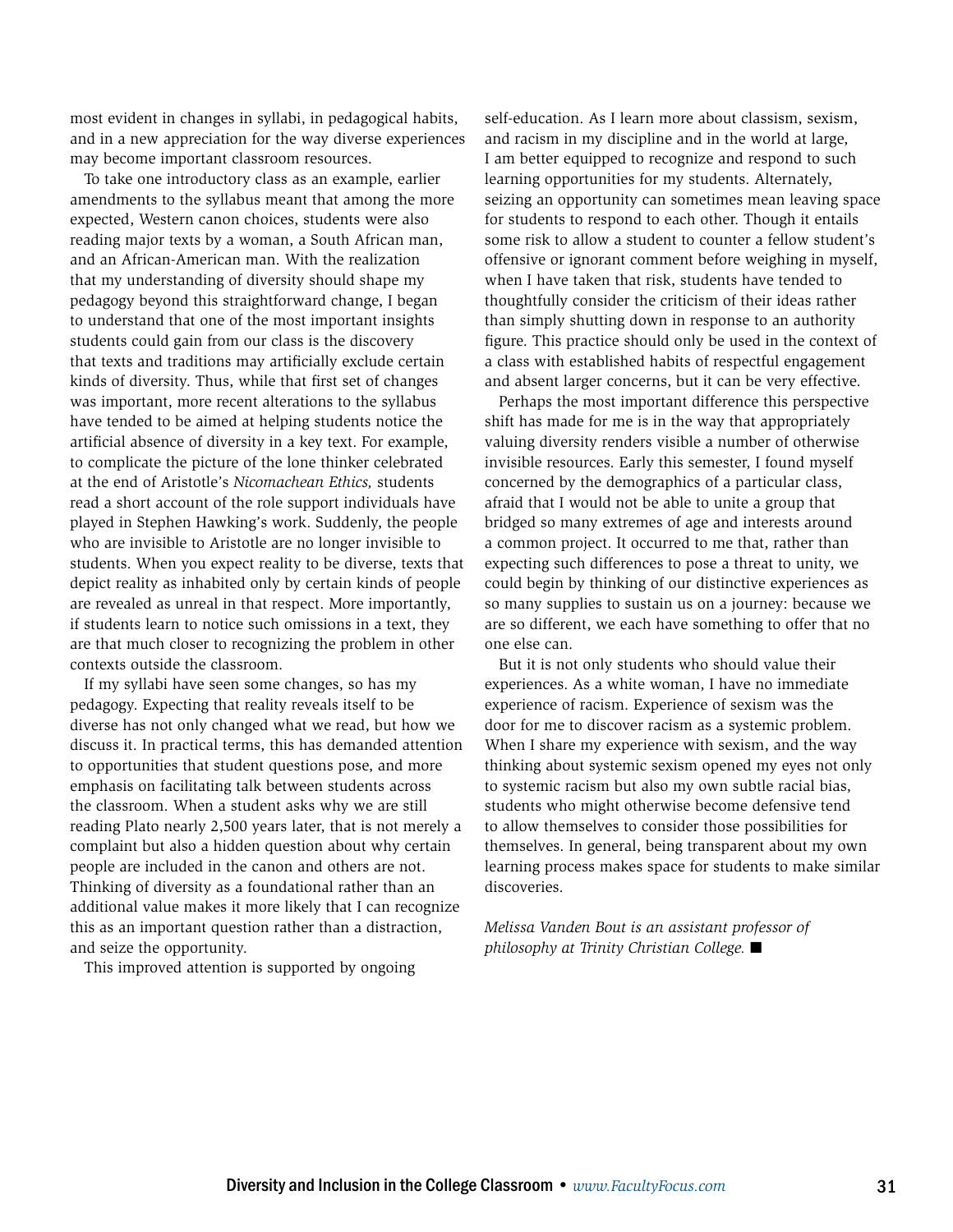### Building a Collegial Classroom Across Cultures

#### By Ronda MacLeod, PhD

An Iraqi student, a Kuwaiti student, a student who is an American veteran who served in Desert Storm, and a Chinese student all walk into the same classroom. What do they have in common?

It might sound like a joke, but it's an accurate snapshot of my class one year. Teaching on a predominantly international university campus at the time, I was no stranger to classroom diversity. But when faced with this situation for the first time, I considered the possibility that some of their commonalities might be as problematic as their differences.

Regardless of my classroom cohort, I always take specific steps to build collegiality into my classroom management plan because it opens dialogue and promotes trust. Collegial classrooms develop and grow somewhat organically—united in the common goal of education—but I have found that if I take the time to ensure student-to-student relationships are purposely built around respect, belonging, trust, and having some fun, students begin interacting with each other on a whole different level. As educators we naturally spend time building relationships with our students, but we sometimes overlook the need for students to build relationships with their peers, particularly students from diverse backgrounds who appear on the surface to have very little in common.

#### Matching cards

In the case mentioned above, I went even further than usual to facilitate collegial student–student relationships right from the inception of class. It worked so well that I now use a variation of this practice for all my classes and believe it is worth sharing.

For the first day of class, I made small cards (I did this using PowerPoint; six cards per sheet). Each card had a picture on it and a number in the bottom right corner where you would normally see a page number. The pictures on each card were different, but each card had one other card with a matching number (i.e., two cards both had the number 1 in the bottom right corner). When the students arrived, each one was handed a card: once all the students arrived, they were told this was an icebreaker activity in which they needed to find the person with the matching card and introduce themselves. After much discussion and little progress, one brave student finally came to me to confess that none of their cards matched.

In response, I told the class that we needed to solve this dilemma as a team, and we rearranged the room from classroom style to boardroom style. During this exercise I did not sit in any position of power; the power in the classroom was already mine, and I wanted to show that I was also part of the team and the solution. I then engaged the students in discussion concerning:

- How long it took each of them to decide their card had no match (average time 10-15 minutes depending on the size of the class).
- Why it took them so long to approach me about the cards, the point being they should always approach me when they have a question or concern.
- How it felt for them to tell me I might be wrong about something or that they had failed, the point being as equals we can have these tough discussions.
- I then asked again if they were happy with their conclusion that none of the cards matched (they were).
- I directed them to the numbers in the corners of their cards to show how each one had a match. That prompted a further discussion on
	- o how our thought processes or worldview can cause us to miss things that are right in front of us; and
	- o how we might come to incorrect conclusions because of how we view things based on our past experience(s).
- The students then spent some time introducing themselves based on the prompts of:
	- o where they grew up;
	- o if they could have a conversation with any historical person, who would it be and why;
	- o their expectations of their classmates; and o their expectations of me as their facilitator.
- The rest of this class was spent discussing my ideals of classroom etiquette, respect, work expectations, and learning materials/assessments (aka the rules).

Because this course was set up with a group project in each tutorial to assess learning outcomes, other things I did during that semester, which I had not done before, were: 1. designate the project group members, and 2. devote the first 10 minutes of project time to informal conversation. Accommodating small talk might seem like a waste of time on the surface, but it was surprising how quickly students settled into productive work afterward. What was more interesting was how these conversations

#### CONTINUED ON PAGE 33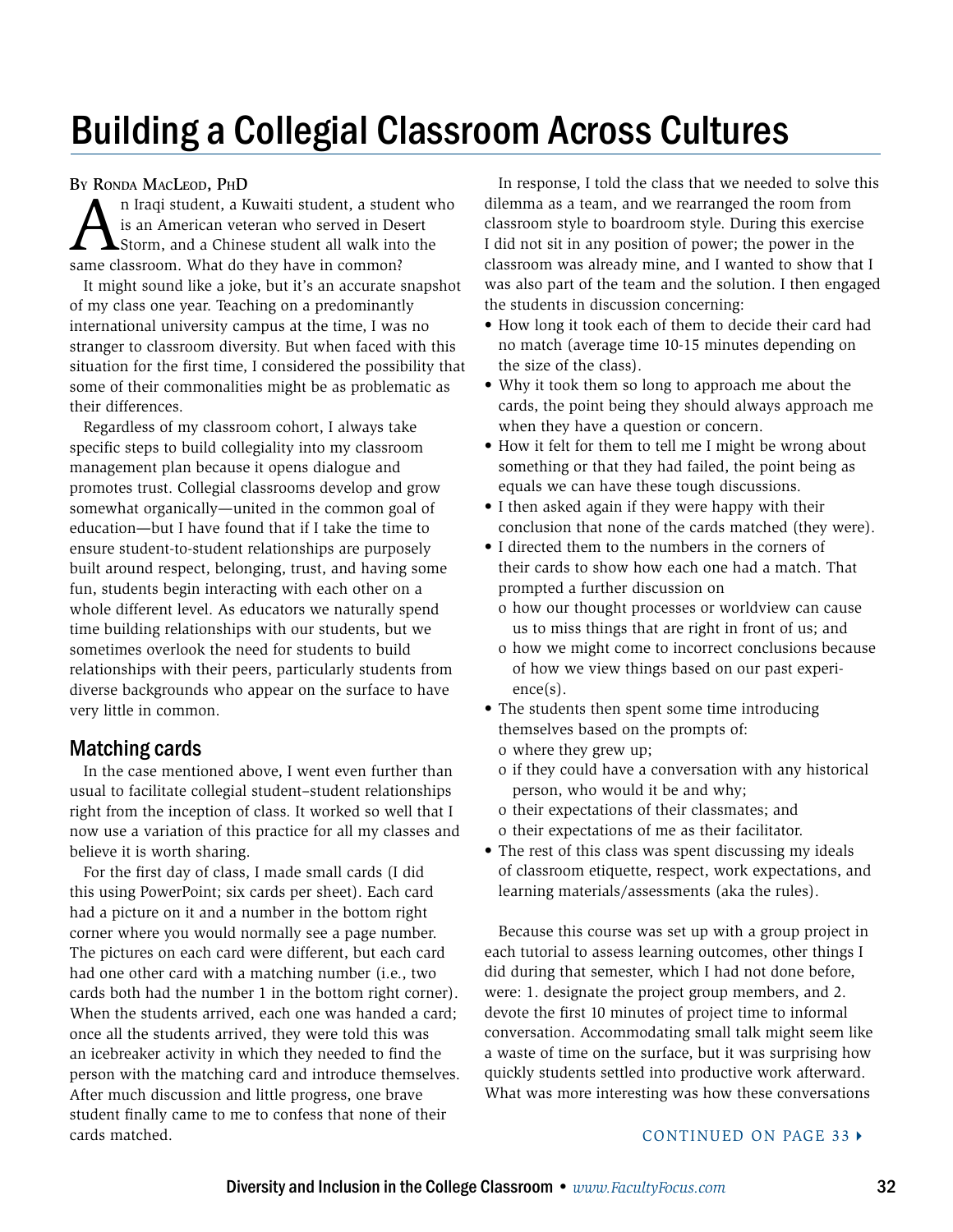began around what students had in common, such as favorite sporting teams and TV shows, and later grew into discussion about differences. One conversation that sticks out in my mind was a gentleman from Iraq and a Chinese lady discussing the different roles of women, marriage, and careers in their respective cultures. I am also happy to report I have never had to address any inappropriate or overly sensitive conversations.

So, what are the commonalities and differences between the Iraqi, Kuwaiti, American, and Chinese students? It really does not matter once they are communicating in a collegial learning climate. Building collegial classrooms has helped me bring people together who might think they have little or nothing in common, or who tend to avoid each other due to religious beliefs, customs, dress, history, and whatever else we use to build cultural divides.

*Ronda MacLeod is an adjunct in the College of Humanities*  and Social Sciences at Grand Canyon University. ■

### Facilitating Spiritual Competence through Culturally Responsive Teaching

By Ann Callahan, PhD, Kalea Benner, PhD, and LeeAnn Helton

I iversity can be conceptualized as understanding<br>the strengths and challenges that differences, as<br>well as similarities, can create. Facilitating an<br>auxerness of diversity and developing an appreciation the strengths and challenges that differences, as well as similarities, can create. Facilitating an awareness of diversity and developing an appreciation of the influence of diversity on someone's life are essential in achieving cultural competence. Although seldom discussed relative to cultural competence, spirituality and religion are both expressions of culture. Spiritual competence requires an understanding of how spirituality shapes human behavior as a source of strength or challenge, how spiritual diversity manifests in society and can enhance risk for discrimination, and how to build relationships that are spiritually sensitive (National Association of Social Workers, 2008). Educators across disciplines have worked to help students understand themselves and others spiritually (Barker & Floersch, 2010; Johnston, Mamier, Bahjri, Anton, & Petersen, 2008); however, more research is needed to determine how to facilitate spiritual competence (Hodge & Derezotes, 2008; Schafer, Handal, Brawer, & Ubinger, 2011; Raskinsku, Kalad, Yoon, & Curlin, 2011).

In the field of social work, spiritual competence has been considered a more distinct form of cultural competence. This article examines the experiences of 37 multidisciplinary students who took an asynchronous online elective social work course on spirituality and health care that was intended to facilitate spiritual competence. Course content addressed the importance of spirituality in client care, influences of spirituality on self and clients, the role of spiritual sensitivity in developing spiritual competence, the assessment of spiritual competence, and how to further develop spiritual competence (Hodge & Bushfield, 2006).

After course completion, students were asked to rate 13 course assignments based on degree of being experienced as meaningful. "Meaningful course work" was defined as course work that had significance, value, or purpose. Students identified the most meaningful activity as a final self-reflection paper in which they developed their own conceptual framework for spiritually sensitive and competent practice. The first two authors independently generated codes and themes from the final self-reflection paper based on Braun and Clarke's (2006) methodological approach to thematic analysis.

A number of themes emerged regarding spiritual competence, with the most common being the importance of spiritual sensitivity for spiritual competence. Every student described a number of personal and relational qualities as being characteristic of spiritual sensitivity. Students also reflected on how intrinsic spiritual awareness and their own spiritual well-being had the potential to influence and be influenced by clients. Students emphasized the need for self-preparation, including personal growth, to internalize particular qualities of spiritual sensitivity, such as being understanding, compassionate, and accepting of different spiritual and religious views.

The importance of spiritual diversity was another common theme reported by students. Students also indicated that this course helped them understand the potential for spirituality and religion to be experienced differently, whereas previously they had considered them to be one and the same. Quality, holistic, and client-centered care was believed to require sensitivity to the

#### CONTINUED ON PAGE  $34+$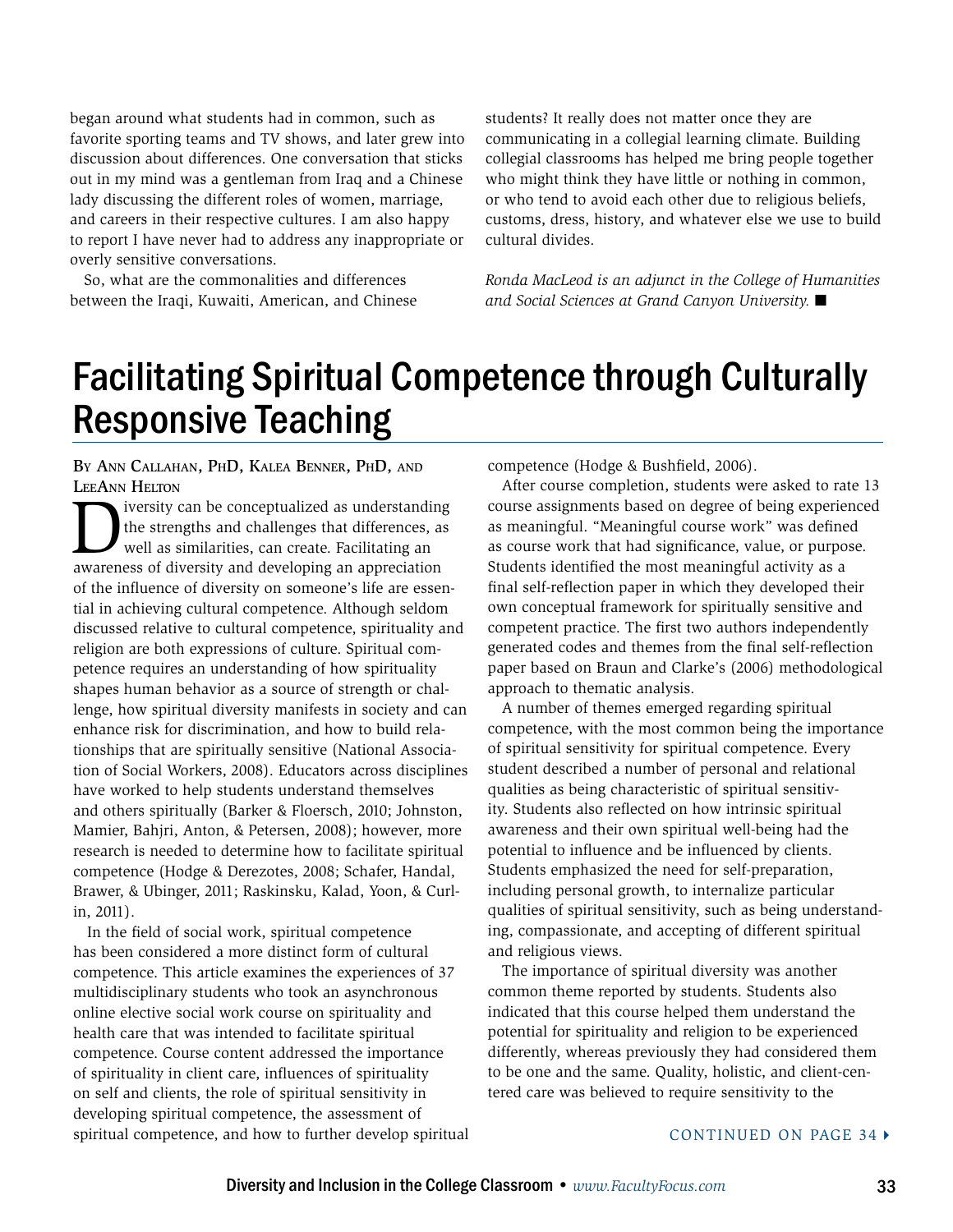spiritual concerns of all clients, including those different from themselves. Although some students admitted discomfort with spiritual diversity, most expressed awareness of the need to overcome discomfort in order to help clients address spiritual concerns and reduce spiritual distress.

A final theme related to developing spiritual competence was the importance of self-efficacy. Spiritual and religious assets and issues were said to be challenging to assess in others, primarily due to fear of offending. One way students said they gained confidence was to be intentional about being spiritually sensitive. For example, students often linked spiritual sensitivity to self-awareness; the more aware students were of their own thoughts and feelings related to spirituality and religion, the more confidence they said they had in their ability to address spirituality with clients. Students expressed a desire for education, observation, practice, and supervision to continue building spiritual competence.

This course was designed to help students reflect on their own spirituality and consider how they might respond to the spirituality of others. Therefore, course activities were expected to enhance spiritual sensitivity necessary for spiritual competence. The results suggested that students gained new insights about spirituality through the process of self-reflection. This heightened spiritual awareness demonstrates how spiritual competence begins. Given the importance of spiritual competence, other educators might help students develop spiritual awareness through self-reflection, particularly when training students for direct client care.

These results further suggest the need to help students develop their capacity to communicate spiritual sensitivity while also helping them recognize the importance of spirituality as both a means of support and a source of distress for clients. Students acknowledged their responsibility to overcome barriers to address spirituality as a standard component of client care. Spirituality was recognized as an intrinsic, rather than an overlooked, dimension of diversity. Likewise, educators can demonstrate such spiritual awareness by addressing the implications of spirituality for different professions, settings, and positions.

While one of the goals of this course was to help students learn to assess client spirituality, this still appears to be a difficult task. There are many potential reasons for such discomfort. Spiritual sensitivity may have alerted students to their need to build spiritual competence beyond that which they accomplished during the semester. Hence, educators can assure students that the building of spiritual competence is a lifelong process

(Hodge & Bushfield, 2006; Blaschke, 2012). Educators may further contribute by conducting and disseminating research on methods that facilitate spiritual competence.

This study was intended to explore how course activities may facilitate spiritual competence. Students were able to describe how to communicate spiritual sensitivity, based on personal and relational qualities as well as the need for intrinsic growth related to insights into one's own spiritual experiences and values. However, students seemed to struggle with assessing spirituality and the implications of spiritual diversity. Discomfort, both with the possibility and the actuality of client spiritual distress, was identified as a primary barrier. Educators can respond by helping students recognize the importance of spirituality relative to professional practice in the broader cultural context.

#### References:

Barker, S. L., & Floersch, J. E. (2010). Practitioners' understandings of spirituality: Implications for social work education. *Journal of Social Work Education*, 46(3), 357-370. DOI: 10.5175/JSWE.2010.200900033

Blaschke, L. M. (2012). Heutagogy and lifelong learning: A review of heutagogical practice and self-determined learning. *The International Review of Research in Open and Distance Learning.* 13(1), 56-71.

Braun, V., & Clarke, V. (2006). Using thematic analysis in psychology. *Qualitative Research in Psychology*, 3(2), 77-101. doi:10.1191/1478088706qp063oa

Hodge, D. R., & Bushfield, S. (2006). Developing spiritual competence in practice. *Journal of Ethnic & Cultural Diversity in Social Work,* 15(3-4), 101-127. DOI: 10.1300/J051v15n03\_05

Hodge, D. R., & Derezotes, D. S. (2008). Postmodernism and spirituality: Some pedagogical implications for teaching content on spirituality. *Journal of Social Work Education,* 44(1), 103-123.

Johnston, E. T., Mamier, I., Bahjri, K., Anton, T., & Petersen, F. (2008). Efficacy of a self-study programme to teach spiritual care. *Journal of Clinical Nursing,* 18, 1131-1140. DOI: 10.1111/j.1365-2702.2008.02526.x

National Association of Social Workers, (2008). *Code of ethics of the national association of social workers.* Retrieved from *[https://www.socialworkers.org/pubs/code/](https://www.socialworkers.org/pubs/code/code.asp) [code.asp](https://www.socialworkers.org/pubs/code/code.asp)*

Rasinski, K. A., Kalad, Y. G., Yoon, J. D., & Curlin, F. A. (2011). As assessment of US physicians' training in religion, spirituality, and medicine. *Medical Teacher,* 33, 944-945. DOI: 10.3109/0142159X.2011.588976

#### CONTINUED ON PAGE 35  $\rightarrow$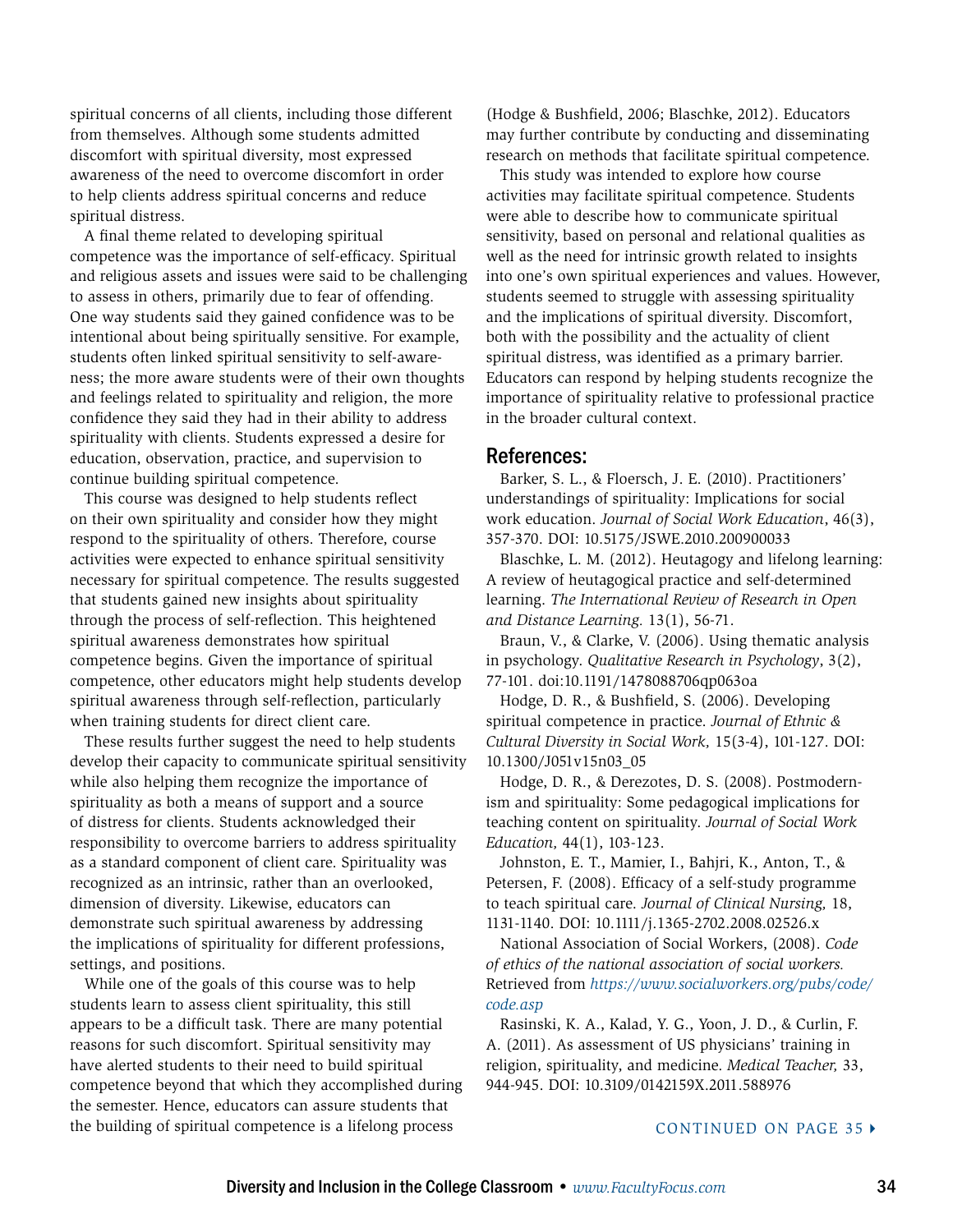Schafer, R. M., Handal, P. J., Brawer, P. A., & Ubinger, M. (2011). Training and education in religion/spirituality within APA-accredited clinical psychology programs: 8 years later. *Journal of Religion & Health,* 50, 232-239. DOI: DOI 10.1007/s10943-009-9272-8

*Ann Callahan is a lecturer at the University of Kentucky College of Social Work. Kalea Benner is the director of Undergraduate Studies for the College of Social Work at the University of Kentucky. LeeAnn Helton is a student affairs officer with the University of Kentucky Center of Excellence in Rural Health.* ■

### Establishing a Classroom Culture of Diversity and Inclusivity: One Instructor's Viewpoint

#### BY ANDREA CHUTE

I s establishing a classroom culture of diversity and inclusivity on your to-do list the first day of class? Do you consider this to be a faculty responsibility? For me, the answers are yes. But my principal challenge was how I would promote, foster, and sustain this culture throughout a first-term, first-year health studies course. Was I up for this challenge? You bet I was.

To guide and facilitate the establishment of a diverse and inclusive classroom, I reflected on my values and teaching philosophy that I wrote nearly nine years ago. The values inherent in my teaching philosophy are humor, respect, reflection, self-awareness, self-directedness, collaboration, community, accountability, and responsibility, all of which underpin establishing and sustaining a classroom culture of diversity and inclusivity.

Creating a learning environment that endorses and fosters inclusiveness requires me to set the climate for the class on the first day, and, as such, I do my best to make each student feel visible, feel heard, feel safe, feel respected, and feel connected (Armstrong, 2011). However, students are not merely recipients of this process. They participate in a Graffiti Wall activity, where they get the opportunity to define the behaviors, expectations, and classroom climate that will promote and sustain an inclusive and diverse learning environment throughout the term. As a teaching strategy, Graffiti Wall is an inclusive brainstorming activity that can be facilitated as an independent exercise or one involving small groups. Students rotate around the room, writing or drawing their ideas/thoughts/questions on large sheets of paper on which the professor has posed a specific topic/ statement or question. This type of exposure to multiple experiences and perspectives often fuels a rich discussion.

Because diversity is fluid, I approach each class with that famous line from Forrest Gump in my head: "My Momma always said, 'Life is like a box of chocolates.

You never know what you're gonna get.'" While I am not guaranteed ethnic, racial, or gender diversity in the student body, I know that by using various platforms and strategies, I can safely uncover diversity in students' ways of thinking, knowing, and being. Furthermore, I instill the importance of students identifying and discussing their own values, beliefs, attitudes, assumptions, and judgments about health issues pertaining to themselves, their peers, and individuals belonging to groups stigmatized within our society.

When discussing the influences of health from diverse perspectives, it is essential that I model, foster, and support student engagement in the process of inquiry and understanding of:

- the individual as a person,
- what influences the individual's health,
- how society may perceive/pass judgement and treat the individual,
- why the individual thinks the way he or she does,
- what the individual believes and why, and
- what the individual values and why.

#### Assignments to foster inclusivity

Some strategies I have success with that foster inclusivity, promote discussions surrounding diversity, and empower students to express their thoughts, ideas, opinions, beliefs, and values are:

- 1.Graffiti Wall
- 2.Small and large discussion/group activities (interpersonal interactions/cooperative learning environment)
- 3.Multimedia, such as videos and the use of interactive computer and board games that address health influences from diverse perspectives
- 4.Presentation of multiple perspectives by me and students when discussing class content
- 5.Recognition that students learn from one another

CONTINUED ON PAGE 36 $\rightarrow$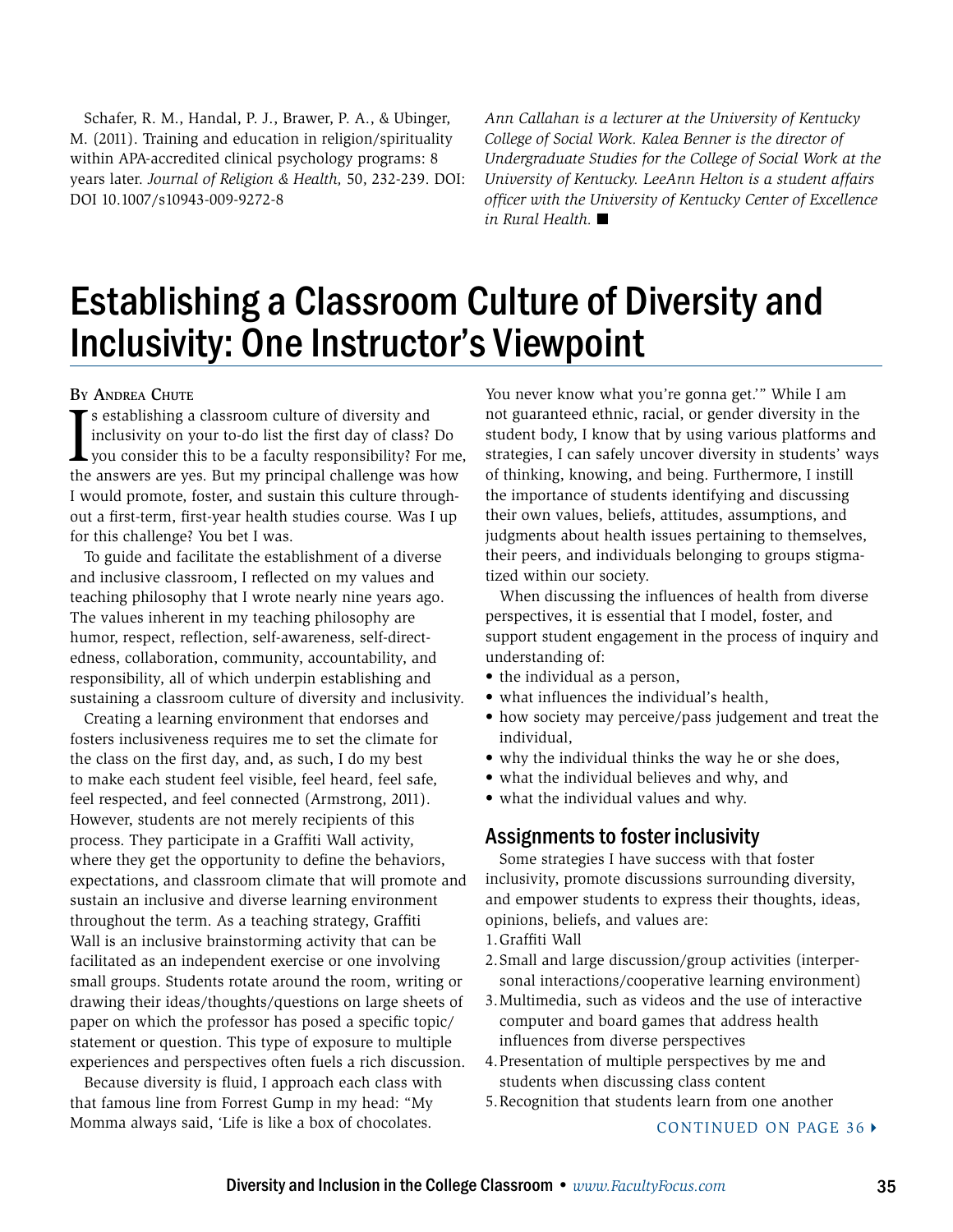As students are often uncomfortable discussing their personal viewpoints related to diversity, I often tell them it is important that they learn to be comfortable being uncomfortable, as they cannot truly achieve personal and/ or professional transformation in seeing, thinking, doing, and feeling by remaining in their comfort zone. Therefore, to challenge student assumptions, judgments, and stereotypes, I utilize the following two assignment tools in my course:

**1. Blogging:** I use small-group (randomly assigned) blogging assignments and pose thoughtful and relevant questions to assist students in:

- having their voices heard and acknowledged;
- presenting, questioning, challenging, and appreciating multiple perspectives when discussing diversity issues related to health and the influences of health (income, education, employment, gender, culture etc.);
- telling their story and sharing their experiences; and
- creating a cooperative learning environment (Dalsgaard & Paulsen, 2009).

Some students were initially fearful of being judged by their peers, but reminding them about the climate of the class and the importance of honoring diverse thinking alleviated their fears and allowed for authentic expression and ownership of ideas/thoughts/opinions.

**2. Digital storytelling:** This assignment requires students to assume the persona of an individual within a stigmatized or marginalized group (homeless, pregnant teen, immigrant, obese, disabled, LGBTQ, etc.) and incorporate evidence-based knowledge, best-practice guidelines, health promotion initiatives, and community resources to support and/or refute their knowledge, beliefs, values, attitudes, assumptions, and judgments that influence the individual's health status. Additionally, students completed a written reflective paper pertaining to their digital story. The question posed was:

*"What did you learn about the individual you portrayed and the factors that influence that individual's health that you did not know prior to this assignment?"*

Many students wrote about how they learned to approach individuals from a place of inquiry, understanding, and compassion rather than from a place of judgment. Through this assignment I feel students learned to truly embrace differences, break down barriers, challenge stereotypes, explore what health means and the many influences of health, thus transforming their own beliefs, values, and attitudes toward others.

I know that supporting, creating, and sustaining a diverse and inclusive classroom is my responsibility as an educator, and I do my best to model, mentor, and facilitate feelings of inclusion. I will continue to create diverse learning environments for my students, as research demonstrates students are more motivated to learn, achieve, socialize, and appreciate varying perspectives when educators realize the benefits of diverse learning environments.

#### References:

Armstrong, M. A. (2011). Small world: Crafting an inclusive classroom (No Matter What You Teach). *Thought & Action*, 51.

Wilson, J. L. (2011). Blogging about diversity: the academy sounds off in The Chronicle of Higher Education. *Multicultural Education & Technology Journal*, 5(2), 106-115.

Finerman, W., Tisch, S., Starkey, S. (Producers), & Zemeckis, R. (Director). (1994). *Forrest Gump*. US: Paramount Pictures

*Andrea Chute is an assistant professor of health and community studies at MacEwan University.* ■